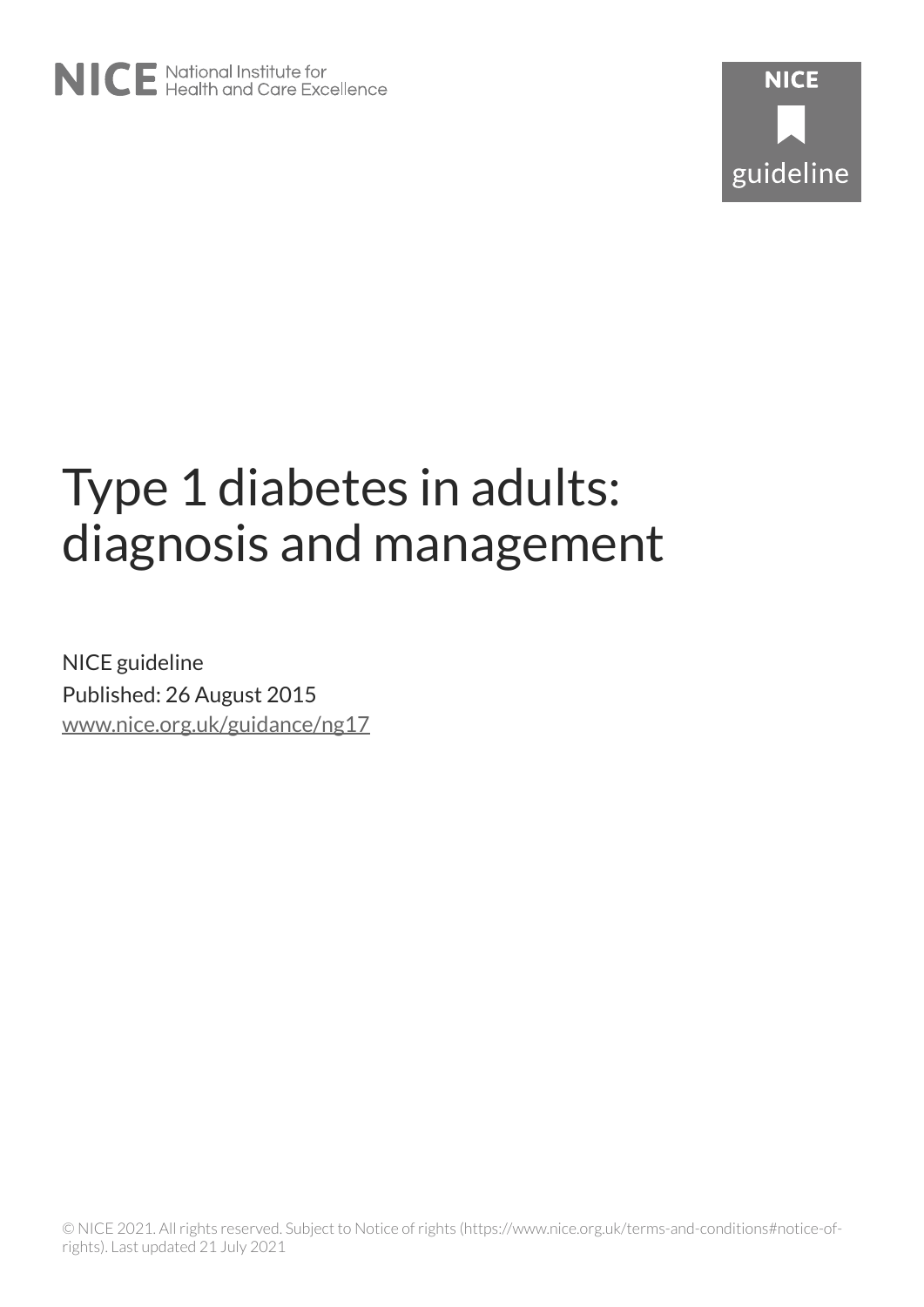# Your responsibility

The recommendations in this guideline represent the view of NICE, arrived at after careful consideration of the evidence available. When exercising their judgement, professionals and practitioners are expected to take this guideline fully into account, alongside the individual needs, preferences and values of their patients or the people using their service. It is not mandatory to apply the recommendations, and the guideline does not override the responsibility to make decisions appropriate to the circumstances of the individual, in consultation with them and their families and carers or guardian.

Local commissioners and providers of healthcare have a responsibility to enable the guideline to be applied when individual professionals and people using services wish to use it. They should do so in the context of local and national priorities for funding and developing services, and in light of their duties to have due regard to the need to eliminate unlawful discrimination, to advance equality of opportunity and to reduce health inequalities. Nothing in this guideline should be interpreted in a way that would be inconsistent with complying with those duties.

Commissioners and providers have a responsibility to promote an environmentally sustainable health and care system and should [assess and reduce the environmental impact of implementing](https://www.nice.org.uk/about/who-we-are/sustainability)  [NICE recommendations](https://www.nice.org.uk/about/who-we-are/sustainability) wherever possible.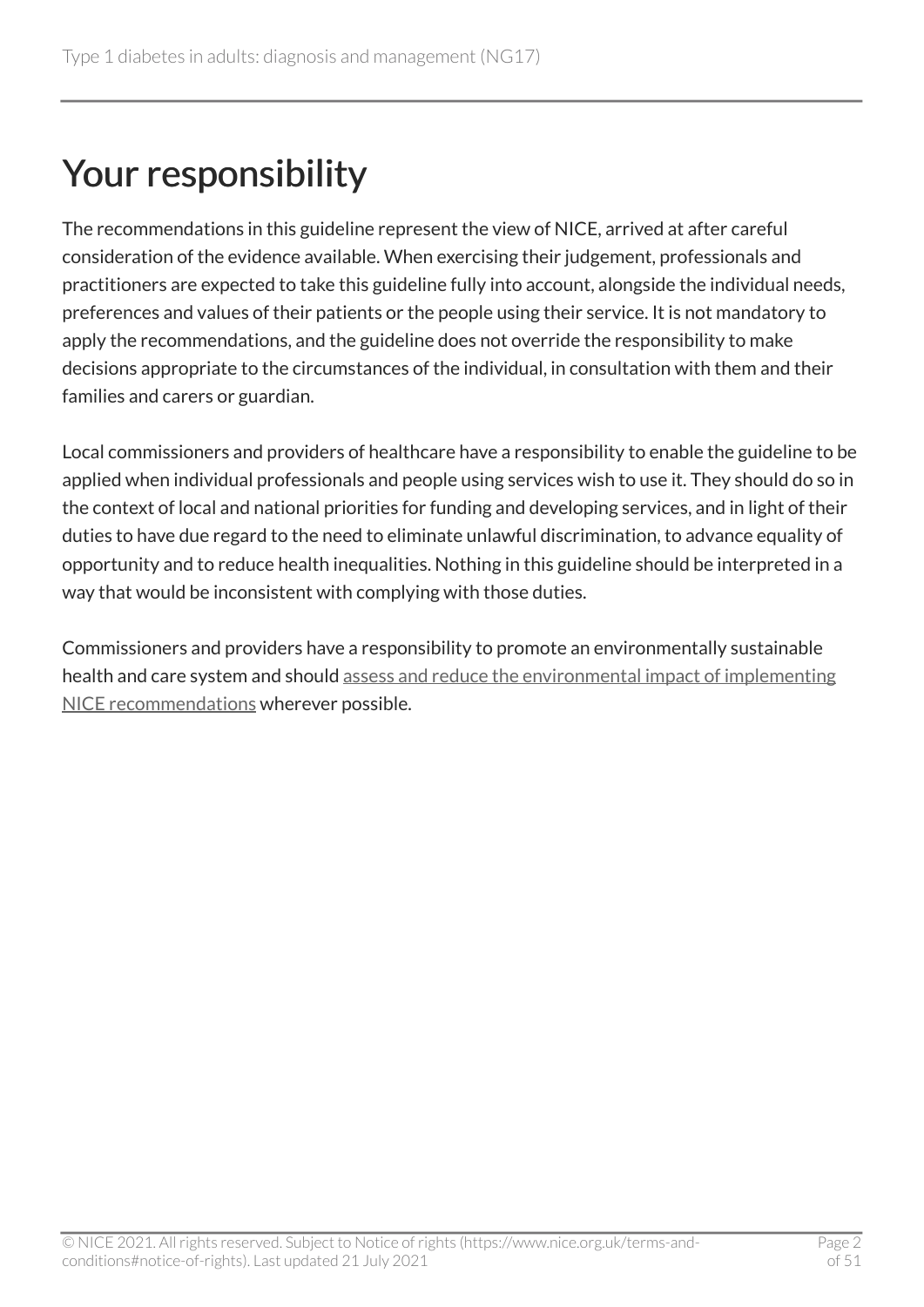# **Contents**

| 5  |
|----|
| 5  |
| 6  |
| 6  |
| 6  |
| 10 |
| 11 |
| 13 |
| 15 |
| 16 |
| 20 |
| 23 |
| 24 |
| 25 |
| 27 |
| 29 |
| 30 |
| 32 |
| 34 |
| 40 |
| 41 |
| 41 |
| 44 |
| 44 |
| 46 |
| 47 |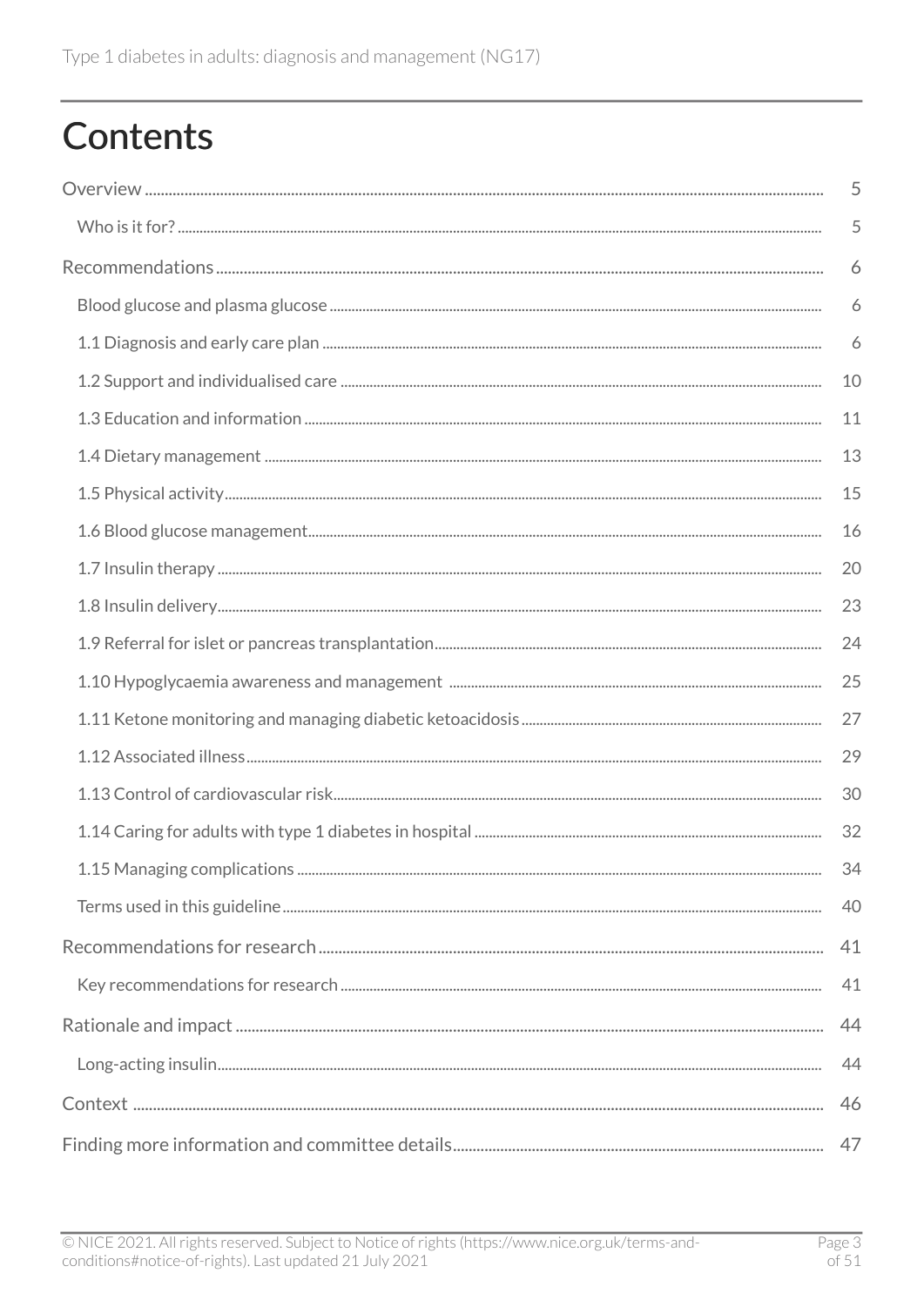| Update information. |  |
|---------------------|--|
|---------------------|--|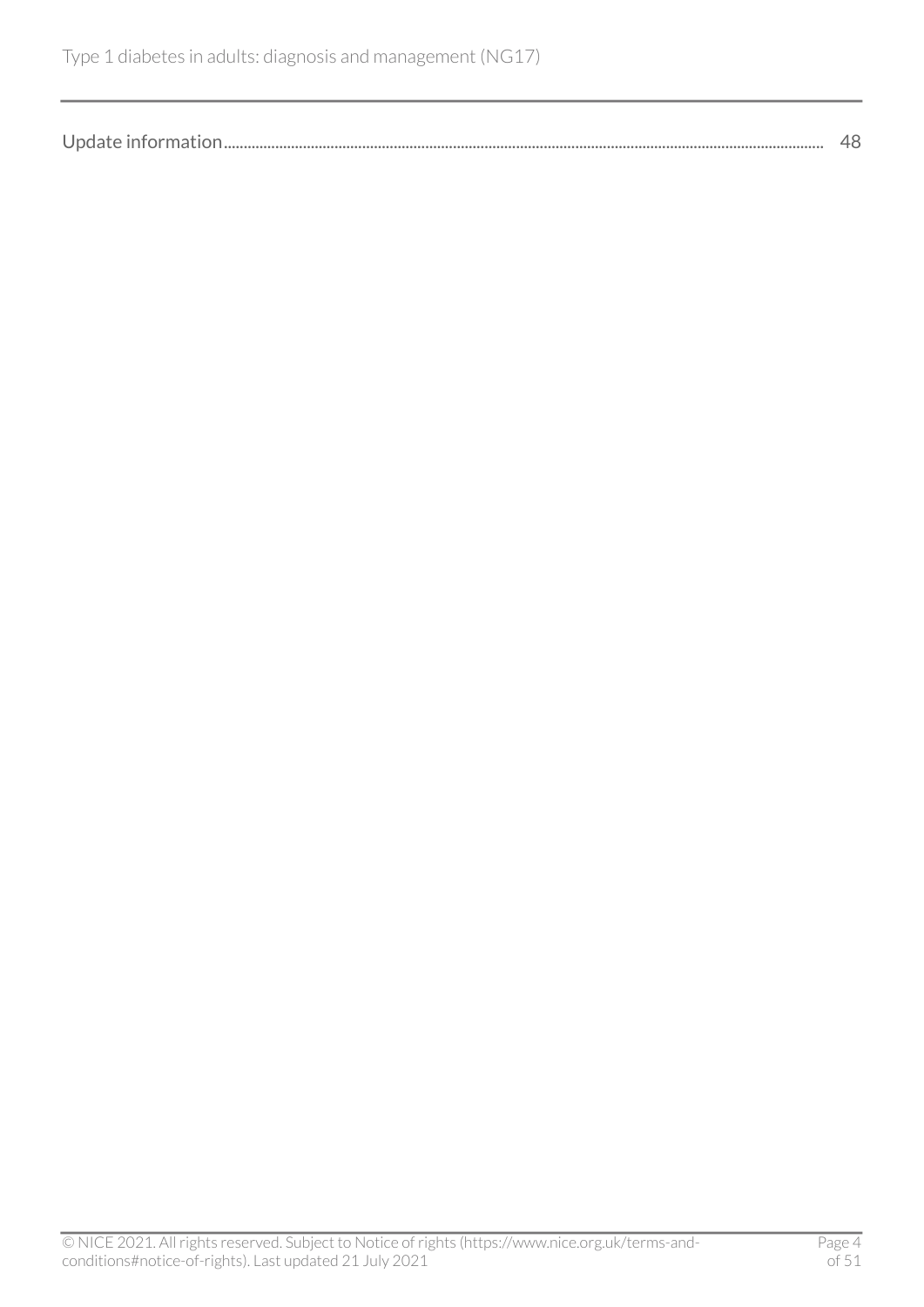This guideline replaces TA53, TA60 and ESNM24.

This guideline partially replaces CG15.

This guideline is the basis of QS109 and QS6.

# <span id="page-4-0"></span>**Overview**

This guideline covers care and treatment for adults (aged 18 and over) with type 1 diabetes. It includes advice on diagnosis, education and support, blood glucose management, cardiovascular risk, and identifying and managing long-term complications.

In July 2021, we reviewed the evidence and updated the recommendations on [long-acting insulin](#page-19-1) [therapy.](#page-19-1)

## <span id="page-4-1"></span>Who is it for?

- Healthcare professionals who care for adults with type 1 diabetes
- Commissioners and providers of diabetes services
- Adults with type 1 diabetes, and their families and carers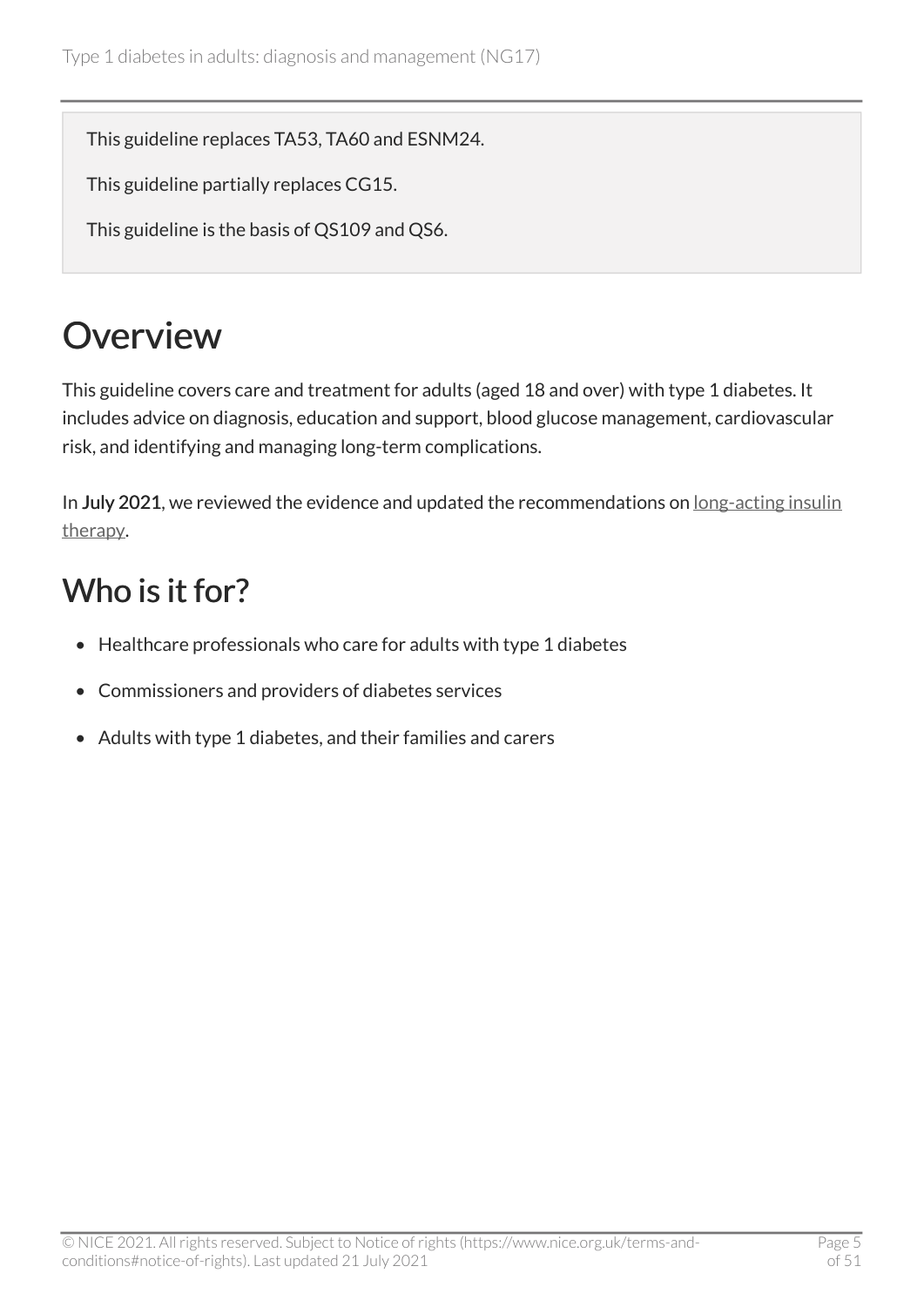# <span id="page-5-0"></span>Recommendations

People have the right to be involved in discussions and make informed decisions about their care, as described in [NICE's information on making decisions about your care](https://www.nice.org.uk/about/nice-communities/nice-and-the-public/making-decisions-about-your-care).

[Making decisions using NICE guidelines](http://www.nice.org.uk/about/what-we-do/our-programmes/nice-guidance/nice-guidelines/using-NICE-guidelines-to-make-decisions) explains how we use words to show the strength (or certainty) of our recommendations, and has information about prescribing medicines (including off-label use), professional guidelines, standards and laws (including on consent and mental capacity), and safeguarding.

## <span id="page-5-1"></span>Blood glucose and plasma glucose

'Blood glucose' is the more commonly used term. However, a lot of the evidence this guideline is based on uses 'plasma' rather than 'blood' glucose, and patient-held glucose meters and monitoring systems are calibrated to plasma glucose equivalents. Because of this, in this guideline we use the term 'blood glucose', except when referring to specific concentration values.

## <span id="page-5-2"></span>1.1 Diagnosis and early care plan

#### **Diagnosis**

NICE is currently updating recommendations on the diagnosis of type 1 diabetes.

- 1.1.1 Diagnose type 1 diabetes on clinical grounds in adults presenting with hyperglycaemia. Bear in mind that people with type 1 diabetes typically (but not always) have 1 or more of:
	- ketosis
	- rapid weight loss
	- age of onset under 50
	- body mass index (BMI) below 25 kg/m<sup>2</sup>
	- personal and/or family history of autoimmune disease. [2015]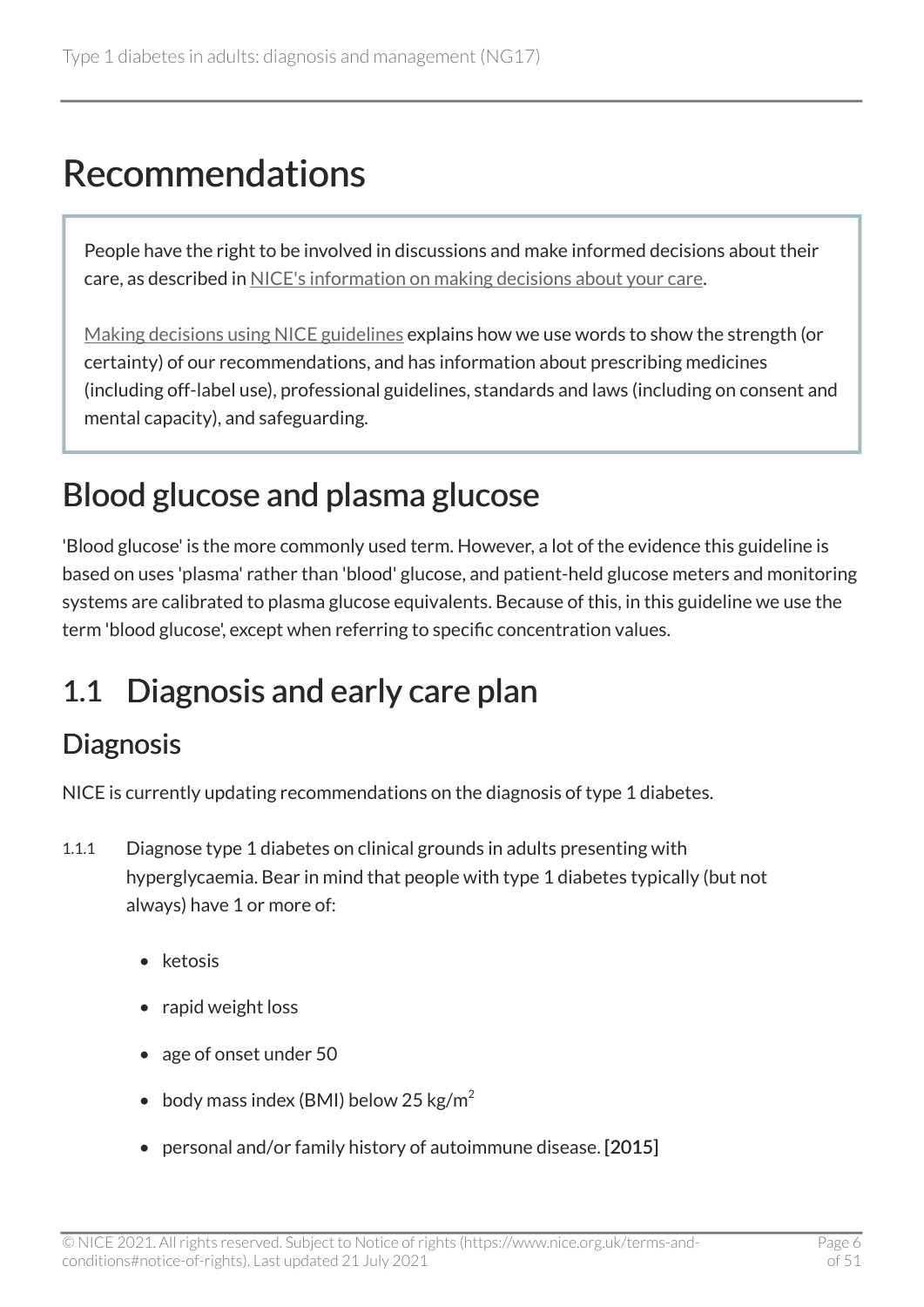- 1.1.2 Do not discount a diagnosis of type 1 diabetes if an adult has a BMI of 25 kg/m<sup>2</sup> or above or is aged 50 or over. [2015]
- 1.1.3 Do not routinely measure C-peptide or diabetes-specific autoantibody titres to confirm type 1 diabetes in adults. [2015]
- 1.1.4 Consider further investigation (including measuring C-peptide and/or diabetes-specific autoantibody titres) if the adult:
	- has suspected type 1 diabetes, but with some atypical features (for example, age 50 or over, BMI of 25 kg/m $^2$  or above, slow evolution of hyperglycaemia or long prodrome) or
	- has been diagnosed with type 1 diabetes and has started treatment, but there is clinical suspicion of monogenic diabetes and C-peptide and/or autoantibody testing may guide the use of genetic testing or
	- classification is uncertain, and confirming type 1 diabetes would have implications for availability of therapy (for example, insulin pump therapy). [2015]
- 1.1.5 When measuring C-peptide or diabetes-specific autoantibody titres, take into account that:
	- autoantibody tests have their lowest false negative rate at the time of diagnosis, and that the false negative rate rises after this
	- C-peptide has better discriminative value the longer the test is done after diagnosis
	- with autoantibody testing, carrying out tests for 2 different diabetes-specific autoantibodies, with at least 1 being positive, reduces the false negative rate. [2015]

### Early care plan

1.1.6 At diagnosis (or, if necessary, after managing critically decompensated metabolism), the diabetes professional team should work with adults with type 1 diabetes to develop a plan for their early care. This will generally require: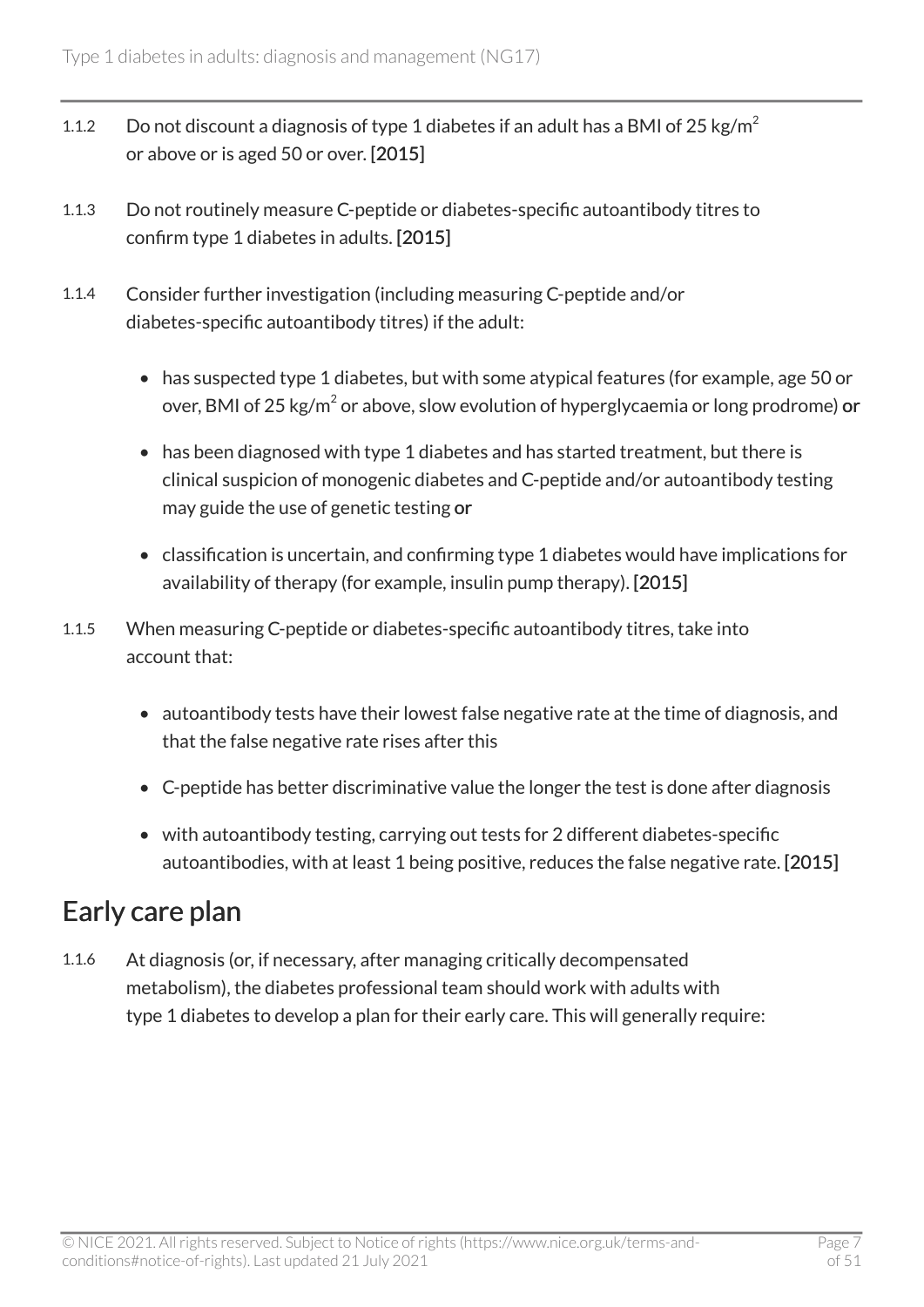- medical assessment to:
	- $-$  ensure the diagnosis is accurate (see recommendations 1.1.1 to 1.1.5)
	- $-$  ensure appropriate acute care is given when needed
	- $-$  review medicines and detect potentially associated disease
	- detect adverse vascular risk factors
- environmental assessment to understand:
	- $-$  the social, home, work and recreational circumstances of the person and their carers
	- $-$  their lifestyle (including diet and physical activity)
	- $-$  other relevant factors, such as substance use
- cultural and educational assessment to:
	- $-$  find out what they know about diabetes
	- $-$  help with tailoring advice, and with planning treatments and diabetes education programmes
- assessment of their emotional wellbeing to decide how to pace diabetes education. [2004]
- 1.1.7 Use the results of the initial diabetes assessment to agree a future care plan. This assessment should include:
	- acute medical history
	- social, cultural and educational history, and lifestyle review
	- complications history and symptoms
	- diabetes history (recent and long term)
	- other medical history
	- family history of diabetes and cardiovascular disease
	- medication history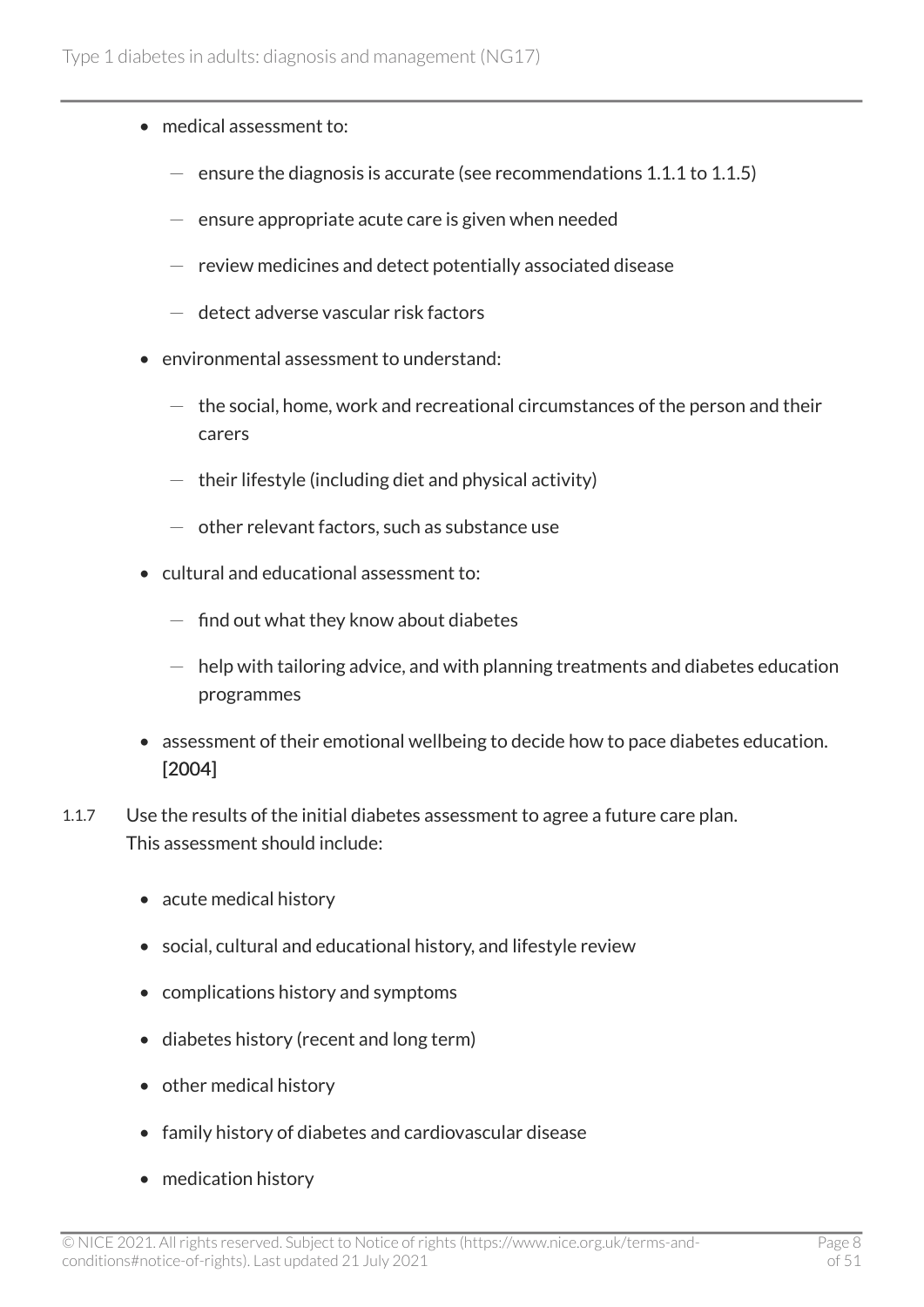- vascular risk factors
- smoking
- general examination
- weight and BMI
- foot, eye and vision examination
- urine albumin:creatinine ratio (ACR) and estimated glomerular filtration rate (eGFR)
- psychological wellbeing
- attitudes to medicine and self-care
- immediate family and social relationships, and availability of informal support. [2004, amended 2021]
- 1.1.8 Include the following in an individualised and culturally appropriate diabetes plan:
	- when and where they will have their diabetes education, including their dietary advice (see the [sections on education and information](#page-10-0) and [dietary management](#page-12-0))
	- initial treatment, including guidance on insulin injection and insulin regimens (see the [sections on insulin therapy](#page-19-0) and [insulin delivery\)](#page-22-0)
	- self-monitoring and targets (see the [section on blood glucose management](#page-15-0))
	- symptoms, and the risk of hypoglycaemia and how it is treated
	- management of special situations, such as driving
	- communicating with the diabetes professional team (how often and how to contact them)
	- management of cardiovascular risk factors (see the section on control of [cardiovascular risk\)](#page-29-0)
	- implications for pregnancy and family planning advice (see [NICE's guideline on](https://www.nice.org.uk/guidance/ng3) [diabetes in pregnancy\)](https://www.nice.org.uk/guidance/ng3)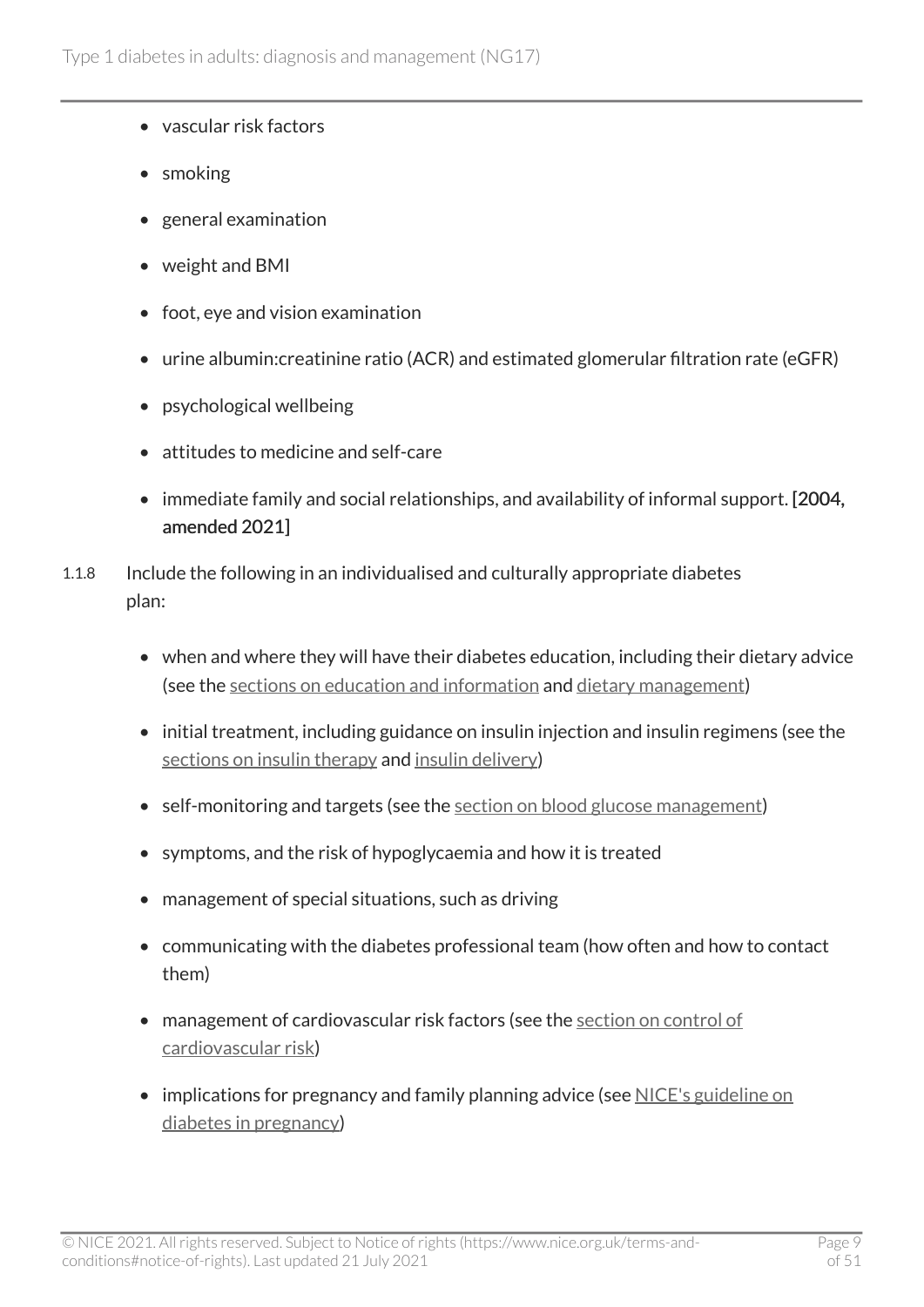- how often they will have follow-up appointments, and what these will cover (including review of HbA1c levels, experience of hypoglycaemia, and annual reviews). [2004, amended 2015]
- 1.1.9 After the initial plan is agreed, implement it without inappropriate delay. Based on discussion with the adult with type 1 diabetes, modify the plan as needed over the following weeks. [2004]

## <span id="page-9-0"></span>1.2 Support and individualised care

- 1.2.1 Take account of any disabilities, including visual impairment, when planning and delivering care for adults with type 1 diabetes. [2015]
- 1.2.2 Advice to adults with type 1 diabetes should be provided by a range of professionals with skills in diabetes care, working together in a coordinated approach. [2004, amended 2021]
- 1.2.3 Provide adults with type 1 diabetes with:
	- access to services by different methods (including phone and email) during working hours
	- information about out-of-hours services staffed by people with diabetes expertise. [2004]
- 1.2.4 View each adult with type 1 diabetes as an individual, rather than as a member of any cultural, economic or health-affected group (also see recommendations 1.4.5 and 1.4.14 about cultural preferences in the [section on](#page-12-1) [dietary advice](#page-12-1)). [2004, amended 2015]
- 1.2.5 Jointly agree an individual care plan with the adult with type 1 diabetes. Review this plan annually and amend it as needed, taking into account changes in the person's wishes, circumstances and medical findings. [2004, amended 2015]
- 1.2.6 Individual care plans should include:
	- diabetes education, including dietary advice (see the sections on education and [information](#page-10-0) and [dietary management](#page-12-0))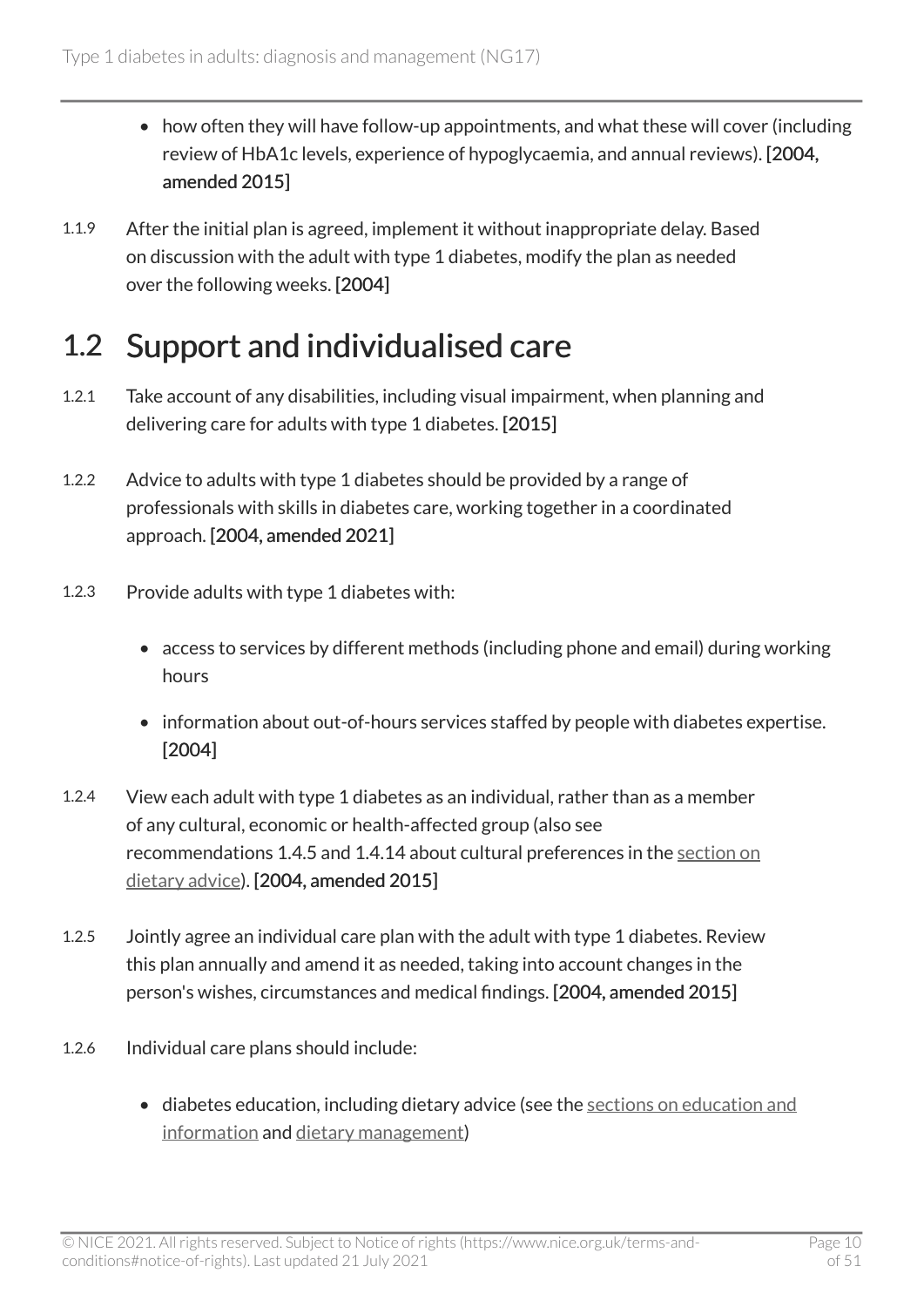- insulin therapy, including dosage adjustment (see the [sections on insulin therapy](#page-19-0) and [insulin delivery\)](#page-22-0)
- self-monitoring (see the [section on blood glucose management\)](#page-15-0)
- avoiding hypoglycaemia and maintaining hypoglycaemia awareness
- family planning, contraception and pregnancy planning (see NICE's guideline on [diabetes in pregnancy\)](https://www.nice.org.uk/guidance/ng3)
- cardiovascular risk factor monitoring and management (see the [section on control of](#page-29-0)  [cardiovascular risk\)](#page-29-0)
- complications monitoring and management (see the section on managing [complications](#page-33-0))
- communicating with the diabetes professional team (how often and how to contact them)
- how often they will have follow-up appointments, and what these will cover (including review of HbA1c levels, experience of hypoglycaemia, and annual reviews). [2004, amended 2015]
- 1.2.7 Use population, practice-based and clinic diabetes registers (as specified by the [national service framework for diabetes](https://www.gov.uk/government/publications/national-service-framework-diabetes)) to assist programmed recall for annual reviews and assessments of complications and cardiovascular risk. [2004]
- 1.2.8 At diagnosis and periodically after this, give adults with type 1 diabetes up-to-date information about diabetes support groups (local and national), how to contact them and their benefits. [2004]

## <span id="page-10-0"></span>1.3 Education and information

- 1.3.1 Offer all adults with type 1 diabetes a structured education programme of proven benefit, for example, the [DAFNE \(dose adjustment for normal eating\)](https://dafne.nhs.uk/) [programme](https://dafne.nhs.uk/). [2015]
- 1.3.2 Offer the structured education programme 6 to 12 months after diagnosis. For adults who have not had a structured education programme by 12 months, offer it at any time that is clinically appropriate and suitable for the person, regardless of how long they have had type 1 diabetes. [2015]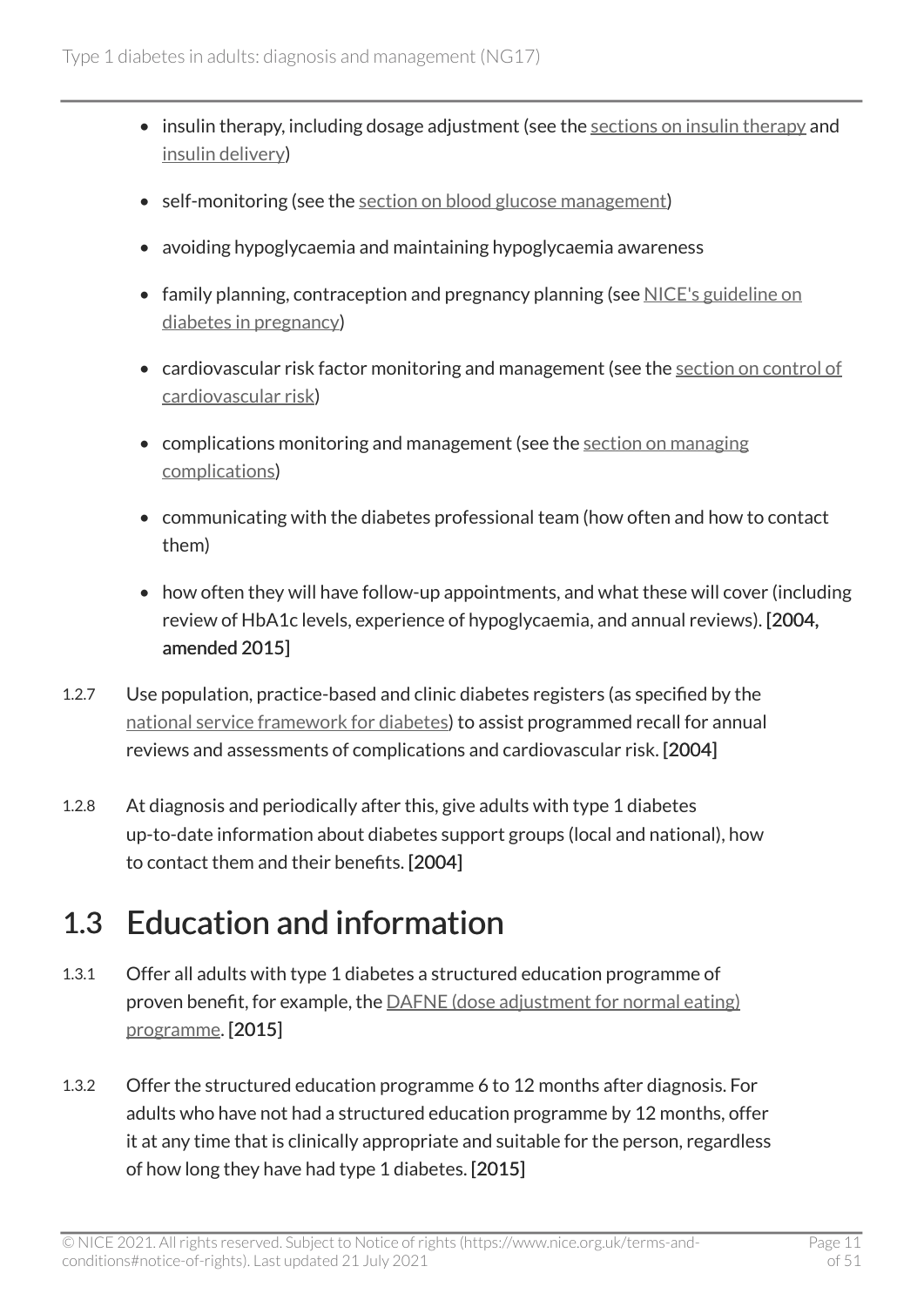- 1.3.3 For adults with type 1 diabetes who are unable or prefer not to take part in group education, provide an alternative of equal standard. [2015]
- 1.3.4 Ensure that any structured education programme for adults with type 1 diabetes:
	- is evidence based, and suits the needs of the person
	- has specific aims and learning objectives, and supports the person and their family members and carers in developing attitudes, beliefs, knowledge and skills to self-manage diabetes
	- has a structured curriculum that is theory driven, evidence-based and resource effective and has supporting materials, and is written down
	- is delivered by trained educators who:
		- $-$  have an understanding of educational theory appropriate to the age and needs of the person and
		- $-$  are trained and competent to deliver the principles and content of the programme
	- is quality assured, and reviewed by trained, competent, independent assessors who measure it against criteria that ensure consistency
	- has outcomes that are audited regularly. [2015]
- 1.3.5 Explain to adults with type 1 diabetes that structured education is an integral part of diabetes care. [2015]
- 1.3.6 Provide information about type 1 diabetes and its management to adults with type 1 diabetes at all opportunities from diagnosis onwards. Follow the principles in [NICE's guideline on patient experience in adult NHS services.](https://www.nice.org.uk/guidance/cg138) [2015]
- 1.3.7 Consider the Blood Glucose Awareness Training (BGAT) programme for adults with type 1 diabetes who are having recurrent episodes of hypoglycaemia (see also the [section on hypoglycaemia awareness and management\)](#page-24-0). [2015]
- 1.3.8 Carry out an annual review of self-care and needs for all adults with type 1 diabetes. Decide what to cover each year by agreeing priorities with the adult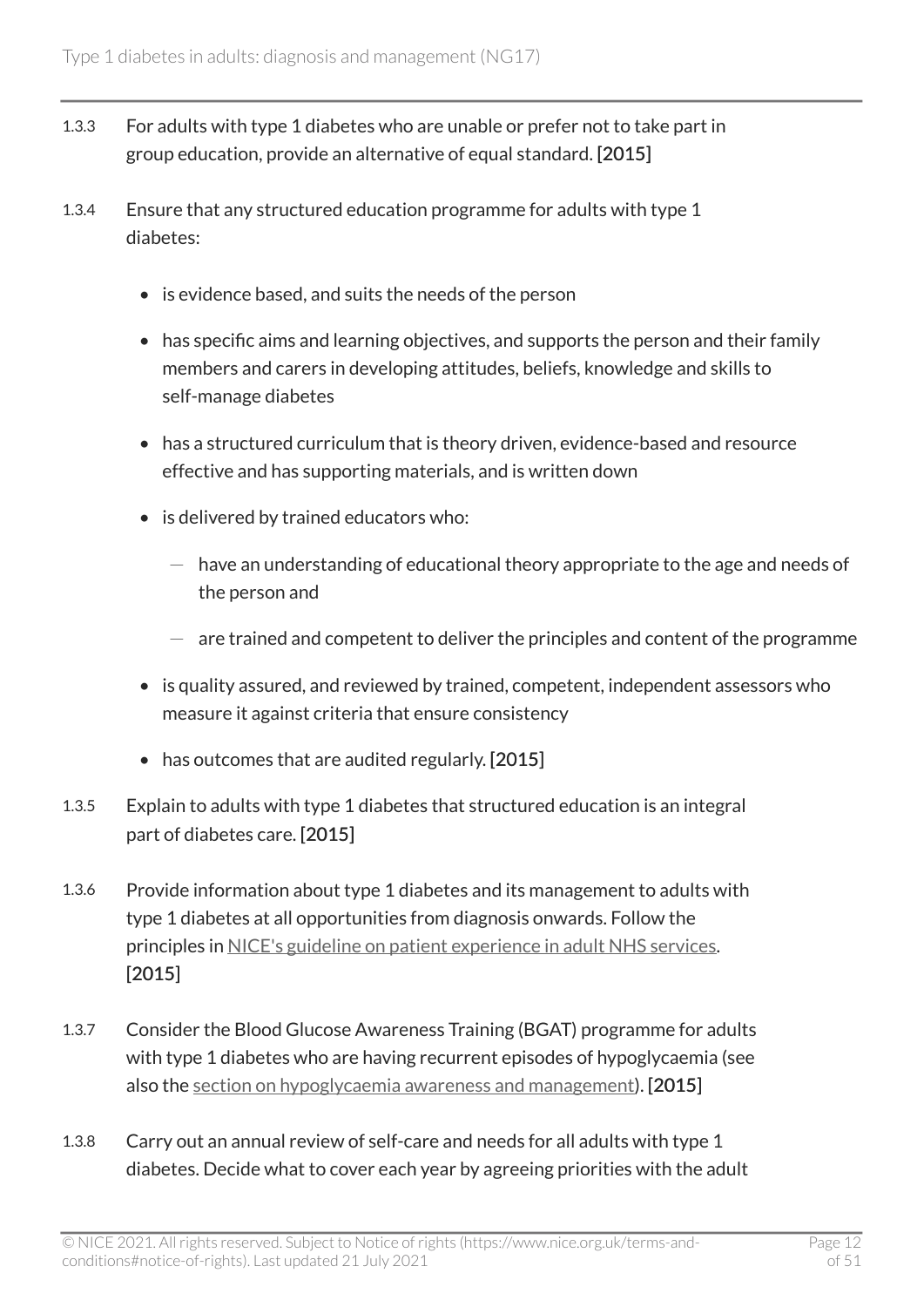with type 1 diabetes. [2004, amended 2015]

## <span id="page-12-0"></span>1.4 Dietary management

### Carbohydrate counting

- 1.4.1 Offer carbohydrate-counting training to adults with type 1 diabetes as part of structured education programmes for self-management (see the [section on](#page-10-0)  [education and information\)](#page-10-0). [2015]
- 1.4.2 Consider carbohydrate-counting courses for adults with type 1 diabetes who are waiting for a more detailed structured education programme or who are unable to take part in a standalone structured education programme. [2015]

### Glycaemic index diets

1.4.3 Do not advise adults with type 1 diabetes to follow a low glycaemic index diet for blood glucose control. [2015]

### <span id="page-12-1"></span>Dietary advice

- 1.4.4 Offer dietary advice to adults with type 1 diabetes about issues other than blood glucose control (such as managing weight and cardiovascular risk), as needed. [2015]
- 1.4.5 From diagnosis, provide nutritional information that is sensitive to the personal needs and culture of each adult with type 1 diabetes. [2004]
- 1.4.6 Provide nutritional information individually and as part of a structured education programme (see the [section on education and information\)](#page-10-0). Include advice from professionals who are trained and accredited to provide dietary advice to people with health conditions. [2004]
- 1.4.7 Offer opportunities to receive dietary advice at intervals agreed between adults with type 1 diabetes and their healthcare professionals. [2004]
- 1.4.8 Discuss the hyperglycaemic effects of the different foods the adult with type 1 diabetes wants to eat in the context of the insulin regimens chosen to match those food choices. [2004]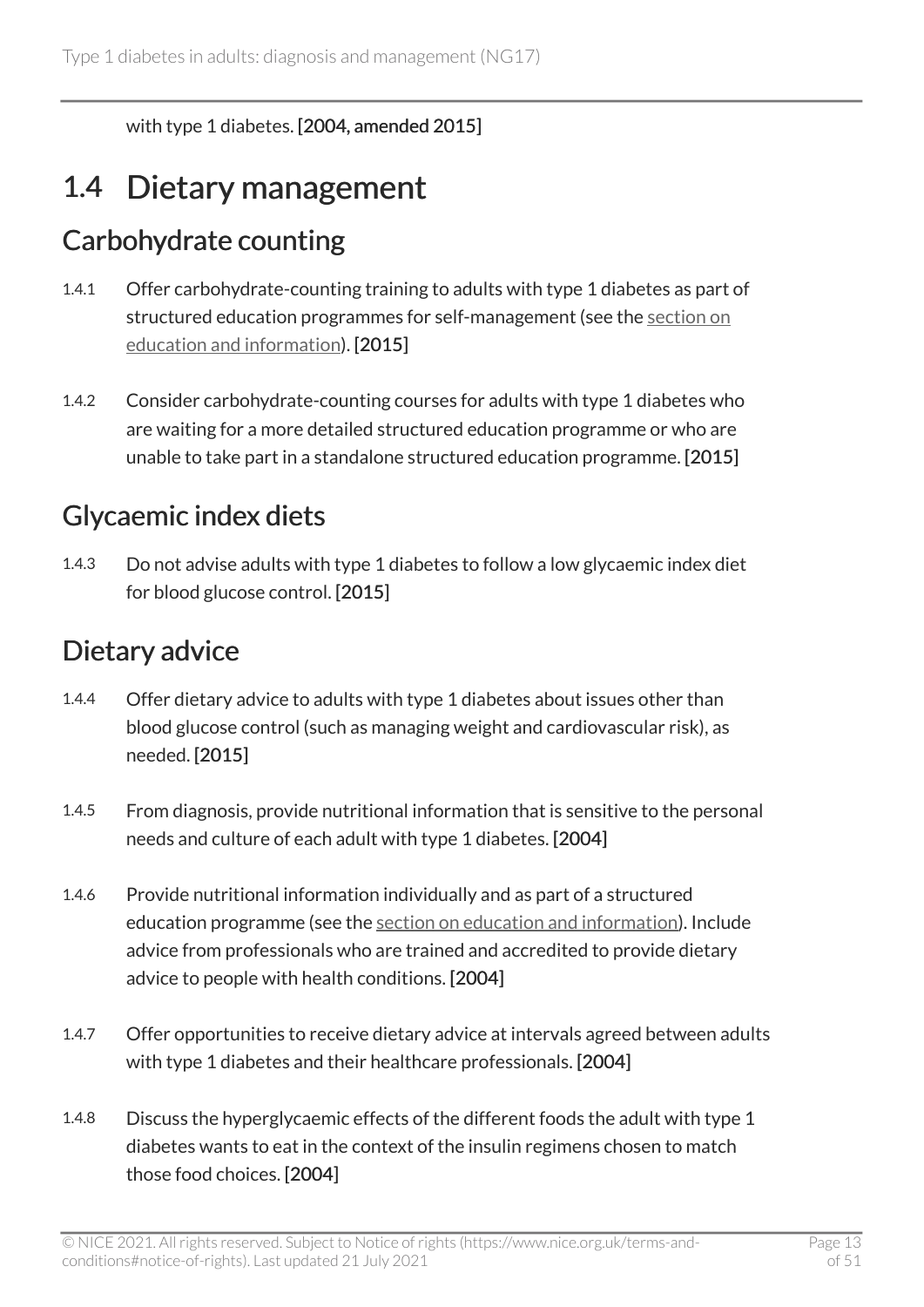- 1.4.9 Provide education programmes for adults with type 1 diabetes to help them with:
	- healthy eating and a balanced diet
	- changing their insulin dosage to reduce glucose excursions when varying their diet. [2004, amended 2015]
- 1.4.10 Discuss snacks with the adult with type 1 diabetes:
	- Cover the choice of snack, the quantity, and when to eat them.
	- Explain the effects of eating different food types, and how long these effects last.
	- Explain which insulin regimens are available to match different food types.
	- Discuss changes in choice of snack if needed, based on the results of self-monitoring tests. [2004]
- 1.4.11 Provide information on:
	- the effects of different alcohol-containing drinks on blood glucose excursions and calorie intake
	- high-calorie and high-sugar 'treats'. [2004, amended 2015]
- 1.4.12 As part of dietary education after diagnosis (and as needed after this), provide information on how healthy eating can reduce cardiovascular risk. Include information about fruit and vegetables, types and amounts of fat, and how to make the appropriate dietary changes. [2004, amended 2015]
- 1.4.13 Modify nutritional recommendations to adults with type 1 diabetes to take account of associated features of diabetes, including:
	- excess weight and obesity
	- underweight
	- disordered eating
	- hypertension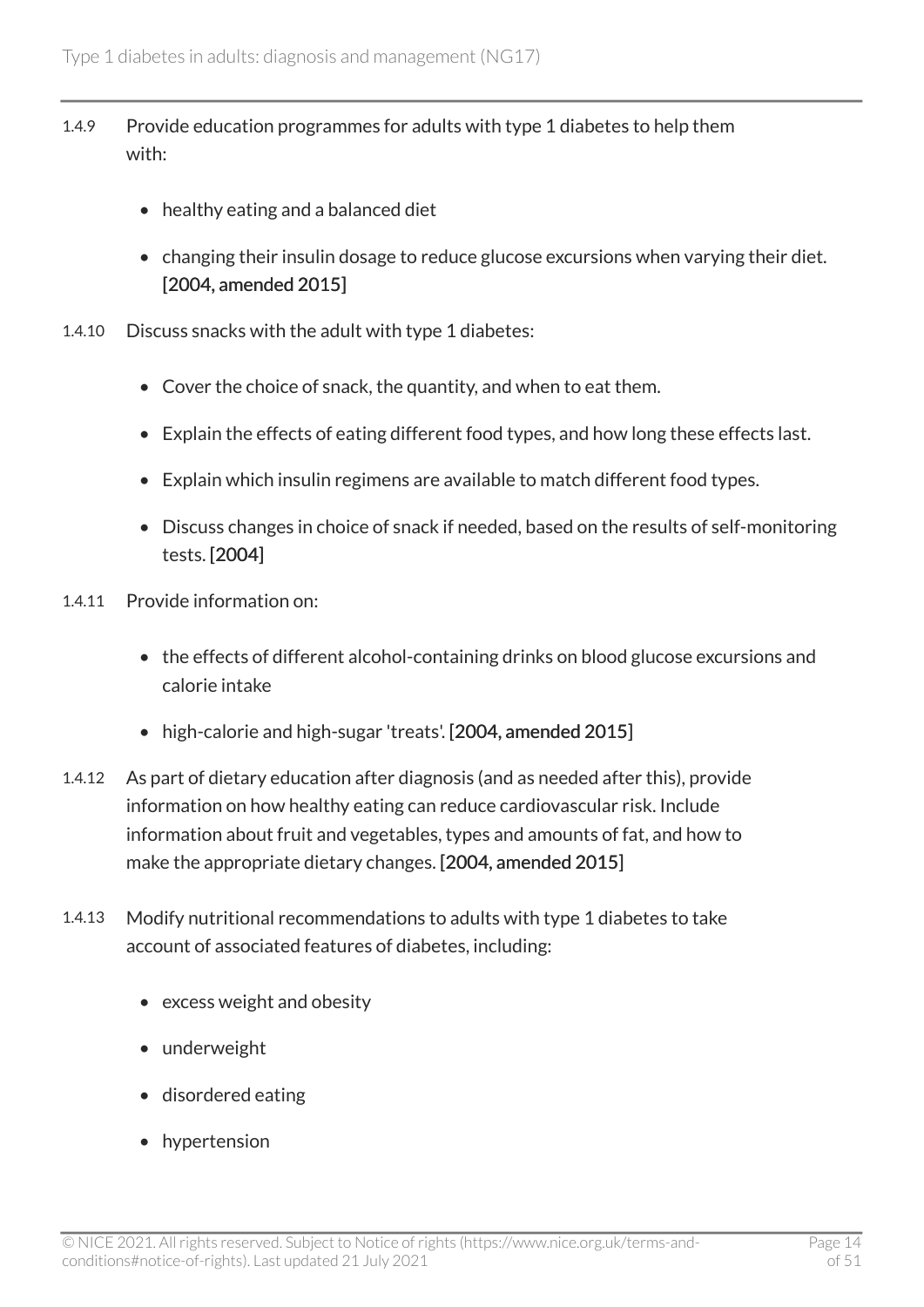#### • renal failure. [2004, amended 2021]

- 1.4.14 Healthcare professionals giving dietary advice to adults with type 1 diabetes should be able to advise about common topics of concern and interest, and should seek advice from specialists when needed. Suggested common topics include:
	- body weight, energy balance and obesity management
	- cultural and religious diets, feasts and fasts
	- foods sold as 'diabetic'
	- sweeteners
	- dietary fibre intake
	- protein intake
	- vitamin and mineral supplements
	- alcohol
	- matching carbohydrate intake, insulin and physical activity
	- salt intake in hypertension
	- comorbidities, including nephropathy and renal failure, coeliac disease, cystic fibrosis or eating disorders
	- peer support groups. [2004, amended 2015]

### <span id="page-14-0"></span>1.5 Physical activity

- 1.5.1 Advise adults with type 1 diabetes that physical activity can reduce their enhanced cardiovascular risk in the medium and long term. [2004]
- 1.5.2 For adults with type 1 diabetes who choose to increase their level of physical activity as part of a healthier lifestyle, provide information about:
	- appropriate intensity and frequency of physical activity
	- self-monitoring their changed insulin and or nutritional needs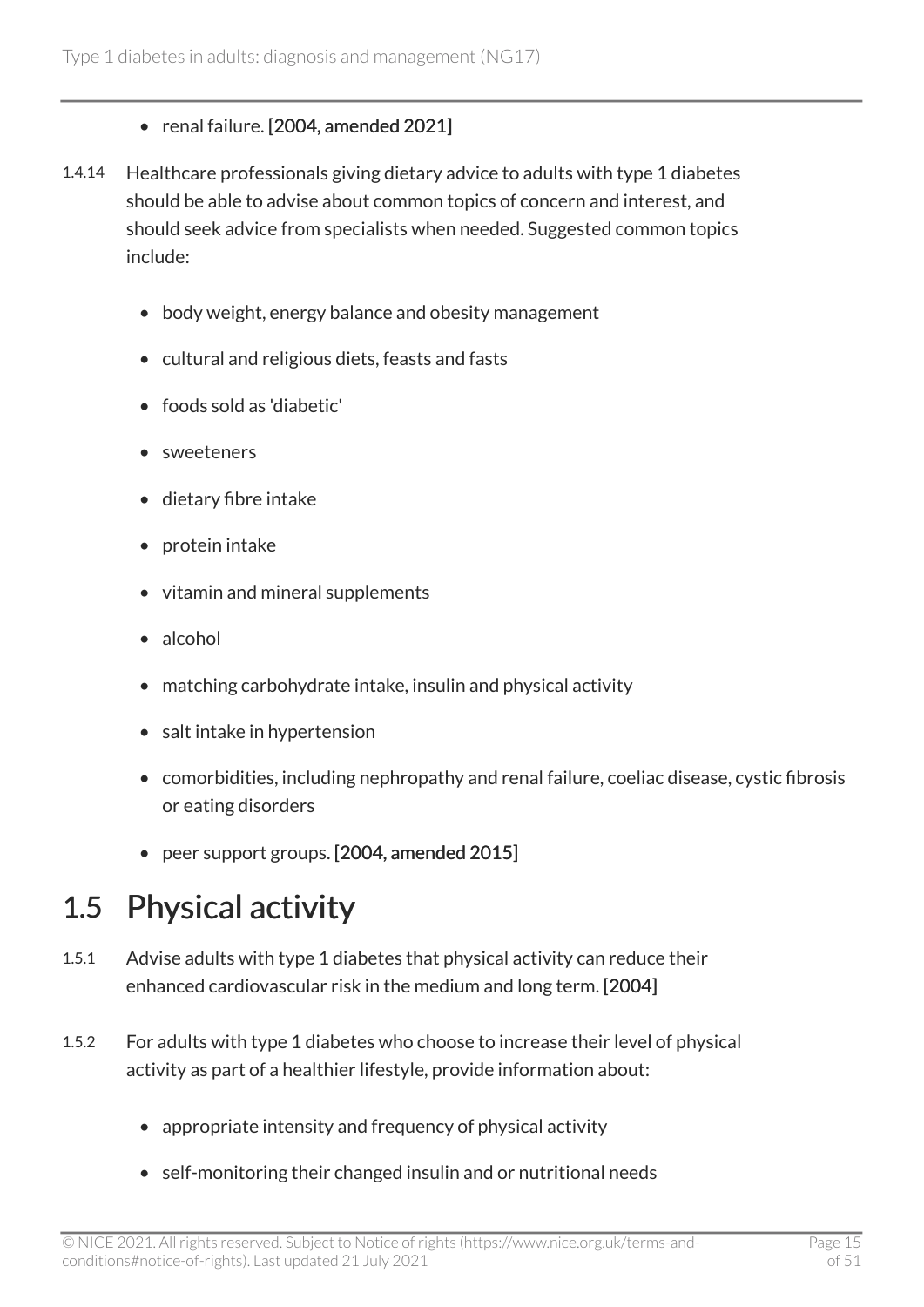- the effect of physical activity on blood glucose levels (which are likely to fall) when insulin levels are adequate
- the effect of physical activity on blood glucose levels when hyperglycaemic and hypoinsulinaemic (there is a risk of worsening hyperglycaemia and ketonaemia)
- appropriate adjustments of insulin dosage and or nutritional intake for periods during and immediately after physical activity, and the 24 hours after this
- interactions of physical activity and alcohol
- further contacts and sources of information. [2004]

## <span id="page-15-0"></span>1.6 Blood glucose management

### HbA1c measurement and targets

#### Measurement

- 1.6.1 Measure HbA1c levels every 3 to 6 months in adults with type 1 diabetes. [2015]
- 1.6.2 Consider measuring HbA1c levels more often in adults with type 1 diabetes if their blood glucose control is suspected to be changing rapidly; for example, if their HbA1c level has risen unexpectedly above a previously sustained target. [2015]
- 1.6.3 Measure HbA1c using methods calibrated according to International Federation of Clinical Chemistry (IFCC) standardisation. [2015]
- 1.6.4 Tell adults with type 1 diabetes their HbA1c results after each measurement and have their most recent result available at consultations. Follow the principles on communication in [NICE's guideline on patient experience in adult](https://www.nice.org.uk/guidance/cg138)  [NHS services.](https://www.nice.org.uk/guidance/cg138) [2015]
- 1.6.5 If HbA1c monitoring is invalid because of disturbed erythrocyte turnover or abnormal haemoglobin type, estimate trends in blood glucose control using 1 of the following:
	- fructosamine estimation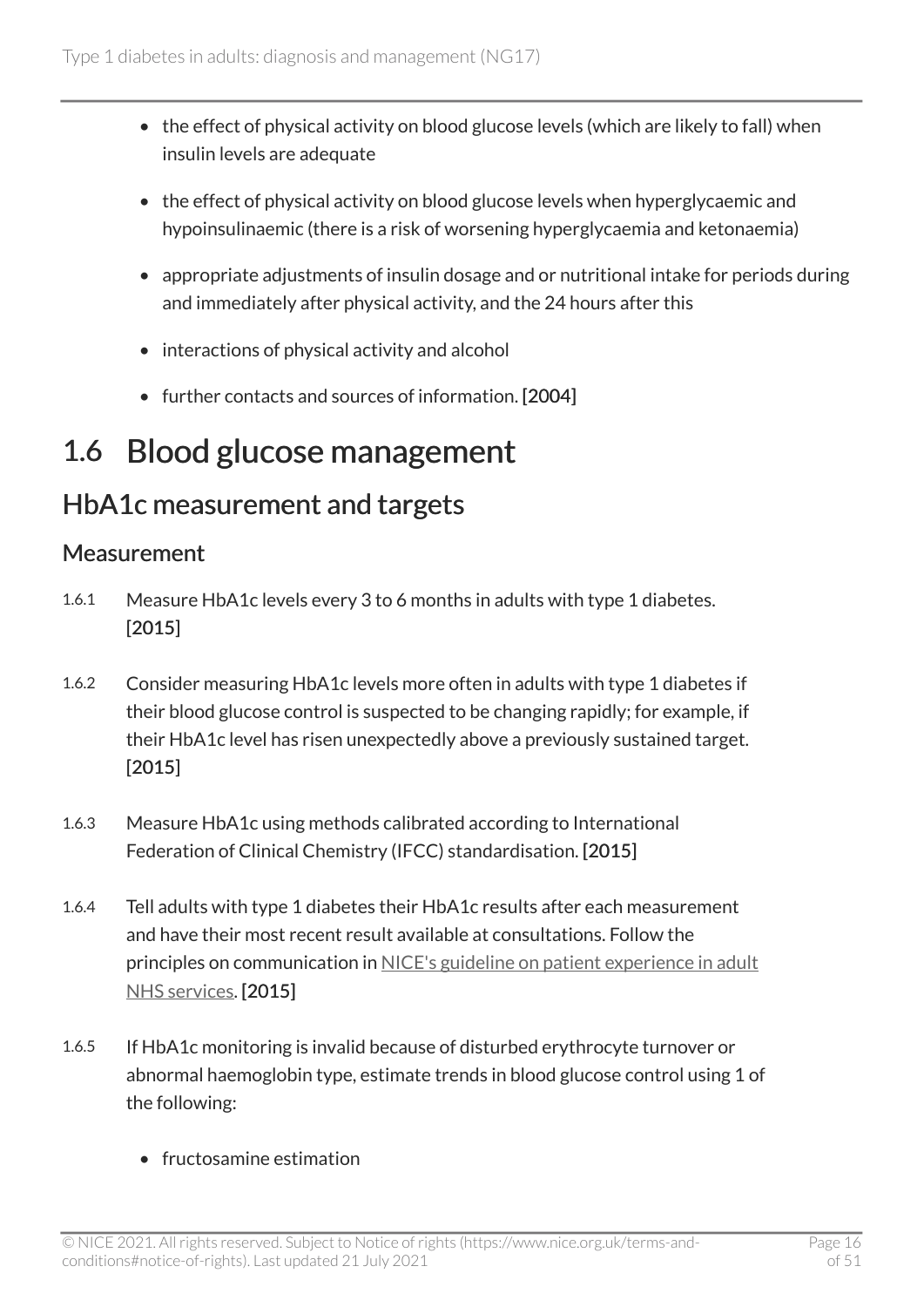- quality-controlled blood glucose profiles
- total glycated haemoglobin estimation (if abnormal haemoglobins). [2015]

#### **Targets**

- 1.6.6 Support adults with type 1 diabetes to aim for a target HbA1c level of 48 mmol/ mol (6.5%) or lower, to minimise the risk of long-term vascular complications. [2015]
- 1.6.7 Agree an individualised HbA1c target with each adult with type 1 diabetes. Take into account factors such as their daily activities, aspirations, likelihood of complications, comorbidities, occupation and history of hypoglycaemia. [2015]
- 1.6.8 Ensure that aiming for an HbA1c target is not accompanied by problematic hypoglycaemia in adults with type 1 diabetes. [2015]
- 1.6.9 Diabetes services should document the proportion of adults with type 1 diabetes who reach an HbA1c level of 53 mmol/mol (7%) or lower. [2015]

### <span id="page-16-0"></span>Self-monitoring of blood glucose

#### Frequency of self-monitoring of blood glucose

- 1.6.10 Advise adults with type 1 diabetes to routinely self-monitor their blood glucose levels, and to test at least 4 times a day (including before each meal and before bed). [2015]
- 1.6.11 Support adults with type 1 diabetes to test at least 4 times a day, and up to 10 times a day:
	- if their target for blood glucose control, measured by HbA1c level (see recommendation 1.6.6), is not reached
	- if they are having more frequent hypoglycaemic episodes
	- $\bullet$  if there is a legal requirement to do so, such as before driving (see the Driver and [Vehicle Licensing Agency \(DVLA\) guide for medical professionals](https://www.gov.uk/government/publications/at-a-glance))
	- during periods of illness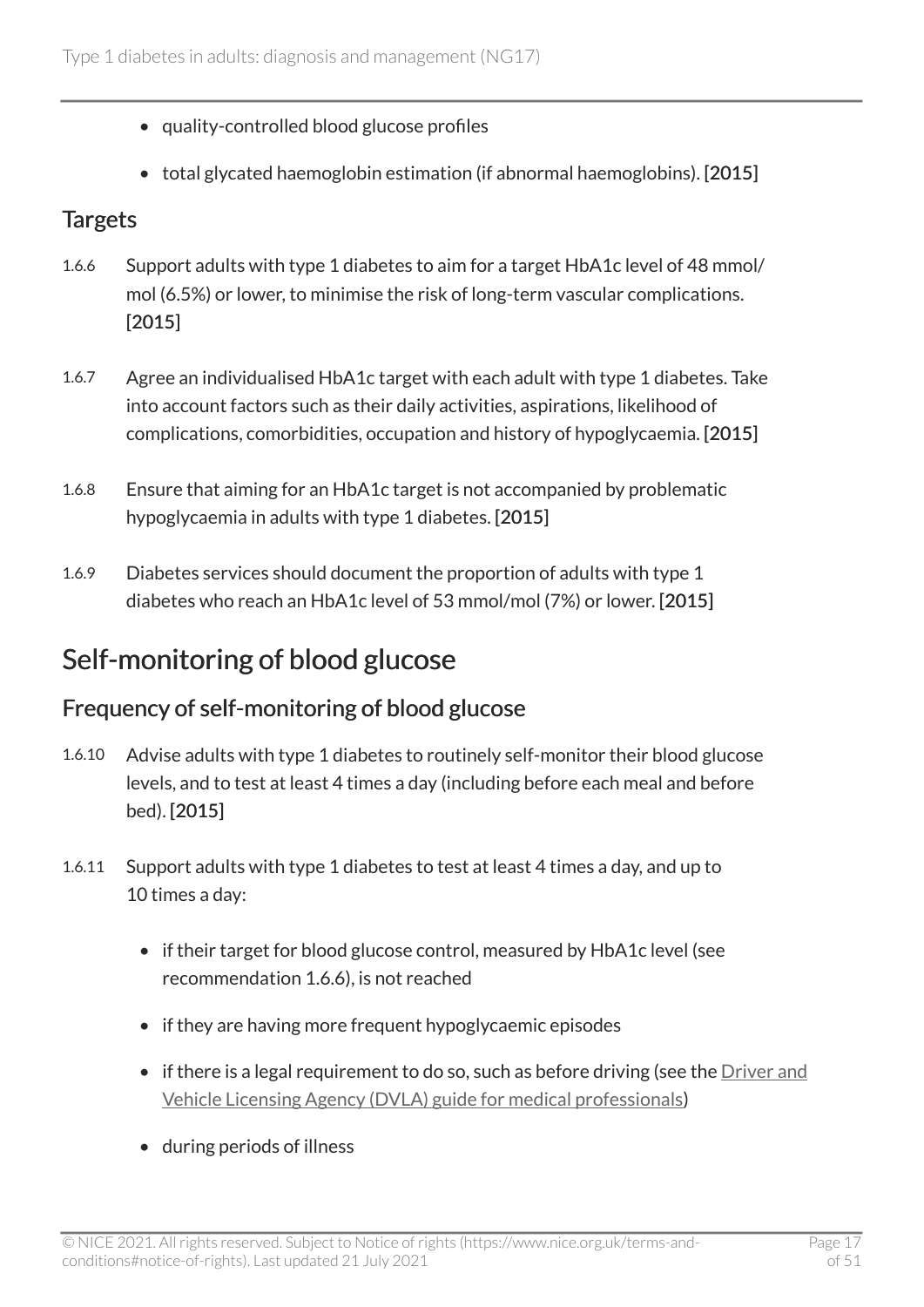- before, during and after sport
- when planning pregnancy, during pregnancy and while breastfeeding (see [NICE's](https://www.nice.org.uk/guidance/ng3) [guideline on diabetes in pregnancy\)](https://www.nice.org.uk/guidance/ng3)
- if they need to know their blood glucose levels more than 4 times a day for other reasons (for example, impaired hypoglycaemia awareness, or they are undertaking high-risk activities). [2015]
- 1.6.12 Enable additional blood glucose testing (more than 10 times a day) for adults with type 1 diabetes if this is necessary because of:
	- the person's lifestyle (for example, they drive for long periods of time, they undertake high-risk activities or have a high-risk occupation, or they are travelling) or
	- impaired hypoglycaemia awareness. [2015]

#### <span id="page-17-0"></span>Blood glucose targets

- 1.6.13 Advise adults with type 1 diabetes to aim for:
	- a fasting plasma glucose level of 5 to 7 mmol/litre on waking and
	- a plasma glucose level of 4 to 7 mmol/litre before meals at other times of the day. [2015]
- 1.6.14 Advise adults with type 1 diabetes who choose to test after meals to aim for a plasma glucose level of 5 to 9 mmol/litre at least 90 minutes after eating. (This timing may be different in pregnancy – for guidance on plasma glucose targets in pregnancy, see [NICE's guideline on diabetes in pregnancy.](https://www.nice.org.uk/guidance/ng3)) [2015]
- 1.6.15 Agree bedtime target plasma glucose levels with each adult with type 1 diabetes. Take into account the timing of their last meal of the day and the related insulin dose, and ensure the target is consistent with the recommended fasting level on waking (see recommendation 1.6.13). [2015]

#### Empowering people to self-monitor blood glucose

1.6.16 Teach self-monitoring skills at the time of diagnosis and the start of insulin therapy. [2004, amended 2015]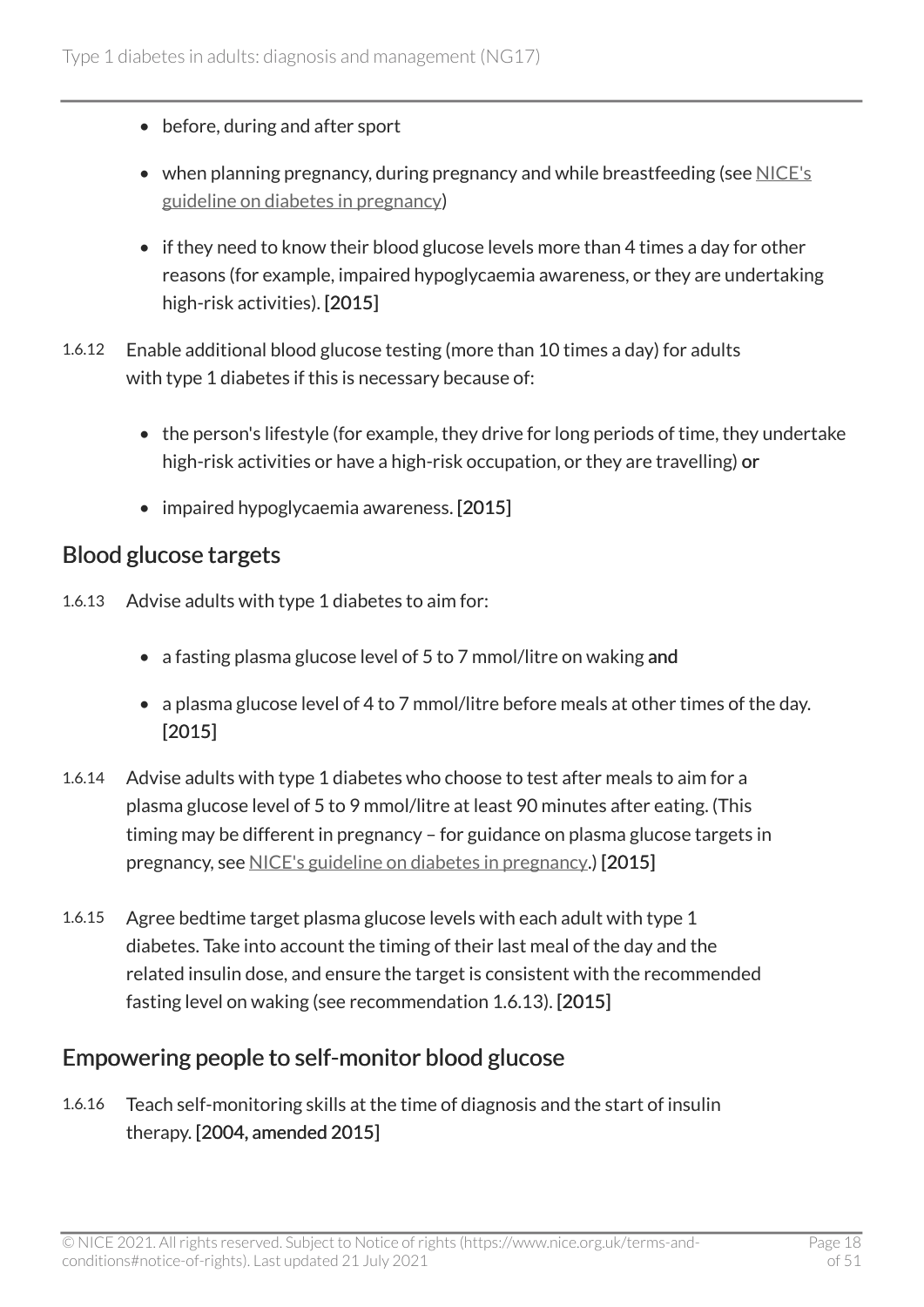#### 1.6.17 When choosing blood glucose meters:

- take the needs of the adult with type 1 diabetes into account
- ensure that meters meet current ISO standards. [2015]
- 1.6.18 Teach adults with type 1 diabetes how to measure their blood glucose level, interpret the results and take appropriate action. Review these skills at least annually. [2015]
- 1.6.19 Support adults with type 1 diabetes through structured education (see [recommendations 1.3.1 and 1.3.2\)](#page-10-0) to make the best use of data from self-monitoring of blood glucose. [2015]

#### Sites for self-monitoring of blood glucose

1.6.20 Monitoring blood glucose using sites other than the fingertips cannot be recommended as a routine alternative to conventional self-monitoring of blood glucose. [2004, amended 2015]

#### Continuous glucose monitoring

Recommendations on continuous glucose monitoring are due to be updated. [NICE diagnostics](https://www.nice.org.uk/guidance/dg21)  [guidance on integrated sensor-augmented pump therapy systems for managing blood glucose](https://www.nice.org.uk/guidance/dg21) [levels in type](https://www.nice.org.uk/guidance/dg21) 1 diabetes is being updated. The update will assess hybrid closed loop technologies, which will be replacing integrated sensor-augmented pump therapy systems.

- 1.6.21 Do not routinely offer real-time continuous glucose monitoring to adults with type 1 diabetes. [2015]
- 1.6.22 Consider real-time continuous glucose monitoring for adults with type 1 diabetes who are willing to commit to using it at least 70% of the time and to calibrate it as needed, and who have any of the following despite optimised insulin therapy and conventional blood glucose monitoring:
	- More than 1 episode a year of severe hypoglycaemia with no obvious preventable cause.
	- Complete loss of hypoglycaemia awareness.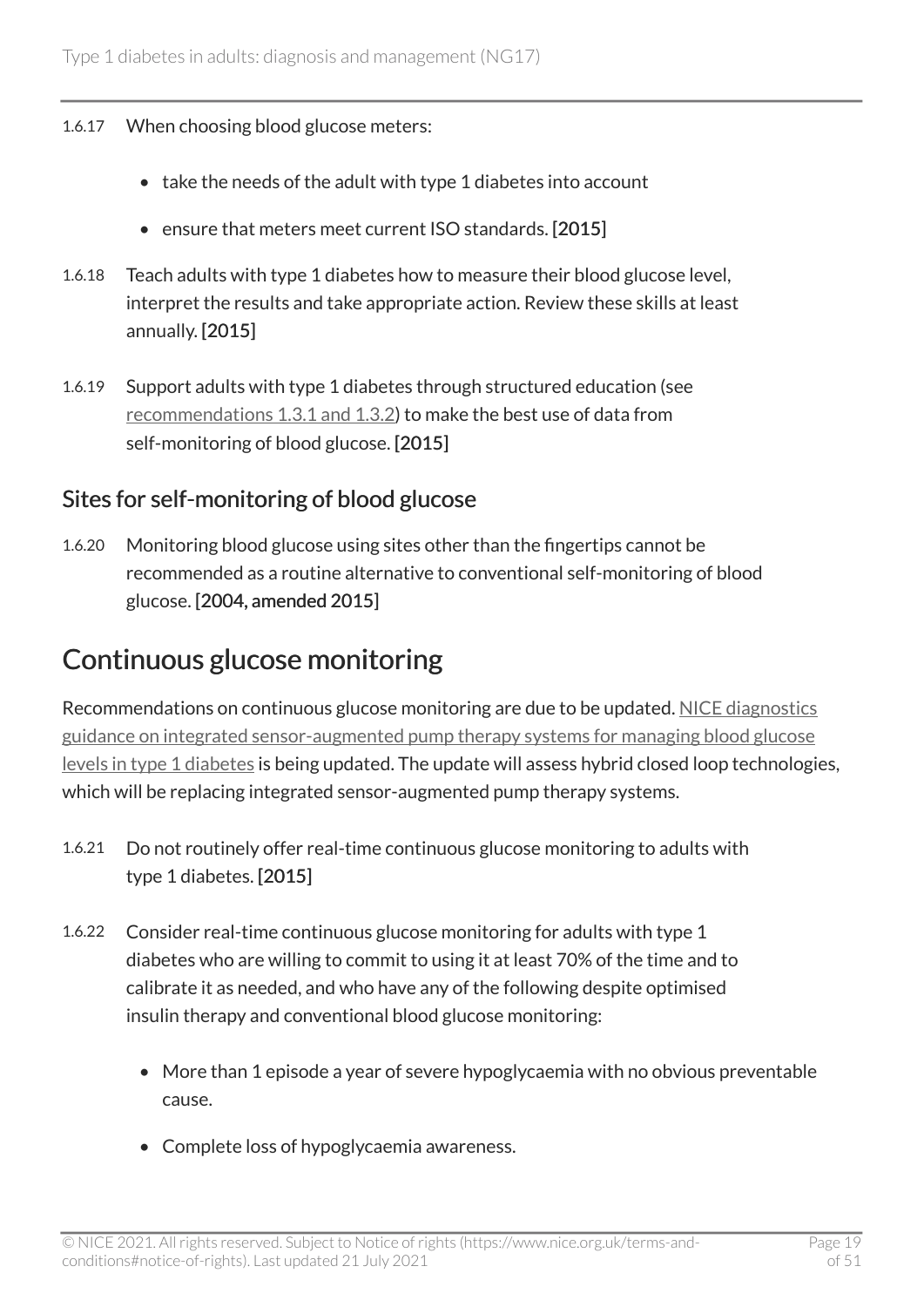- Frequent (more than 2 episodes a week) asymptomatic hypoglycaemia that is causing problems with daily activities.
- Extreme fear of hypoglycaemia.
- Hyperglycaemia (HbA1c level of 75 mmol/mol [9%] or higher) that persists despite testing at least 10 times a day (see [recommendations 1.6.11 and 1.6.12](#page-16-0)). Continue real-time continuous glucose monitoring only if HbA1c can be sustained at or below 53 mmol/mol (7%) and/or there has been a fall in HbA1c of 27 mmol/mol (2.5%) or more. [2015]
- 1.6.23 For adults with type 1 diabetes who are using real-time continuous glucose monitoring, use the principles of flexible insulin therapy, with either a multiple daily injection regimen or an insulin pump. [2015]
- 1.6.24 Real-time continuous glucose monitoring should be provided by a centre with expertise in its use, as part of a strategy to optimise a person's HbA1c levels and reduce the frequency of hypoglycaemic episodes. [2015]

## <span id="page-19-0"></span>1.7 Insulin therapy

#### Insulin regimens

- 1.7.1 Offer multiple daily injection basal–bolus insulin regimens as the insulin injection regimen of choice for all adults with type 1 diabetes. Provide guidance on using this regimen. [2015]
- 1.7.2 Do not offer adults newly diagnosed with type 1 diabetes non-basal–bolus insulin regimens (that is, twice-daily mixed, basal only or bolus only). [2015]

### <span id="page-19-1"></span>Long-acting insulin

- 1.7.3 Offer twice-daily insulin detemir as basal insulin therapy for adults with type 1 diabetes. [2021]
- 1.7.4 Consider 1 of the following as an alternative basal insulin therapy to twice-daily insulin detemir for adults with type 1 diabetes: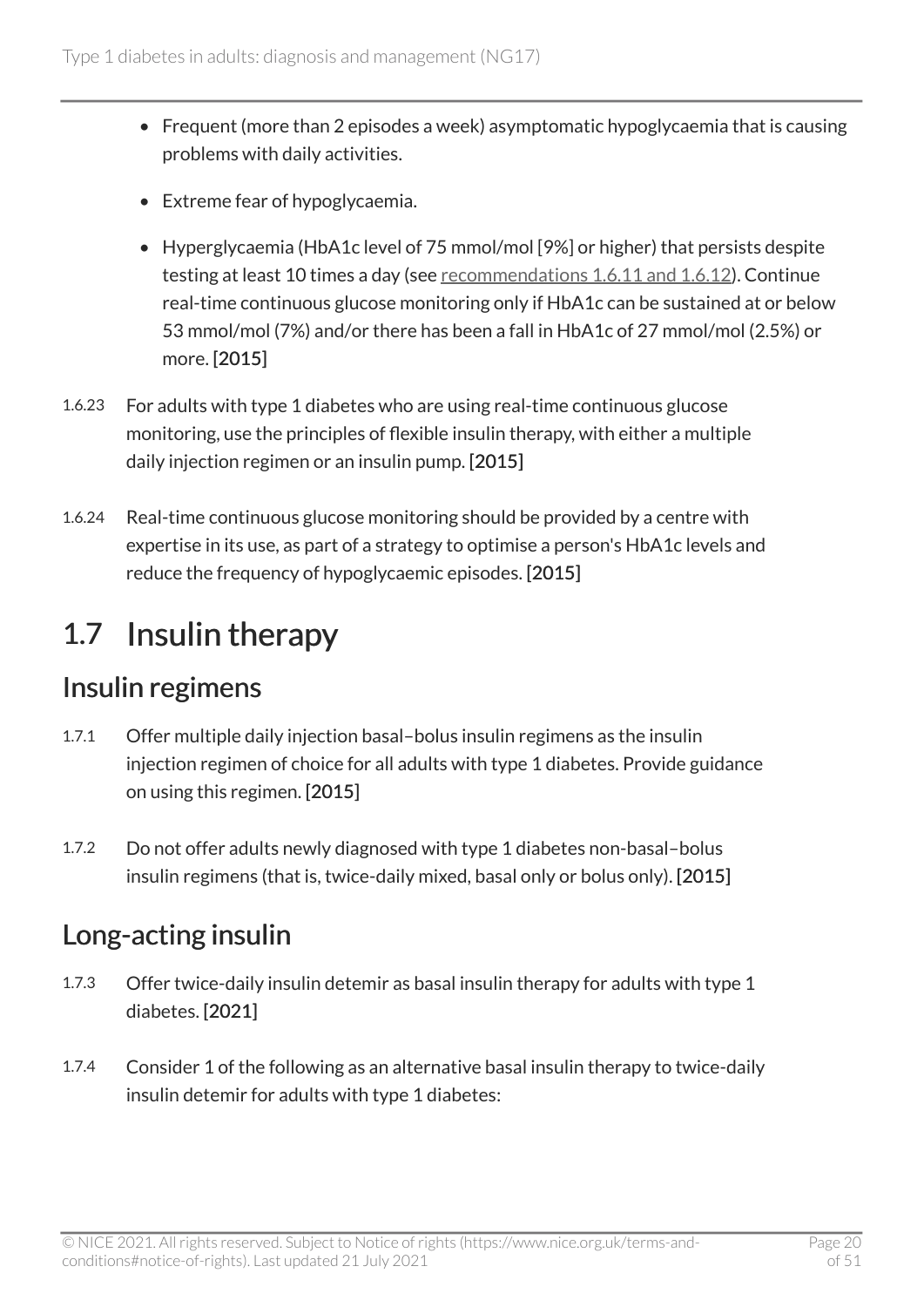- an insulin regimen that is already being used by the person if it is meeting their agreed treatment goals (such as meeting their HbA1c targets or time in target glucose range and minimising hypoglycaemia)
- once-daily insulin glargine (100 units/ml) if insulin detemir is not tolerated or the person has a strong preference for once-daily basal injections
- once-daily insulin degludec (100 units/ml) if there is a particular concern about nocturnal hypoglycaemia
- once-daily [ultra-long-acting insulin](#page-39-1) such as degludec (100 units/ml) for people who need help from a carer or healthcare professional to administer injections.

There is a risk of severe harm and death due to inappropriately withdrawing insulin from pen devices. See [NHS England's patient safety alert](https://www.england.nhs.uk/publication/patent-safety-alert-risk-severe-harm-and-death-withdrawing-insulin-pen-devices/) for further information. [2021]

- 1.7.5 When starting an insulin for which a biosimilar is available, use the product with the lowest acquisition cost. [2021]
- 1.7.6 Ensure the risk of medication errors with insulins is minimised by following [Medicines and Healthcare products Regulatory Agency \(MHRA\) guidance on](https://www.gov.uk/drug-safety-update/high-strength-fixed-combination-and-biosimilar-insulin-products-minimising-the-risk-of-medication-error?UNLID=7533607272016481362#dose-conversion-when-switching-between-standard-and-high-strength-insulin-products) [minimising the risk of medication error with high strength, fixed combination](https://www.gov.uk/drug-safety-update/high-strength-fixed-combination-and-biosimilar-insulin-products-minimising-the-risk-of-medication-error?UNLID=7533607272016481362#dose-conversion-when-switching-between-standard-and-high-strength-insulin-products)  [and biosimilar insulin products,](https://www.gov.uk/drug-safety-update/high-strength-fixed-combination-and-biosimilar-insulin-products-minimising-the-risk-of-medication-error?UNLID=7533607272016481362#dose-conversion-when-switching-between-standard-and-high-strength-insulin-products) which includes advice for healthcare professionals when starting treatment with a biosimilar. [2021]
- 1.7.7 When people are already using an insulin for which a lower cost biosimilar is available, discuss the possibility of switching to the biosimilar. Make a shared decision with the person after discussing their preferences. [2021]
- 1.7.8 Consider other basal insulin regimens for adults with type 1 diabetes only if the regimens in recommendations 1.7.3 and 1.7.4 do not meet their agreed treatment goals. When choosing an alternative insulin regimen, take account of:
	- the person's preferences
	- comorbidities
	- risk of hypoglycaemia and diabetic ketoacidosis
	- any concerns around adherence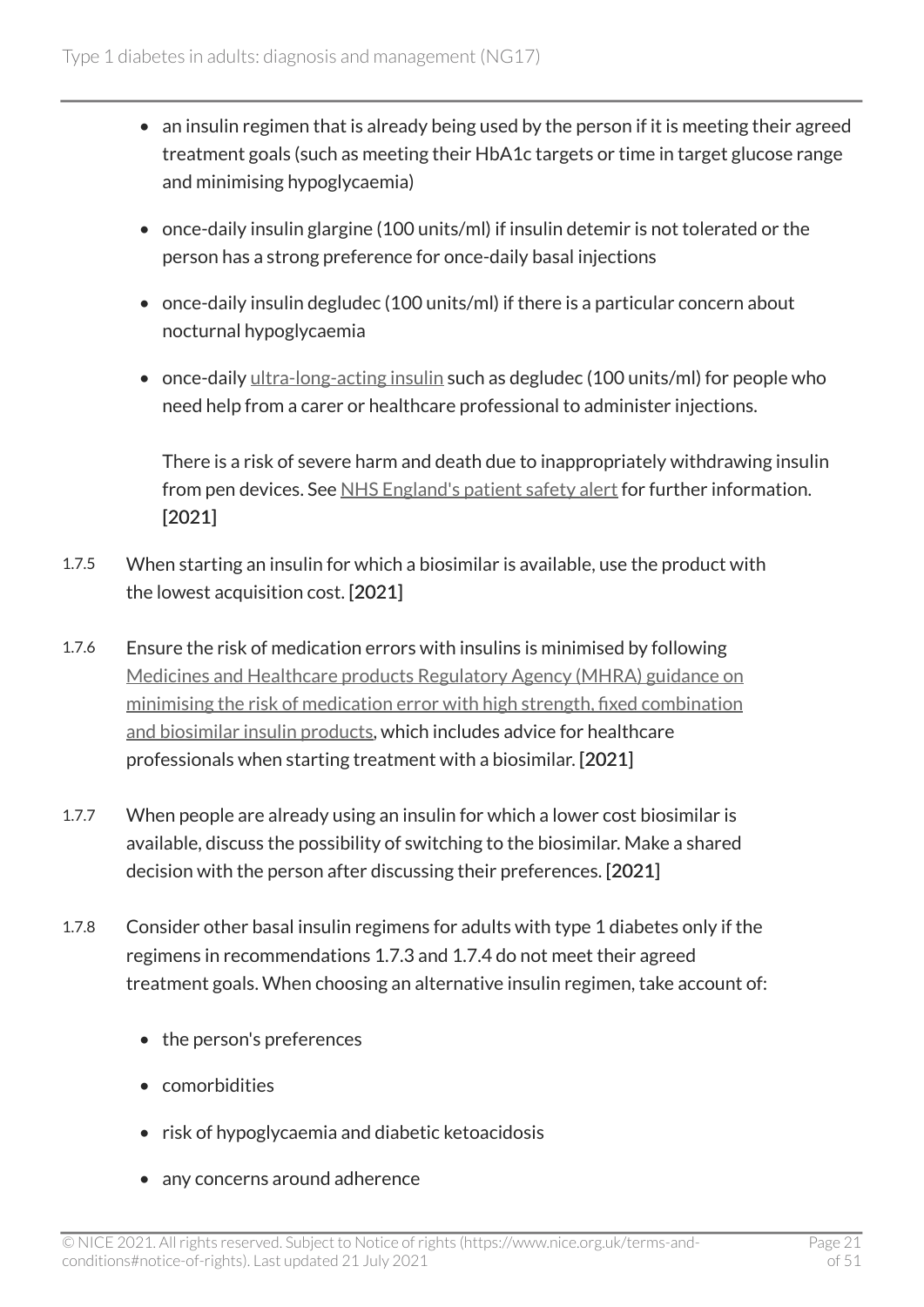- acquisition cost. [2021]
- 1.7.9 When prescribing, ensure that insulins are prescribed by brand name. [2021]

For a short explanation of why the committee made these recommendations and how they might affect practice, see the [rationale and impact section on long-acting insulin.](#page-43-2)

Full details of the evidence and the committee's discussion are in [evidence review](https://www.nice.org.uk/guidance/ng17/evidence/a-longacting-insulins-in-type-1-diabetes-pdf-9196139918) A: long[acting insulins in type](https://www.nice.org.uk/guidance/ng17/evidence/a-longacting-insulins-in-type-1-diabetes-pdf-9196139918) 1 diabetes.

### Insulin pumps

1.7.10 For guidance on the use of insulin pumps for adults with type 1 diabetes, see [NICE's technology appraisal guidance on continuous subcutaneous insulin](https://www.nice.org.uk/guidance/ta151)  [infusion for the treatment of diabetes mellitus.](https://www.nice.org.uk/guidance/ta151) [2015]

### Rapid-acting insulin

- 1.7.11 Offer rapid-acting insulin analogues that are injected before meals, rather than rapid-acting soluble human or animal insulins, for mealtime insulin replacement for adults with type 1 diabetes. [2015]
- 1.7.12 Do not advise routine use of rapid-acting insulin analogues after meals for adults with type 1 diabetes. [2015]
- 1.7.13 If an adult with type 1 diabetes has a strong preference for an alternative mealtime insulin, respect their wishes and offer the preferred insulin. [2015]

### Mixed insulin

- 1.7.14 Consider a twice-daily human mixed insulin regimen for adults with type 1 diabetes if a multiple daily injection basal–bolus insulin regimen is not possible and a twice-daily mixed insulin regimen is used. [2015]
- 1.7.15 Consider a trial of a twice-daily analogue mixed insulin regimen if an adult using a twice-daily human mixed insulin regimen has hypoglycaemia that affects their quality of life. [2015]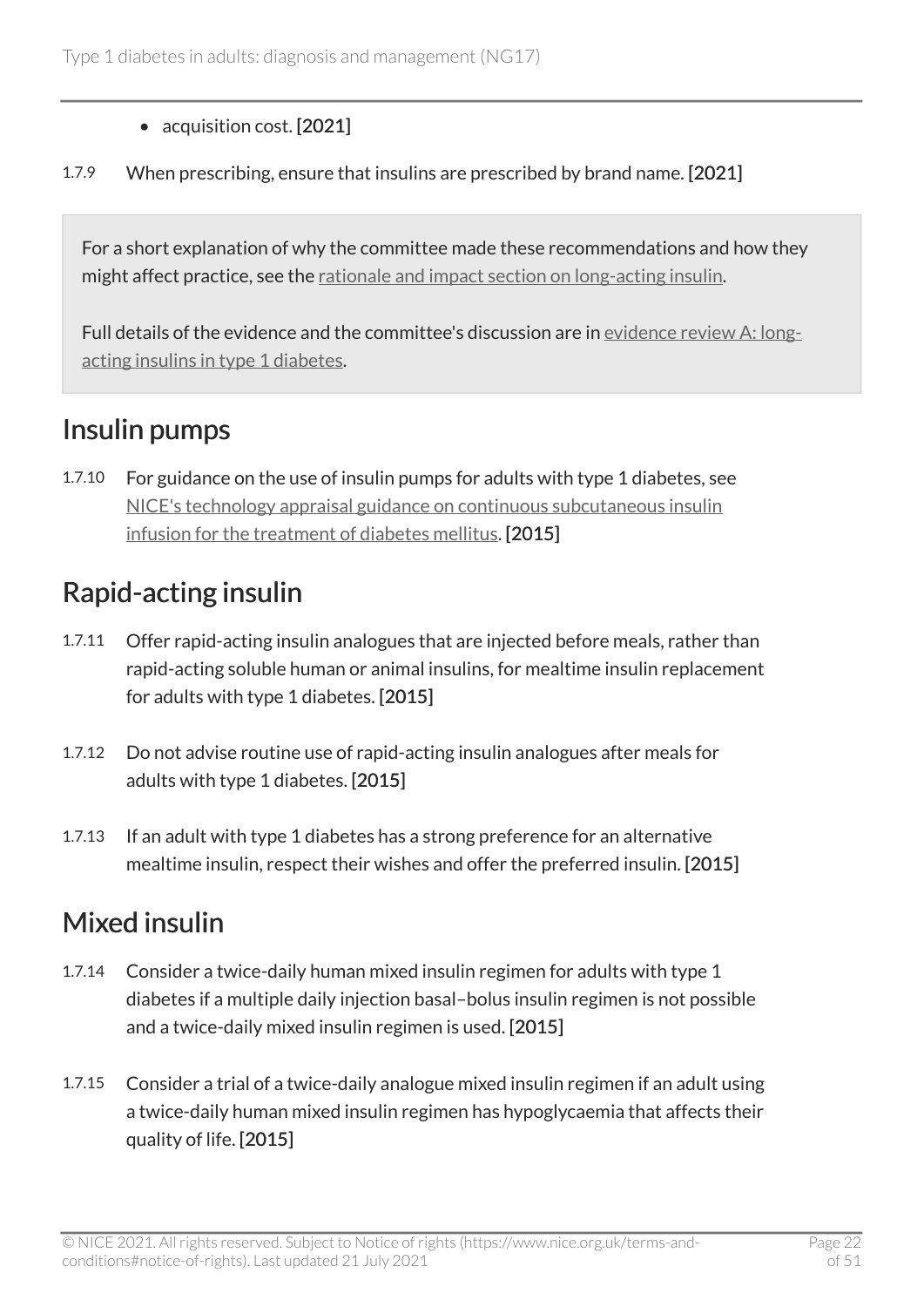### Optimising insulin therapy

- 1.7.16 For adults with erratic and unpredictable blood glucose control (hyperglycaemia and hypoglycaemia at no consistent times), consider the following rather than changing a previously optimised insulin regimen:
	- injection technique
	- injection sites
	- self-monitoring skills
	- knowledge and self-management skills
	- lifestyle
	- mental health and psychosocial problems
	- possible organic causes, such as gastroparesis. [2004, amended 2015]
- 1.7.17 Give clear guidelines and protocols ('sick-day rules') to all adults with type 1 diabetes, to help them adjust insulin doses appropriately when they are ill. [2004]

### Adjuncts

- 1.7.18 Consider adding metformin to insulin therapy for adults with type 1 diabetes if:
	- they have a BMI of 25 kg/m<sup>2</sup> or above (23 kg/m<sup>2</sup> or above for people from South Asian and related family backgrounds) and
	- they want to improve their blood glucose control while minimising their effective insulin dose.

In August 2015, this was an off-label use of metformin. See [NICE's information on](https://www.nice.org.uk/about/what-we-do/our-programmes/nice-guidance/nice-guidelines/making-decisions-using-nice-guidelines#prescribing-medicines) [prescribing medicines.](https://www.nice.org.uk/about/what-we-do/our-programmes/nice-guidance/nice-guidelines/making-decisions-using-nice-guidelines#prescribing-medicines) [2015]

## <span id="page-22-0"></span>1.8 Insulin delivery

1.8.1 For adults with type 1 diabetes who inject insulin, provide their preferred insulin injection delivery device (this often means using one or more types of insulin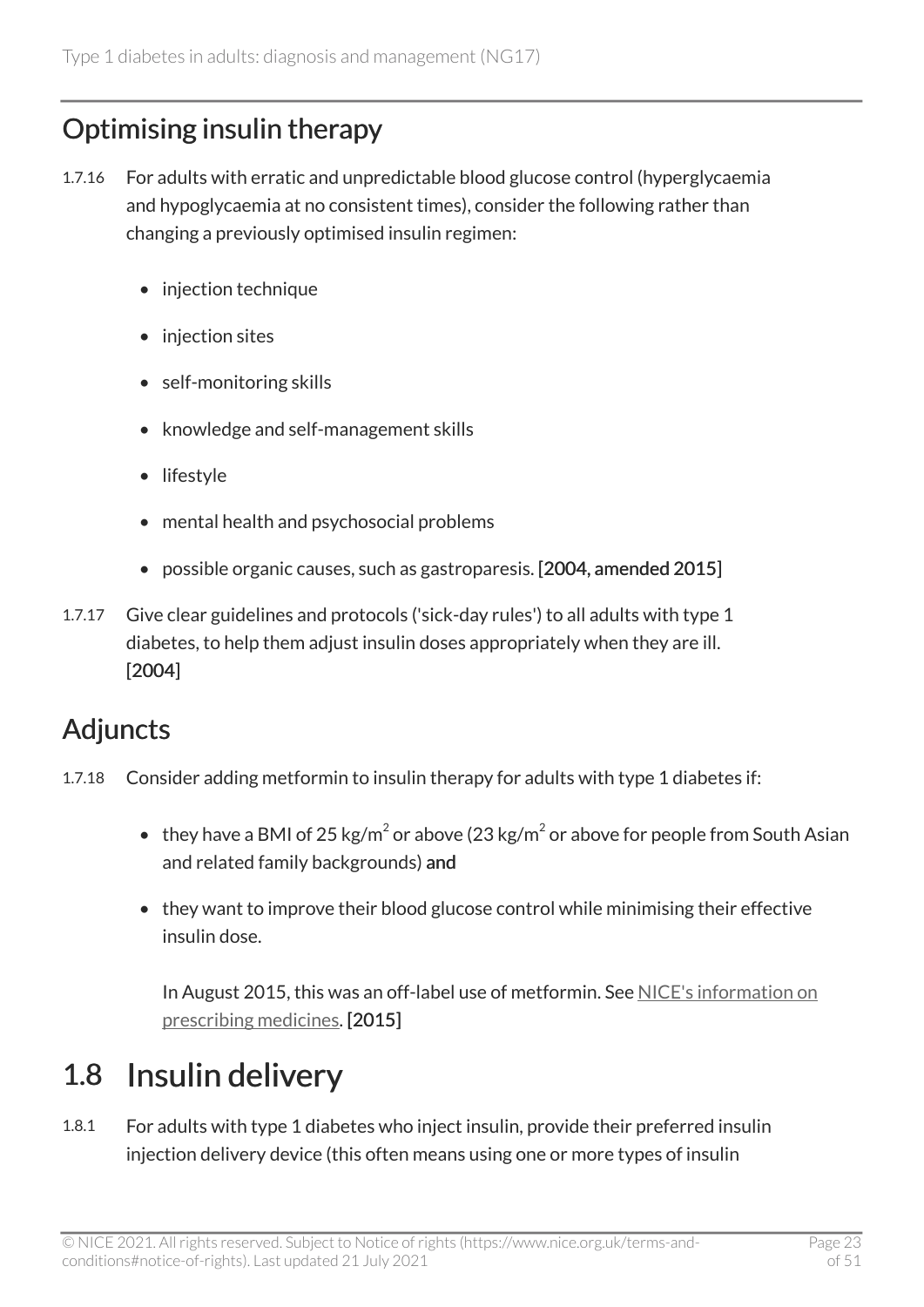#### injection pen). [2004]

- 1.8.2 For adults with type 1 diabetes and special visual or psychological needs, provide injection devices or needle-free systems that they can use independently for accurate dosing. [2004]
- 1.8.3 Offer needles of different lengths to adults with type 1 diabetes who are having problems such as pain, local skin reactions and injection site leakages. [2015]
- 1.8.4 After taking clinical factors into account, choose needles with the lowest acquisition cost to use with pre-filled and reusable insulin pen injectors. [2015]
- 1.8.5 Advise adults with type 1 diabetes to rotate insulin injection sites and avoid repeated injections at the same point within sites. [2015]
- 1.8.6 Provide adults with type 1 diabetes with:
	- suitable containers for collecting used needles and other sharps
	- a way to safely get rid of these containers.

See also the [section on safe use and disposal of sharps in NICE's guideline on](https://www.nice.org.uk/guidance/cg139/chapter/1-guidance#safe-use-and-disposal-of-sharps)  [healthcare-associated infections: prevention and control in primary and community](https://www.nice.org.uk/guidance/cg139/chapter/1-guidance#safe-use-and-disposal-of-sharps) [care](https://www.nice.org.uk/guidance/cg139/chapter/1-guidance#safe-use-and-disposal-of-sharps). [2004, amended 2015]

1.8.7 Check injection site condition at least annually, and whenever new problems with blood glucose control occur. [2004, amended 2015]

### <span id="page-23-0"></span>1.9 Referral for islet or pancreas transplantation

- 1.9.1 For adults with type 1 diabetes who have recurrent severe hypoglycaemia that has not responded to other treatments (see the [section on hypoglycaemia](#page-24-0) [awareness and management\)](#page-24-0), consider referral to a centre that assesses people for islet and/or pancreas transplantation. [2015]
- 1.9.2 Consider islet or pancreas transplantation for adults with type 1 diabetes with suboptimal diabetes control, if they have had a renal transplant and are currently on immunosuppressive therapy. [2015]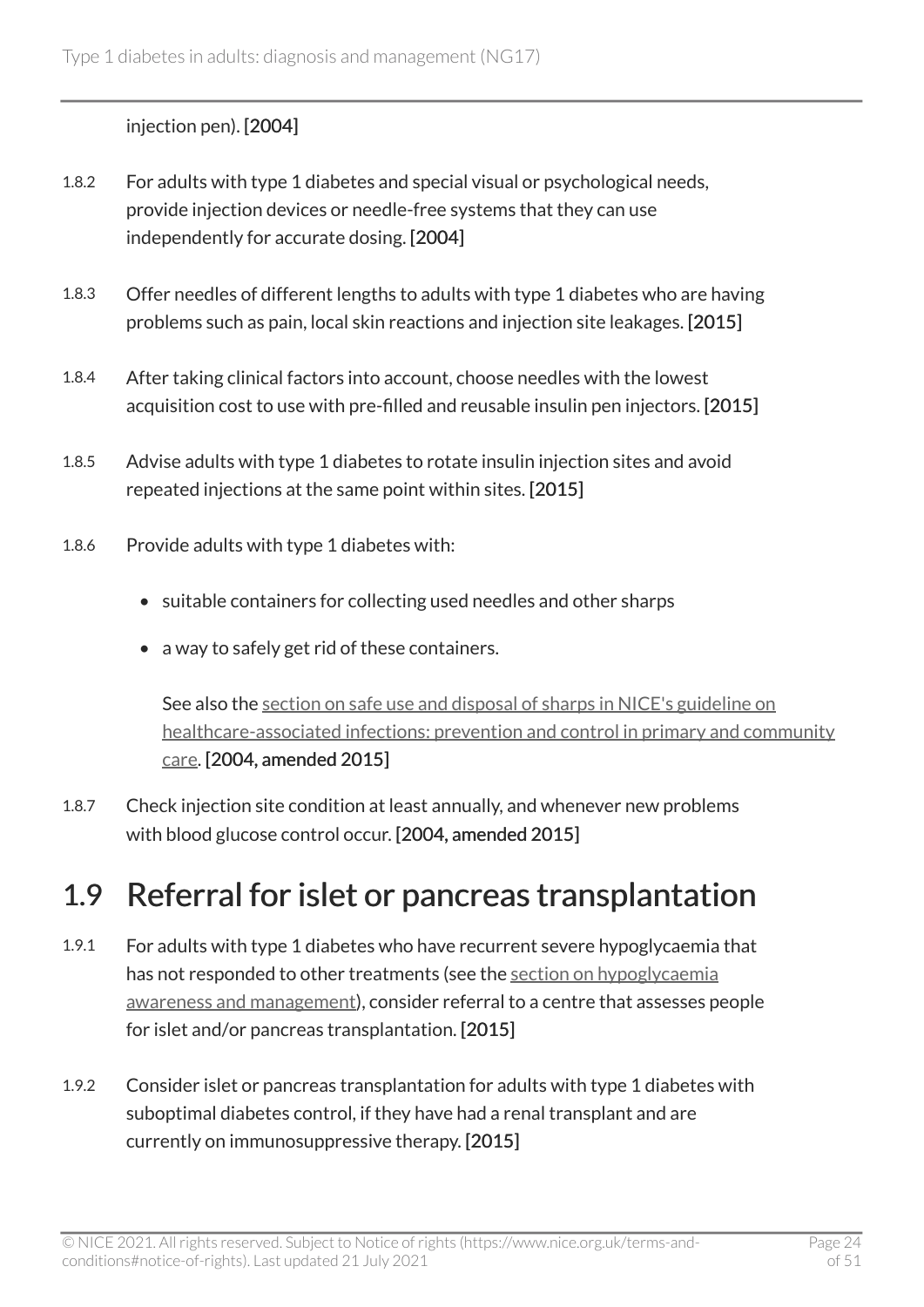### <span id="page-24-0"></span>1.10 Hypoglycaemia awareness and management

#### Identifying and quantifying impaired hypoglycaemia awareness

- 1.10.1 Assess hypoglycaemia awareness in adults with type 1 diabetes at each annual review. [2015]
- 1.10.2 Use the Gold score or Clarke score to quantify hypoglycaemia awareness in adults with type 1 diabetes, checking that the questionnaire items have been answered correctly. [2015]
- 1.10.3 Explain to adults with type 1 diabetes that impaired awareness of the symptoms of plasma glucose levels below 3 mmol/litre is associated with a significantly increased risk of severe hypoglycaemia. [2015]

#### Managing impaired hypoglycaemia awareness

- 1.10.4 Ensure that adults with type 1 diabetes and impaired hypoglycaemia awareness have had structured education in flexible insulin therapy using basal–bolus regimens, and are following its principles correctly. [2015]
- 1.10.5 Offer additional education focusing on avoiding and treating hypoglycaemia to adults with type 1 diabetes who still have impaired hypoglycaemia awareness after structured education in flexible insulin therapy. [2015]
- 1.10.6 Avoid relaxing individualised blood glucose targets to address impaired hypoglycaemia awareness for adults with type 1 diabetes. [2015]
- 1.10.7 For adults with type 1 diabetes and impaired hypoglycaemia awareness who are using lower target blood glucose levels than recommended in this guideline, encourage them to use the recommended targets (see the [recommendations on](#page-17-0)  [blood glucose targets\)](#page-17-0). [2015]
- 1.10.8 Review insulin regimens and doses, and prioritise ways to avoid hypoglycaemia in adults with type 1 diabetes with impaired hypoglycaemia awareness, including:
	- reinforcing the principles of structured education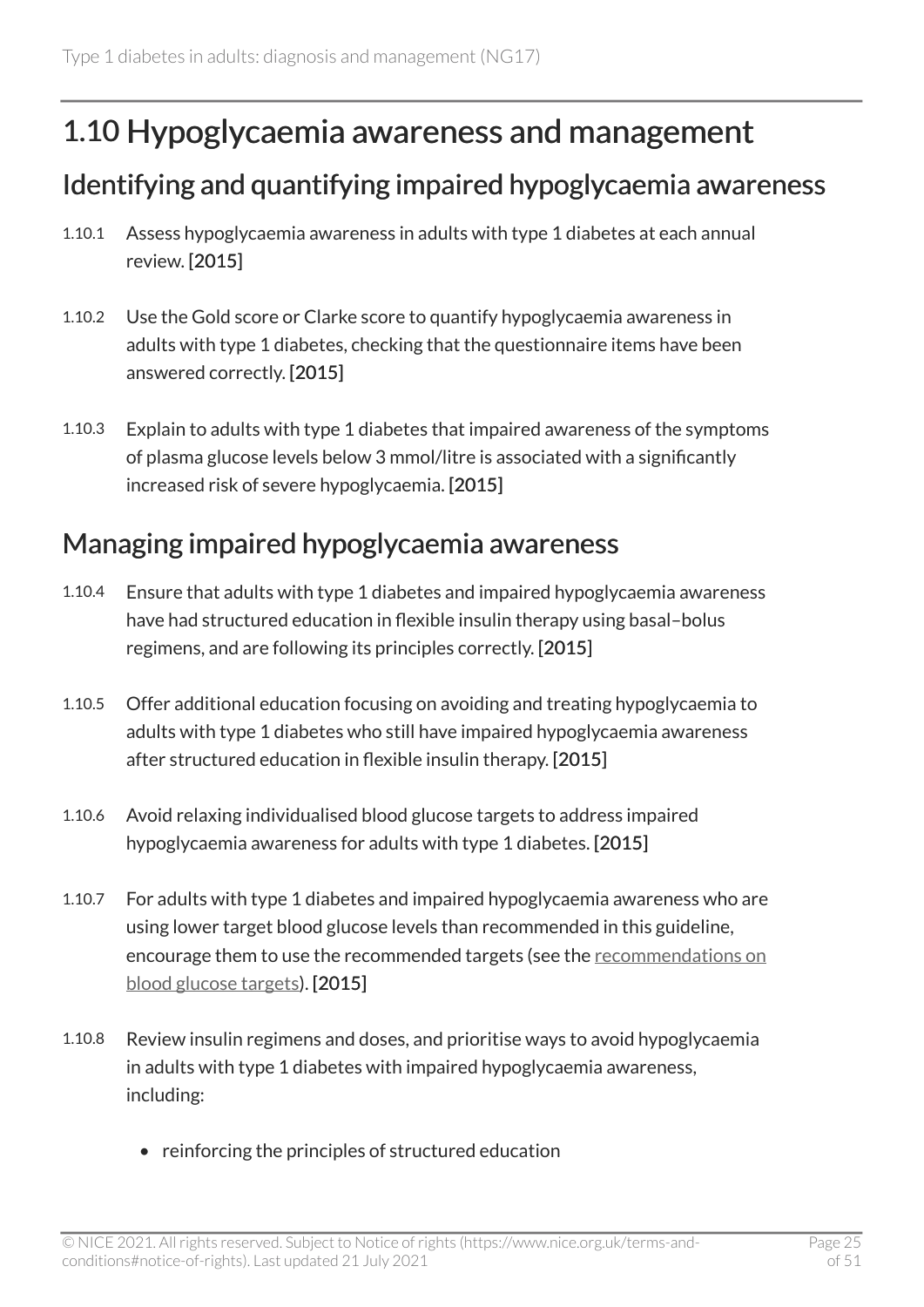- offering an insulin pump
- offering real-time continuous glucose monitoring. [2015]
- 1.10.9 If, despite these interventions, an adult with type 1 diabetes has impaired hypoglycaemia awareness that is associated with recurrent severe hypoglycaemia, consider referring them to a specialist centre. [2015]

#### Preventing and managing hypoglycaemia

- 1.10.10 Explain to adults with type 1 diabetes that a fast-acting form of glucose is needed for managing hypoglycaemic symptoms or signs in people who can swallow. [2004, amended 2015]
- 1.10.11 Adults with type 1 diabetes who have a decreased level of consciousness because of hypoglycaemia and so cannot safely take oral treatment should be:
	- given intramuscular glucagon by a family member or friend who has been shown how to use it (intravenous glucose may be used by healthcare professionals skilled in getting intravenous access)
	- checked for response at 10 minutes, and then given intravenous glucose if their level of consciousness is not improving significantly
	- then given oral carbohydrate when it is safe to administer it, and put under continued observation by someone who has been warned about the risk of relapse. [2004, amended 2015]
- 1.10.12 Explain to adults with type 1 diabetes that:
	- it is very common to experience some hypoglycaemic episodes with any insulin regimen
	- they should use a regimen that avoids or reduces the frequency of hypoglycaemic episodes, while maintaining the most optimal blood glucose control possible. [2004]
- 1.10.13 Make hypoglycaemia advice available to all adults with type 1 diabetes, to help them find the best possible balance with any insulin regimen. (See the [sections](#page-19-0) [on insulin therapy](#page-19-0) and [insulin delivery.](#page-22-0)) [2004]
- 1.10.14 If hypoglycaemia becomes unusually problematic or increases in frequency,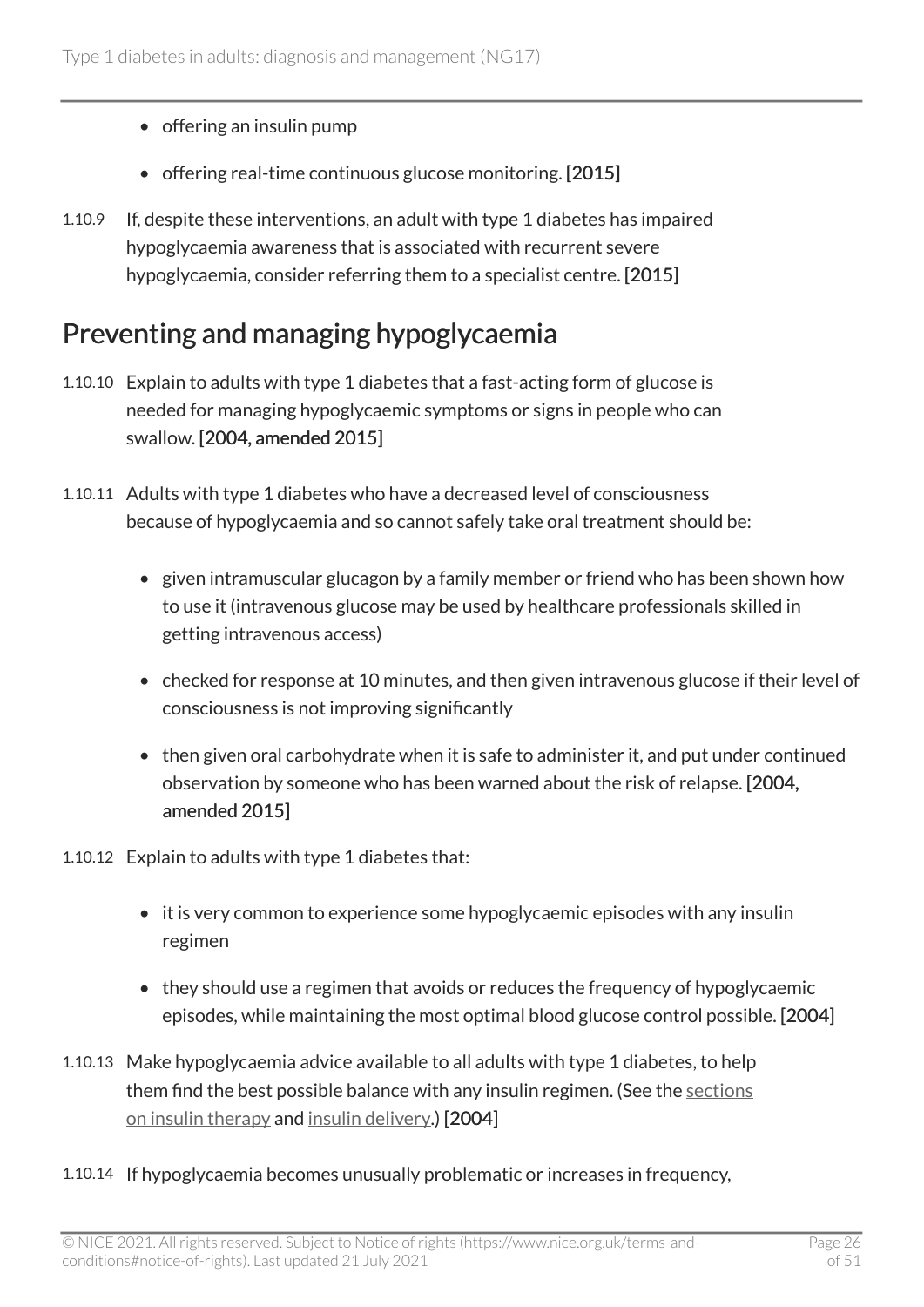review the following possible causes:

- inappropriate insulin regimens (incorrect dose distributions and insulin types)
- meal and activity patterns, including alcohol
- injection technique and skills, including insulin resuspension if necessary
- injection site problems
- possible organic causes, including gastroparesis
- changes in insulin sensitivity (including drugs affecting the renin–angiotensin system and renal failure)
- mental health problems
- previous physical activity
- lack of appropriate knowledge and skills for self-management. [2004]
- 1.10.15 Manage nocturnal hypoglycaemia (symptomatic or detected on monitoring) by:
	- reviewing knowledge and self-management skills
	- reviewing current insulin regimen, evening eating habits and previous physical activity
	- choosing an insulin type and regimen that is less likely to cause low glucose levels at night. [2004, amended 2015]
- 1.10.16 If early cognitive decline occurs in adults on long-term insulin therapy, then in addition to normal investigations consider possible brain damage from overt or covert hypoglycaemia, and the need to manage this. [2004]

## <span id="page-26-0"></span>1.11 Ketone monitoring and managing diabetic ketoacidosis

### Ketone self-monitoring to prevent diabetic ketoacidosis

1.11.1 Consider ketone monitoring (blood or urine) as part of 'sick-day rules' for adults with type 1 diabetes, to help with self-management of hyperglycaemia. [2015]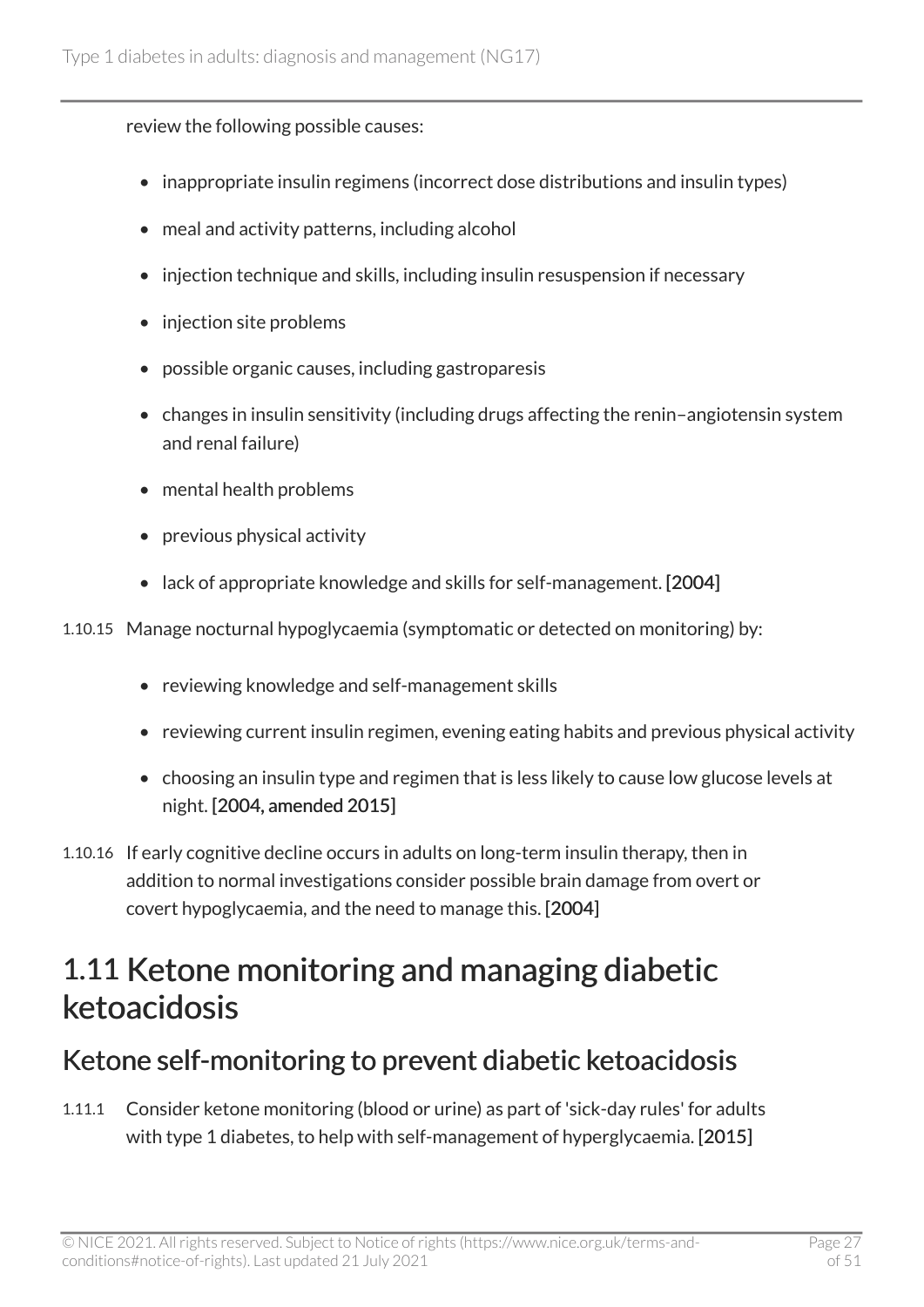### Ketone monitoring in hospital

- 1.11.2 In adults with type 1 diabetes presenting to emergency services, consider capillary blood ketone testing if:
	- diabetic ketoacidosis (DKA) is suspected or
	- the person has uncontrolled diabetes during an illness, and urine ketone testing is positive. [2015]
- 1.11.3 Consider capillary blood ketone testing (incorporated into a formal protocol) for inpatient management of DKA in adults with type 1 diabetes. [2015]

#### Management of DKA

- 1.11.4 Professionals managing DKA in adults should have adequate and up-to-date training, and be familiar with all aspects of DKA management that are associated with mortality and morbidity. These topics should include:
	- fluid balance
	- acidosis
	- cerebral oedema
	- electrolyte imbalance
	- that DKA can affect the results of standard diagnostic tests (white cell count, body temperature, electrocardiogram [ECG])
	- respiratory distress syndrome
	- cardiac abnormalities
	- precipitating causes
	- infection management, including opportunistic infections
	- gastroparesis
	- use of high dependency and intensive care units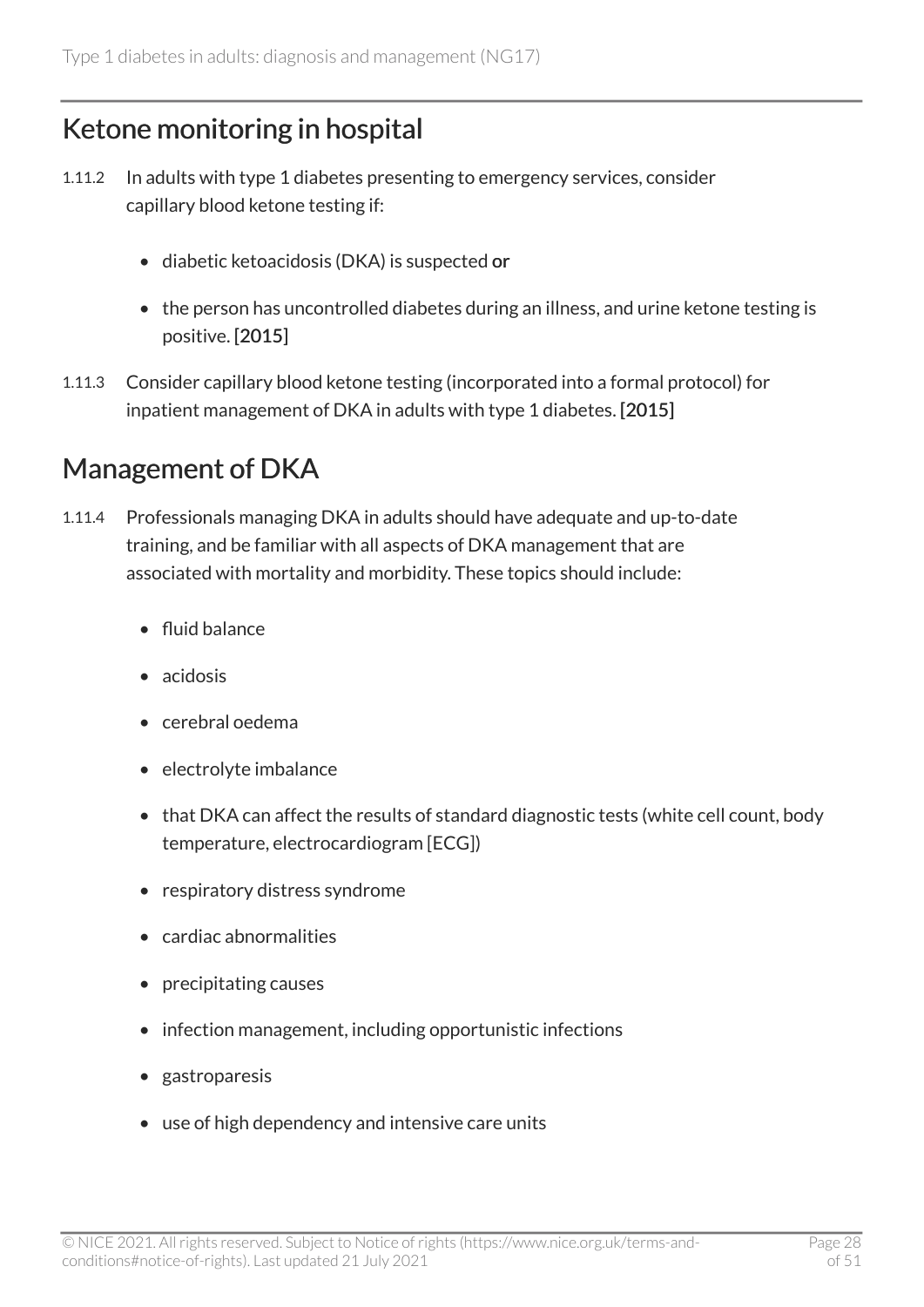• recommendations 1.11.5 to 1.11.12 in this guideline.

Management of DKA in adults should be in line with local clinical governance. [2004]

- 1.11.5 Use isotonic saline for primary fluid replacement in adults with DKA, not given too rapidly except in cases of circulatory collapse. [2004]
- 1.11.6 Do not generally use bicarbonate for managing DKA in adults. [2004, amended 2015]
- 1.11.7 Give intravenous insulin by infusion to adults with DKA. [2004]
- 1.11.8 When the plasma glucose concentration has fallen to 10 to 15 mmol/litre in adults with DKA, give glucose-containing fluids (not more than 2 litres in 24 hours) so that the insulin infusion can be continued at a sufficient rate to clear ketones (for example, 6 units/hour, monitored for effect). [2004, amended 2015]
- 1.11.9 Begin potassium replacement early in DKA in adults, with frequent monitoring for hypokalaemia. [2004]
- 1.11.10 Do not generally use phosphate replacement when managing DKA in adults. [2004, amended 2015]
- 1.11.11 In adults with DKA who have reduced consciousness, think about:
	- inserting a nasogastric tube and
	- monitoring urine output using a urinary catheter and
	- giving venous thromboembolism (VTE) prophylaxis. [2004, amended 2021]
- 1.11.12 To reduce the risk of catastrophic outcomes in adults with DKA, use continuous monitoring and frequent reviews that cover all aspects of clinical management. [2004, amended 2015]

### <span id="page-28-0"></span>1.12 Associated illness

1.12.1 In adults with type 1 diabetes who have unexplained weight loss, assess for coeliac disease. For guidance on testing for coeliac disease, see [NICE's guideline](https://www.nice.org.uk/guidance/ng20)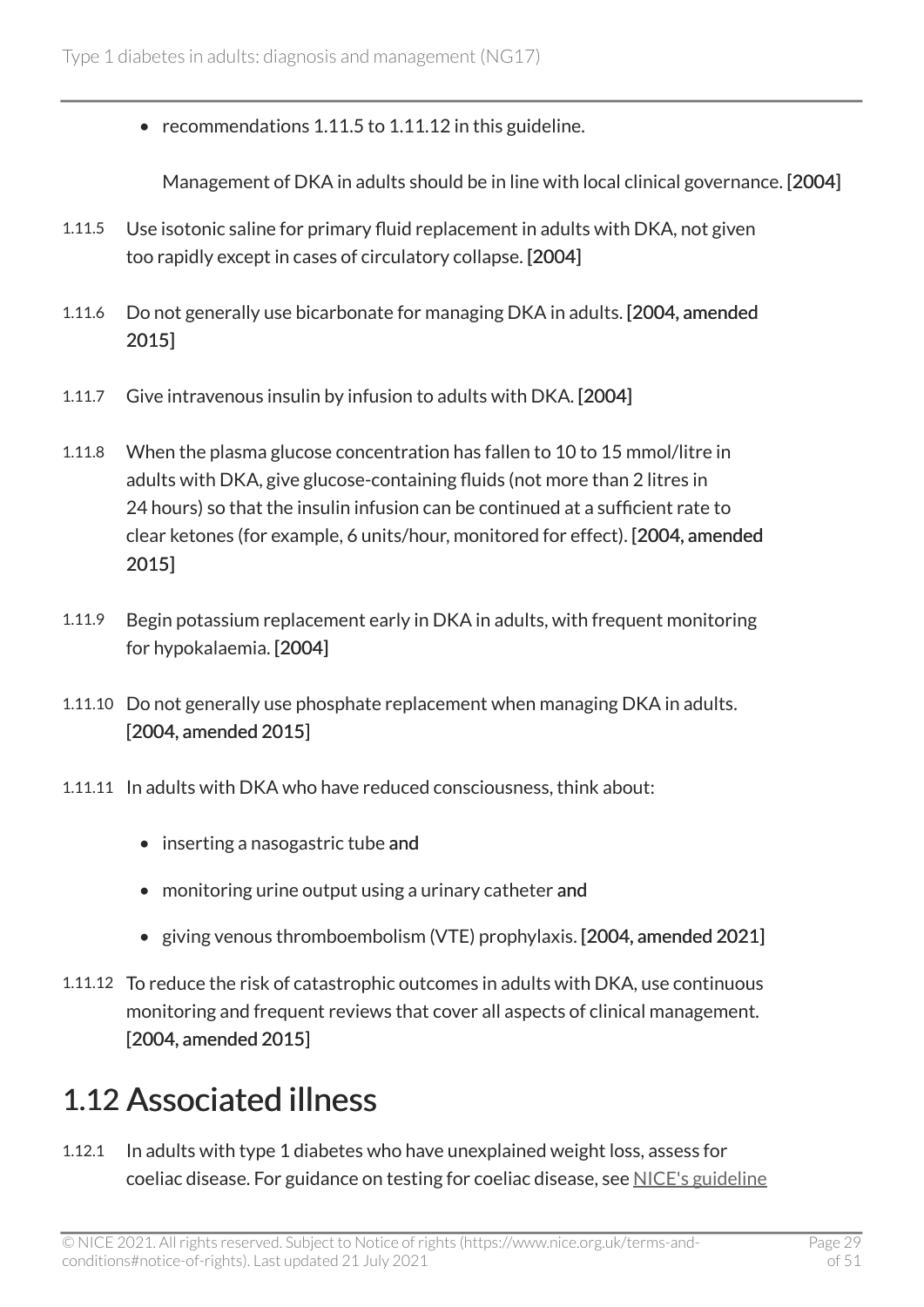[on coeliac disease](https://www.nice.org.uk/guidance/ng20). [2004, amended 2015]

1.12.2 Be alert to the possibility of other autoimmune diseases in adults with type 1 diabetes (including Addison's disease and pernicious anaemia). For advice on monitoring for thyroid disease, see the [recommendation on thyroid disease](#page-38-0) [monitoring](#page-38-0). [2004, amended 2015]

## <span id="page-29-0"></span>1.13 Control of cardiovascular risk

### Aspirin

1.13.1 Do not offer aspirin for the primary prevention of cardiovascular disease in adults with type 1 diabetes. [2015]

### Identifying cardiovascular risk

- 1.13.2 Assess cardiovascular risk factors annually, including:
	- estimated glomerular filtration rate (eGFR) and urine albumin:creatinine ratio (ACR)
	- smoking
	- blood glucose control
	- blood pressure
	- full lipid profile (including high-density lipoprotein [HDL] and low-density lipoprotein [LDL] cholesterol, and triglycerides)
	- age
	- family history of cardiovascular disease
	- abdominal adiposity. [2004, amended 2015 and 2021]
- 1.13.3 For guidance on tools for assessing risk of cardiovascular disease in adults with type 1 diabetes, see the [recommendations on full formal risk assessment in](https://www.nice.org.uk/guidance/cg181/chapter/1-recommendations#identifying-and-assessing-cardiovascular-disease-cvd-risk-2) [NICE's guideline on lipid modification](https://www.nice.org.uk/guidance/cg181/chapter/1-recommendations#identifying-and-assessing-cardiovascular-disease-cvd-risk-2). [2015]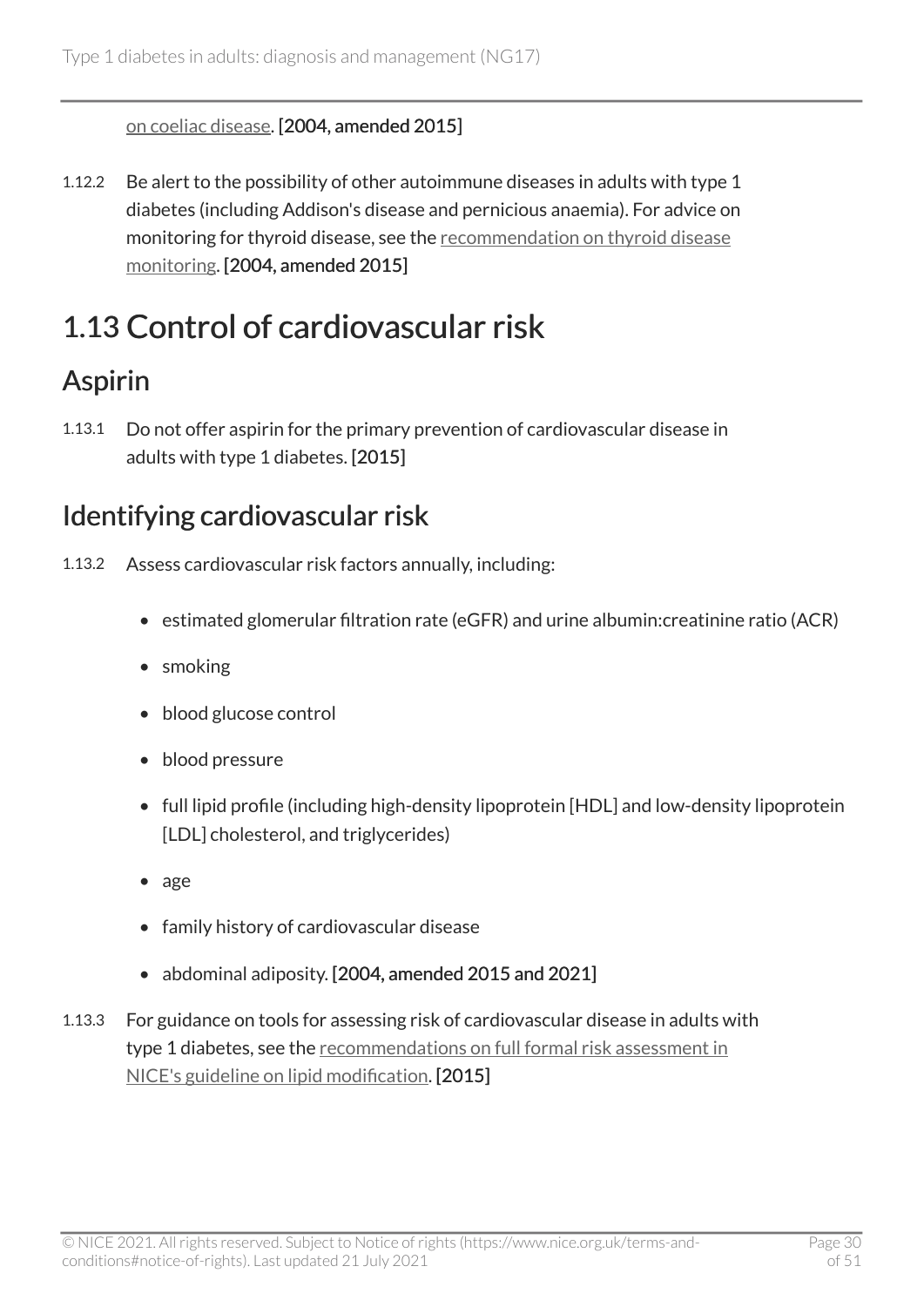#### Interventions to reduce risk and manage cardiovascular disease

- 1.13.4 For guidance on the primary prevention of cardiovascular disease in adults with type 1 diabetes, see the [section on primary prevention for people with type](https://www.nice.org.uk/guidance/cg181/chapter/1-recommendations#primary-prevention-for-people-with-type-1-diabetes) 1 [diabetes in NICE's guideline on lipid modification](https://www.nice.org.uk/guidance/cg181/chapter/1-recommendations#primary-prevention-for-people-with-type-1-diabetes). [2015]
- 1.13.5 Give adults with type 1 diabetes who smoke advice on stopping smoking and stop smoking services, including NICE guidance-recommended therapies (see the [NICE webpage on smoking and tobacco](https://www.nice.org.uk/guidance/lifestyle-and-wellbeing/smoking-and-tobacco)). Reinforce these messages annually for people who currently do not plan to stop smoking, and at all clinical contacts if there is a prospect of the person stopping. [2004]
- 1.13.6 Advise adults who do not smoke never to start smoking. [2004, amended 2021]
- 1.13.7 Provide intensive management for adults who have had myocardial infarction or stroke, according to relevant non-diabetes guidelines. For angina or other ischaemic heart disease, beta-blockers should be considered (for insulin use in these circumstances, see the [section on caring for adults with type](#page-31-0) 1 diabetes in [hospital](#page-31-0)). For guidance on secondary prevention of myocardial infarction, see [NICE's guideline on acute coronary syndromes](https://www.nice.org.uk/guidance/ng185). [2004, amended 2015]

#### Blood pressure management

- 1.13.8 Recommend blood pressure management at 135/85 mmHg for adults with type 1 diabetes. If they have albuminuria or 2 or more features of metabolic syndrome, recommend blood pressure management at 130/80 mmHg. See also the [recommendations on diabetic kidney disease](#page-33-1) and [NICE's guideline on](https://www.nice.org.uk/guidance/ng136) [hypertension in adults](https://www.nice.org.uk/guidance/ng136). [2004, amended 2021]
- 1.13.9 Discuss the following with adults with type 1 diabetes who have hypertension to help them make an informed choice:
	- reasons for the choice of intervention level
	- the substantial potential gains from small improvements in blood pressure control
	- any possible negative consequences of therapy. [2004, amended 2015]
- 1.13.10 Start a trial of a renin–angiotensin system blocking drug as first-line therapy for hypertension in adults with type 1 diabetes. [2004, amended 2015]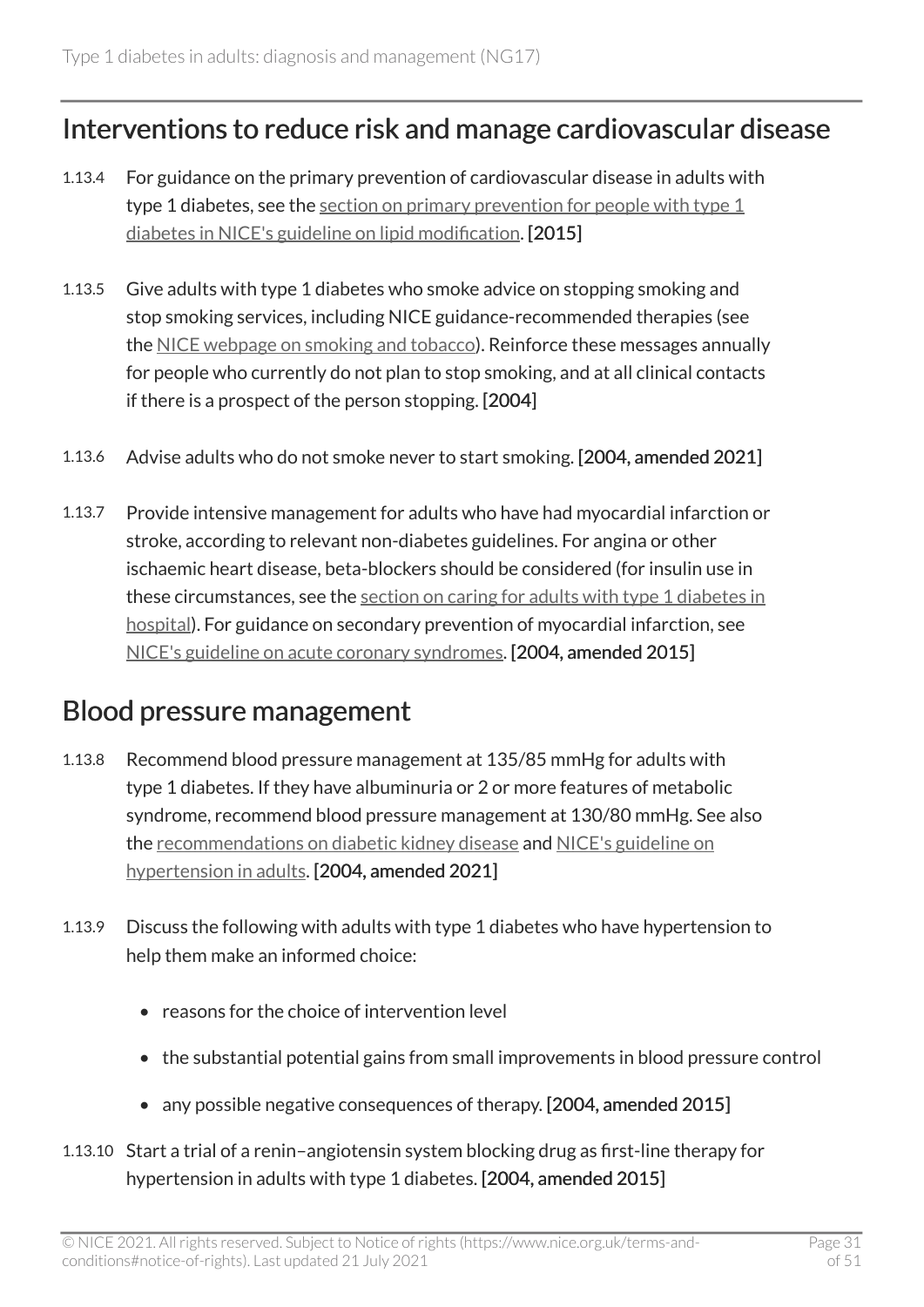- 1.13.11 Provide information to adults with type 1 diabetes on how lifestyle changes can improve their blood pressure control and associated outcomes, and offer help to achieve their aims in this area. [2004]
- 1.13.12 Do not allow concerns over potential side effects to inhibit advising and offering the necessary use of any class of drugs, unless side effects become symptomatic or otherwise clinically significant. In particular:
	- do not avoid selective beta-blockers for adults on insulin if these are indicated
	- low-dose thiazides may be combined with beta-blockers
	- when prescribing calcium channel antagonists, only use long-acting preparations
	- ask adults directly about potential side effects of erectile dysfunction, lethargy and orthostatic hypotension with different drug classes. [2004, amended 2015]
- 1.13.13 For guidance on blood pressure management in adults with type 1 diabetes and evidence of renal involvement, see recommendations [1.6.2 to 1.6.4 in NICE's](http://www.nice.org.uk/guidance/cg182/chapter/1-Recommendations#pharmacotherapy)  [guideline on chronic kidney disease in adults](http://www.nice.org.uk/guidance/cg182/chapter/1-Recommendations#pharmacotherapy). [2015]

## <span id="page-31-0"></span>1.14 Caring for adults with type 1 diabetes in hospital

#### Blood glucose control

- 1.14.1 Aim for a target plasma glucose level of 5 to 8 mmol/litre for adults with type 1 diabetes during surgery or acute illness. [2015]
- 1.14.2 Establish a local protocol for controlling blood glucose levels in adults with type 1 diabetes during surgery or acute illness to reach the target level. [2015]
- 1.14.3 Use intravenous rather than subcutaneous insulin regimens for adults with type 1 diabetes if:
	- they are unable to eat or are predicted to miss more than 1 meal or
	- an acute situation is expected to result in unpredictable blood glucose levels for example, major surgery, high-dose steroid treatment, inotrope treatment or sepsis or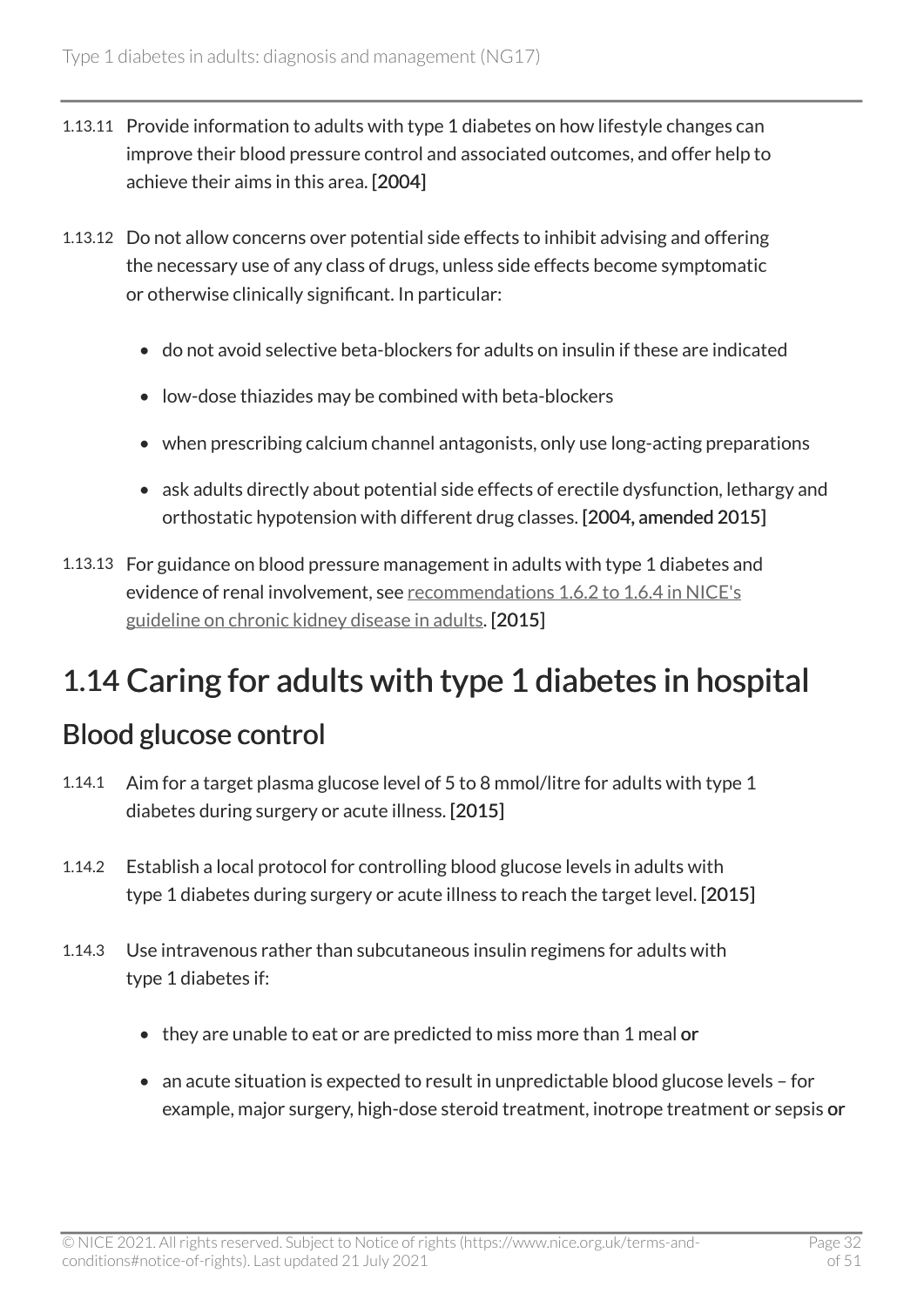- insulin absorption is expected to be unpredictable, for example, because of circulatory compromise. [2015]
- 1.14.4 Consider continuing the person's existing basal insulin regimen (including basal rate if they are using insulin pump therapy) together with protocol-driven insulin delivery for controlling blood glucose levels in adults with type 1 diabetes during surgery or acute illness. [2015]
- 1.14.5 Use subcutaneous insulin regimens (including rapid-acting insulin before meals) if an adult with type 1 diabetes and acute illness is eating. [2015]
- 1.14.6 Enable adults with type 1 diabetes who are hospital inpatients to self-administer subcutaneous insulin if they are willing and able and it is safe for them to do so. [2015]

#### Delivering care in hospital and other institutions

These recommendations are for care teams caring for adults with type 1 diabetes in hospital and in institutions such as nursing homes, residential homes and prisons.

- 1.14.7 From admission, provide ongoing advice to adults with type 1 diabetes and the team caring for them from a trained multidisciplinary team with expertise in diabetes. [2004]
- 1.14.8 Throughout inpatient admission, respect the personal expertise of adults with type 1 diabetes in managing their own diabetes and incorporate this into routine ward-based blood glucose monitoring and insulin delivery. [2004, amended 2015]
- 1.14.9 Throughout inpatient admission, support adults with type 1 diabetes to make their own food choices based on their personal knowledge of their dietary needs, except when illness or medical or surgical intervention significantly disturbs those requirements. [2004]
- 1.14.10 Provide optimal insulin therapy, which can be achieved using intravenous insulin and glucose, to all adults with type 1 diabetes with threatened or actual stroke. Critical care and emergency departments should have a protocol for such management. [2004, amended 2011]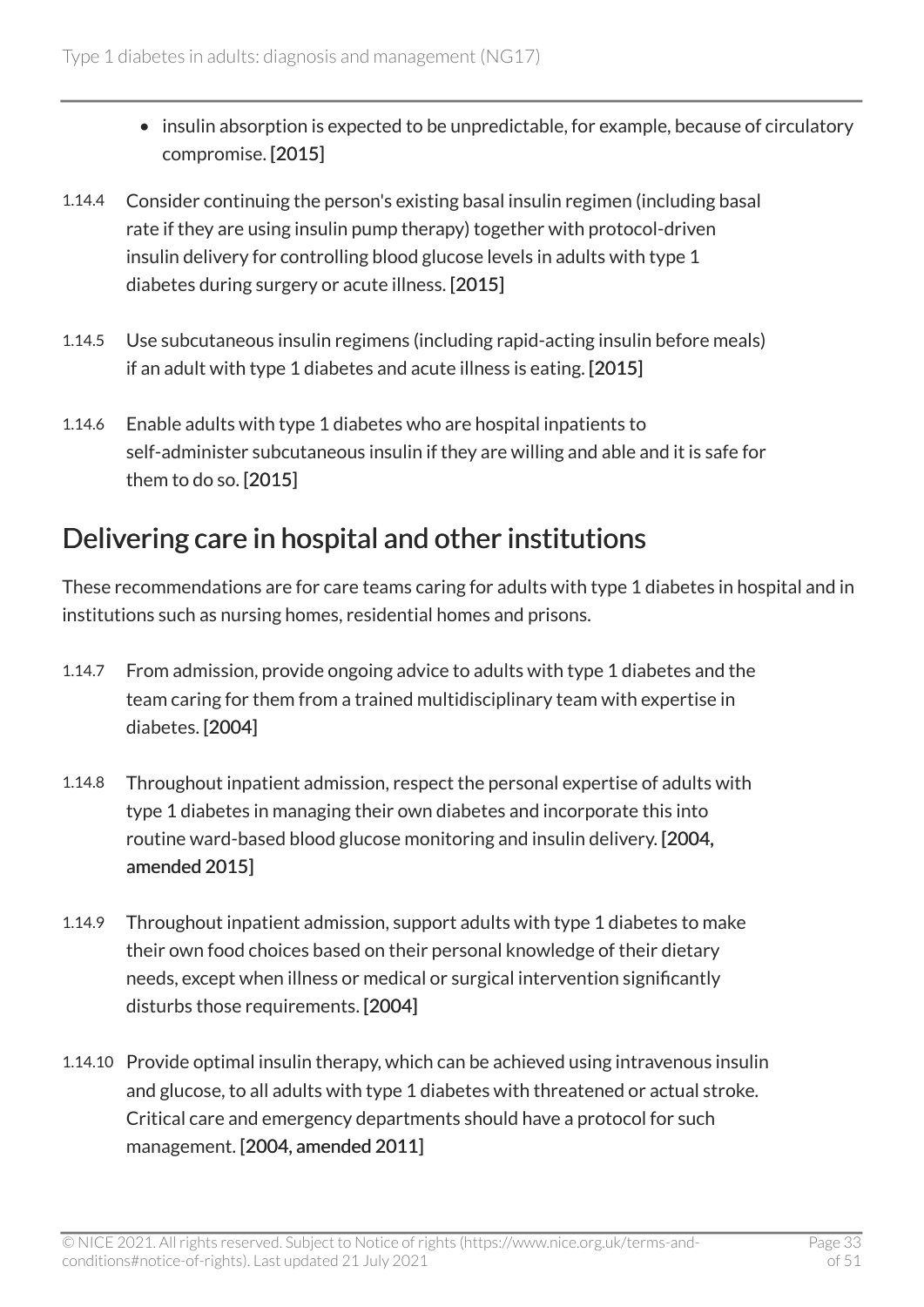### <span id="page-33-0"></span>1.15 Managing complications

### Eye disease

- 1.15.1 When adults are diagnosed with type 1 diabetes, refer them immediately to the local eye screening service. [2004, amended 2020]
- 1.15.2 Encourage adults to attend eye screening, and explain that it will help them to keep their eyes healthy and help to prevent problems with their vision. Explain that the screening service is effective at identifying problems so that they can be treated early. [2004]
- 1.15.3 Arrange emergency review by an ophthalmologist for:
	- sudden loss of vision
	- rubeosis iridis
	- pre-retinal or vitreous haemorrhage
	- retinal detachment. [2004, amended 2015]
- 1.15.4 Refer to an ophthalmologist in accordance with the National Screening Committee criteria and timelines for any large sudden unexplained drop in visual acuity. [2004, amended 2020]

### <span id="page-33-1"></span>Diabetic kidney disease

- 1.15.5 For guidance on managing kidney disease in adults with type 1 diabetes, see [NICE's guideline on chronic kidney disease in adults.](https://www.nice.org.uk/guidance/cg182) [2015]
- 1.15.6 Ask all adults with type 1 diabetes, with or without detected nephropathy, to bring in the first urine sample of the day ('early morning urine') once a year. Send this for estimation of albumin:creatinine ratio (estimating urine albumin concentration alone is a poor alternative) and measure eGFR at the same time. See [NICE's guideline on chronic kidney disease in adults.](https://www.nice.org.uk/guidance/cg182) [2004, amended 2021]

#### 1.15.7 Suspect other renal disease if:

• progressive retinopathy is absent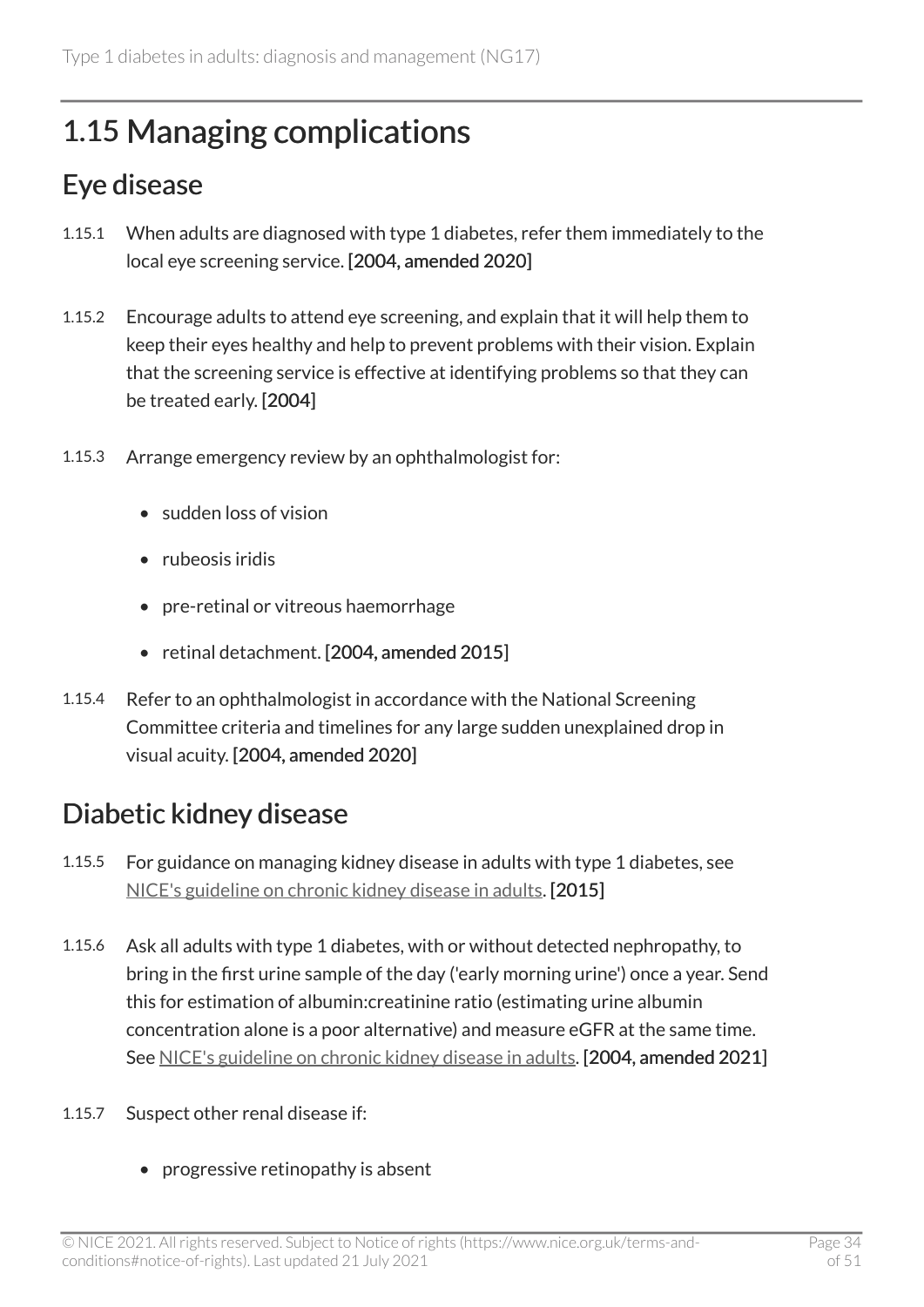- blood pressure is particularly high
- proteinuria develops suddenly
- significant haematuria is present (see [NICE's guideline on chronic kidney disease in](https://www.nice.org.uk/guidance/cg182) [adults\)](https://www.nice.org.uk/guidance/cg182)
- the person is systemically unwell. [2004]
- 1.15.8 If albuminuria is found, discuss with the person what this means. [2004, amended 2015]
- 1.15.9 Start angiotensin-converting enzyme (ACE) inhibitors and, with the usual precautions, titrate to full dose in all adults with type 1 diabetes who have confirmed nephropathy with ACR ≥3 mg/mmol. [2004, amended 2015 and 2021]
- 1.15.10 If ACE inhibitors are not tolerated, substitute angiotensin 2 receptor antagonists. Do not offer combination therapy. [2004, amended 2015]
- 1.15.11 Maintain the person's blood pressure below 130/80 mmHg by adding other anti-hypertensive drugs if necessary. [2004]
- 1.15.12 Advise adults with type 1 diabetes and nephropathy about the advantages of avoiding a high-protein diet. [2004]
- 1.15.13 Referral criteria for tertiary care should be agreed between local diabetes specialists and nephrologists. See [NICE's guideline on chronic kidney disease in](https://www.nice.org.uk/guidance/cg182)  [adults](https://www.nice.org.uk/guidance/cg182). [2004]

### Chronic painful diabetic neuropathy

1.15.14 For guidance on managing chronic painful diabetic neuropathy in adults with type 1 diabetes, see [NICE's guideline on neuropathic pain in adults](https://www.nice.org.uk/guidance/cg173). [2015]

### Autonomic neuropathy

1.15.15 Think about the possibility of autonomic neuropathy affecting the gut if adults with type 1 diabetes have unexplained diarrhoea, particularly at night. [2004]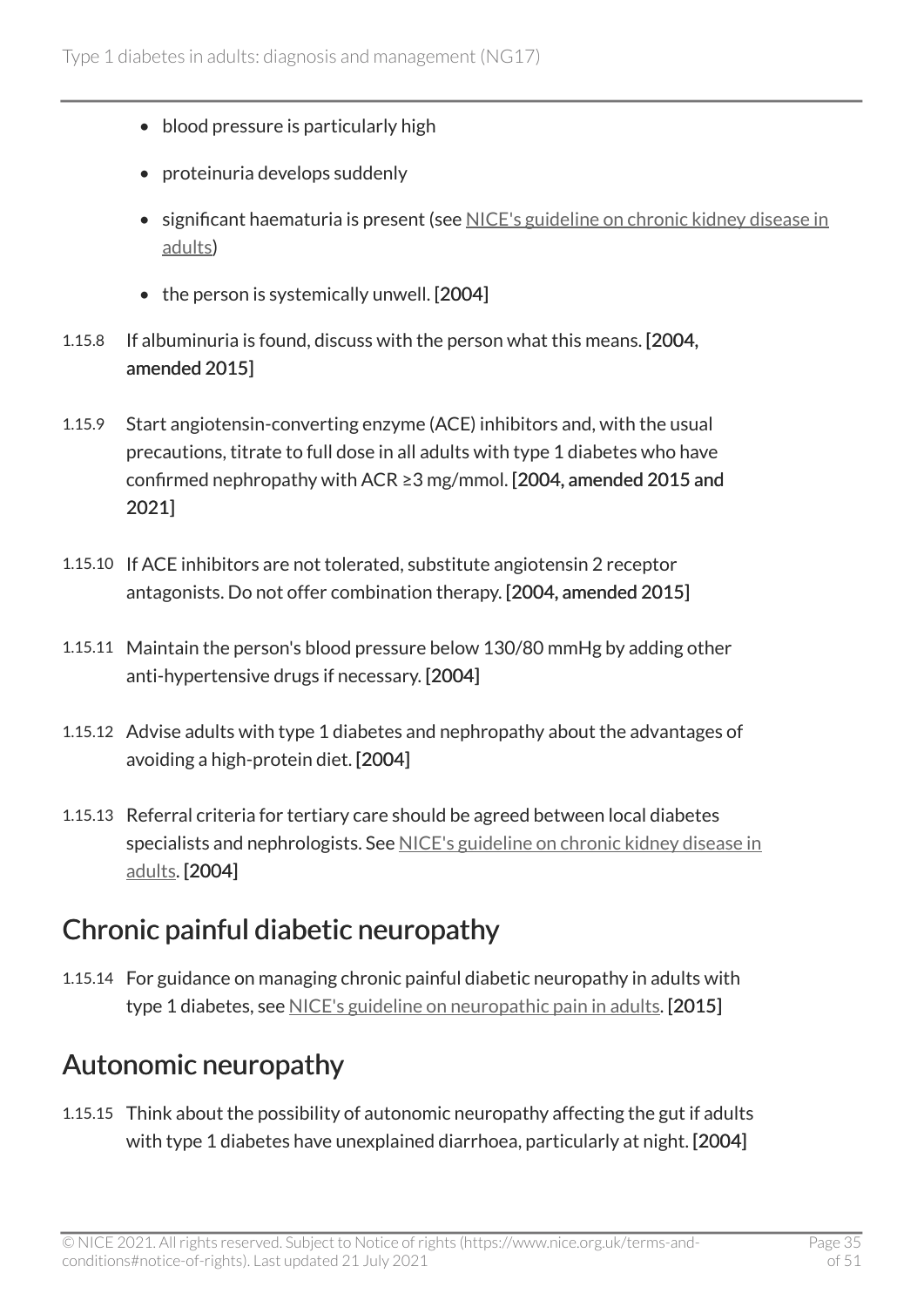- 1.15.16 When prescribing antihypertensive medicines, take care not to increase the risk of orthostatic hypotension from the combined effects of sympathetic autonomic neuropathy and blood pressure lowering medicines. [2004]
- 1.15.17 For adults with type 1 diabetes who have bladder emptying problems, investigate the possibility of autonomic neuropathy affecting the bladder, unless another explanation is found. [2004]
- 1.15.18 When managing the symptoms of autonomic neuropathy, include specific interventions for the manifestations encountered (for example, for abnormal sweating and postural hypotension). [2004, amended 2015]
- 1.15.19 Anaesthetists should be aware of the possibility of parasympathetic autonomic neuropathy affecting the heart in adults with type 1 diabetes who:
	- are listed for procedures under general anaesthetic and
	- have evidence of somatic neuropathy or other manifestations of autonomic neuropathy. [2004]

#### **Gastroparesis**

- 1.15.20 Advise adults with type 1 diabetes who have vomiting caused by gastroparesis to follow a small-particle-size diet (mashed or pureed food) to relieve their symptoms. [2015]
- 1.15.21 Be aware that gastroparesis needing specific therapy can only be diagnosed in the absence of hyperglycaemia at the time of testing, because hyperglycaemia delays gastric emptying. [2015]
- 1.15.22 Consider insulin pump therapy for adults with type 1 diabetes who have gastroparesis. [2015]
- 1.15.23 For adults with type 1 diabetes who have vomiting caused by gastroparesis, explain that:
	- there is no strong evidence that any available antiemetic therapy is effective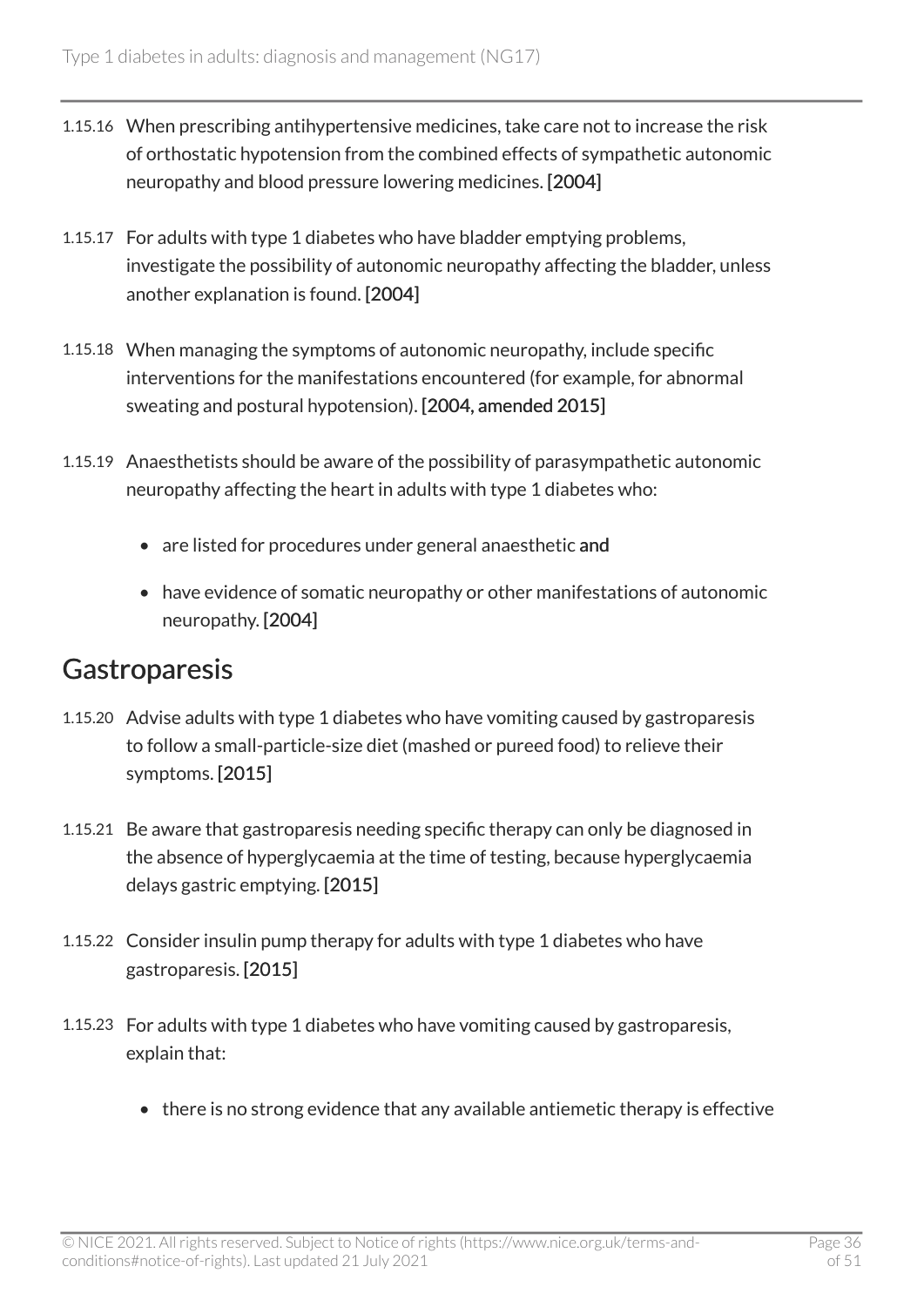- some people have had benefit with domperidone (see the [MHRA guidance on](https://www.gov.uk/drug-safety-update/domperidone-risks-of-cardiac-side-effects) [domperidone: risks of cardiac side effects](https://www.gov.uk/drug-safety-update/domperidone-risks-of-cardiac-side-effects)), erythromycin or metoclopramide (see the [MHRA guidance on metoclopramide: risks of neurological adverse effects](https://www.gov.uk/drug-safety-update/metoclopramide-risk-of-neurological-adverse-effects))
- the strongest evidence for effectiveness is for domperidone, but prescribers must take into account its safety profile, in particular its cardiac risk and potential interactions with other medicines.

In August 2015, this was an off-label use of erythromycin and many higher doses or treatment durations of domperidone. See [NICE's information on prescribing](https://www.nice.org.uk/about/what-we-do/our-programmes/nice-guidance/nice-guidelines/making-decisions-using-nice-guidelines#prescribing-medicines)  [medicines](https://www.nice.org.uk/about/what-we-do/our-programmes/nice-guidance/nice-guidelines/making-decisions-using-nice-guidelines#prescribing-medicines). [2015]

1.15.24 To treat vomiting caused by gastroparesis in adults with type 1 diabetes:

- consider alternating erythromycin and metoclopramide (see the [MHRA guidance on](https://www.gov.uk/drug-safety-update/metoclopramide-risk-of-neurological-adverse-effects) [metoclopramide: risks of neurological adverse effects\)](https://www.gov.uk/drug-safety-update/metoclopramide-risk-of-neurological-adverse-effects)
- consider domperidone only in exceptional circumstances (that is, when it is the only effective treatment) and in accordance with the [MHRA guidance on domperidone:](https://www.gov.uk/drug-safety-update/domperidone-risks-of-cardiac-side-effects) [risks of cardiac side effects](https://www.gov.uk/drug-safety-update/domperidone-risks-of-cardiac-side-effects).

In August 2015, this was an off-label use of erythromycin and many higher doses or treatment durations of domperidone. See [NICE's information on prescribing](https://www.nice.org.uk/about/what-we-do/our-programmes/nice-guidance/nice-guidelines/making-decisions-using-nice-guidelines#prescribing-medicines)  [medicines](https://www.nice.org.uk/about/what-we-do/our-programmes/nice-guidance/nice-guidelines/making-decisions-using-nice-guidelines#prescribing-medicines). [2015]

1.15.25 Refer adults with type 1 diabetes who have gastroparesis for specialist advice if the interventions in this section have not helped or are not appropriate. [2015]

#### Acute painful neuropathy from rapid improvement of blood glucose control

- 1.15.26 Reassure adults with type 1 diabetes that acute painful neuropathy resulting from rapid improvement of blood glucose control is a self-limiting condition and symptoms improve over time. [2015]
- 1.15.27 Explain to adults with type 1 diabetes that the specific treatments for acute painful neuropathy resulting from rapid improvement of blood glucose control:
	- aim to make symptoms tolerable until the condition resolves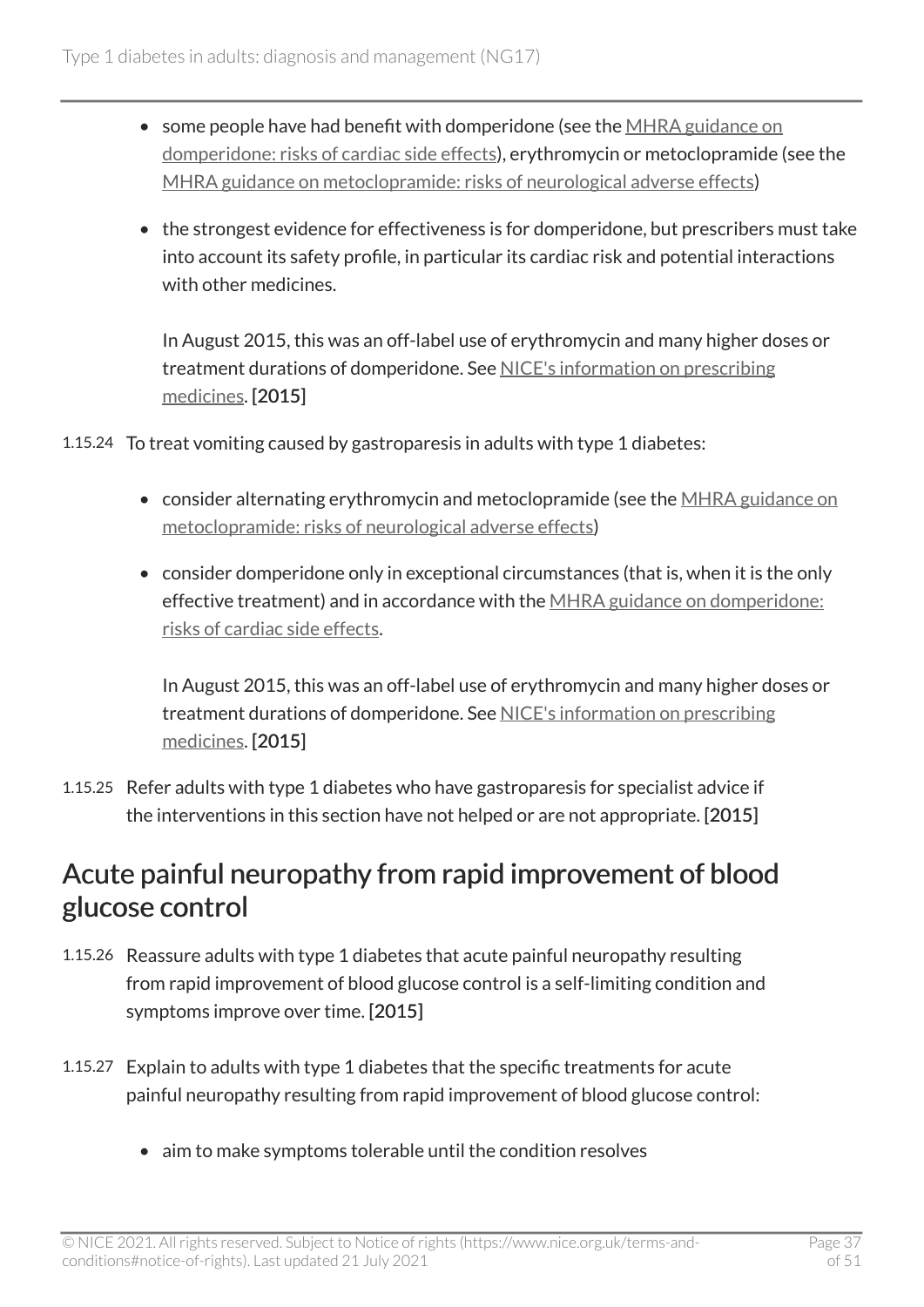- may not relieve pain immediately and may need to be taken regularly for several weeks to be effective. [2015]
- 1.15.28 Use simple analgesics (paracetamol, aspirin) and local measures (bed cradles) as a first step to treat acute painful neuropathy, and if these do not help, try other measures. [2004, amended 2021]
- 1.15.29 Do not relax diabetes control to address acute painful neuropathy resulting from rapid improvement of blood glucose control in adults with type 1 diabetes. [2015]
- 1.15.30 If simple analgesia does not provide sufficient pain relief for adults with type 1 diabetes who have acute painful neuropathy resulting from rapid improvement of blood glucose control, offer treatment as described in [NICE's guideline on](https://www.nice.org.uk/guidance/cg173) [neuropathic pain in adults](https://www.nice.org.uk/guidance/cg173). Simple analgesia may be continued until the effects of additional treatments have been established. [2015]
- 1.15.31 When offering medicines for managing acute painful neuropathy resulting from rapid improvement of blood glucose control to adults with type 1 diabetes, be aware of the risk of dependency associated with opioids. [2015]

### Diabetic foot problems

1.15.32 For guidance on preventing and managing foot problems in adults with type 1 diabetes, see [NICE's guideline on diabetic foot problems.](https://www.nice.org.uk/guidance/ng19) [2015]

### Erectile dysfunction

- 1.15.33 Offer men with type 1 diabetes the opportunity to discuss erectile dysfunction as part of their regular review. [2015]
- 1.15.34 Offer a phosphodiesterase-5 inhibitor to men with type 1 diabetes with isolated erectile dysfunction unless contraindicated. Choose the phosphodiesterase-5 inhibitor with the lowest acquisition cost. [2015]
- 1.15.35 Consider referring men with type 1 diabetes to a service offering further assessment and other medical, surgical or psychological management of erectile dysfunction if phosphodiesterase-5 inhibitor treatment is unsuccessful or contraindicated. [2015]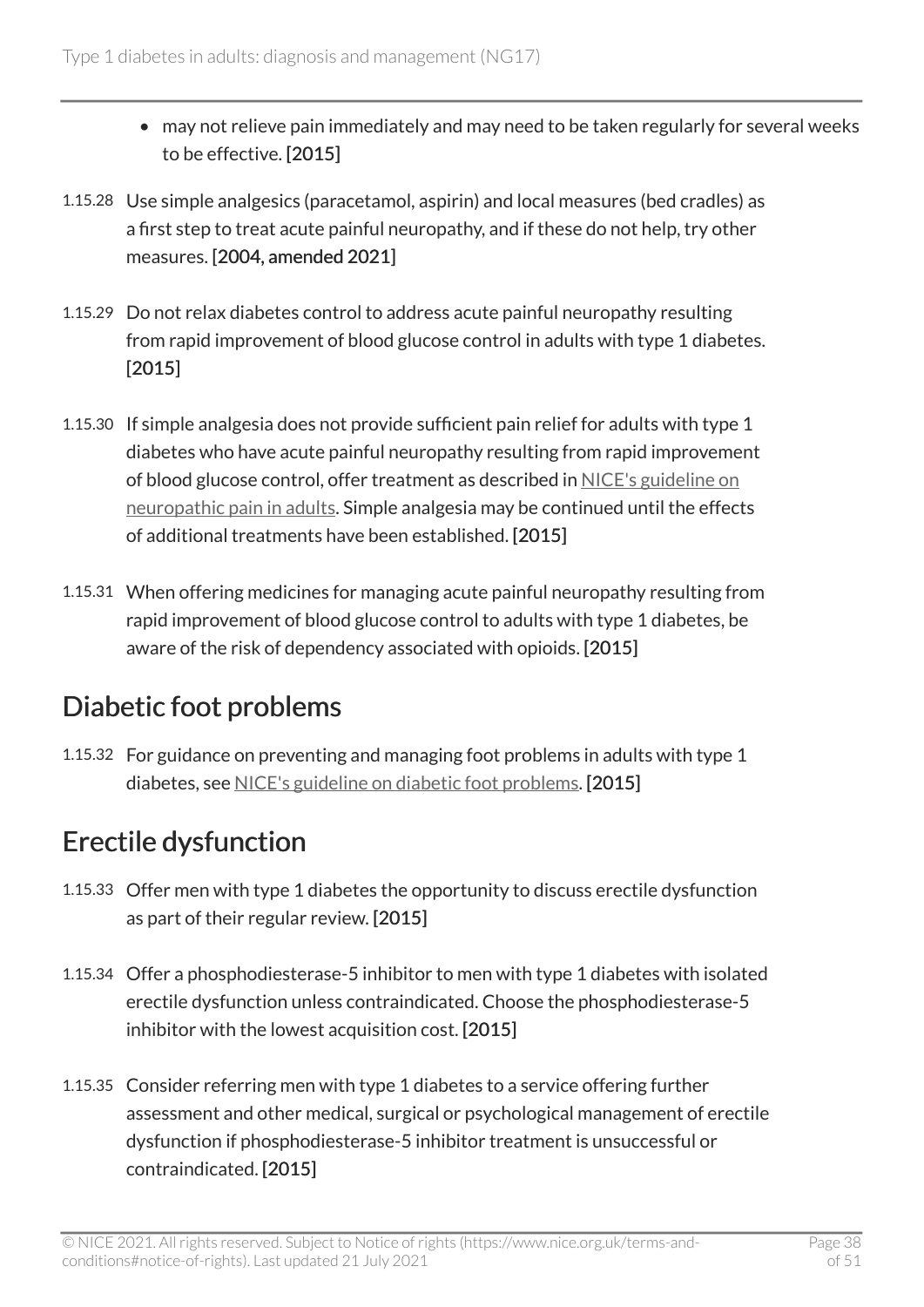### <span id="page-38-0"></span>Thyroid disease monitoring

1.15.36 Measure blood thyroid-stimulating hormone (TSH) levels in adults with type 1 diabetes at their annual review. [2015]

### Mental health problems

- 1.15.37 Members of diabetes professional teams providing care or advice to adults with type 1 diabetes should be alert to possible clinical or subclinical depression and/ or anxiety, particularly if someone reports or appears to be having difficulties with self-management. [2004]
- 1.15.38 Diabetes professionals should:
	- ensure they have appropriate skills to identify and provide basic management of non-severe mental health problems in people from different cultural backgrounds
	- be familiar with appropriate counselling techniques and drug therapy, while arranging prompt referral to specialists for people whose mental health problems continue to interfere significantly with their wellbeing or diabetes self-management.

See also the:

- [NICE guideline on common mental health problems](https://www.nice.org.uk/guidance/cg123)
- [NICE guideline on generalised anxiety disorder and panic disorder in adults](https://www.nice.org.uk/guidance/cg113)
- [NICE guideline on depression in adults with a chronic physical health problem](https://www.nice.org.uk/guidance/cg91). [2004, amended 2015]

#### Eating disorders and disordered eating

- 1.15.39 Members of diabetes professional teams should be alert to the possibility of bulimia nervosa, anorexia nervosa and [disordered eating](#page-39-2) in adults with type 1 diabetes with:
	- over-concern with body shape and weight
	- low BMI
	- hypoglycaemia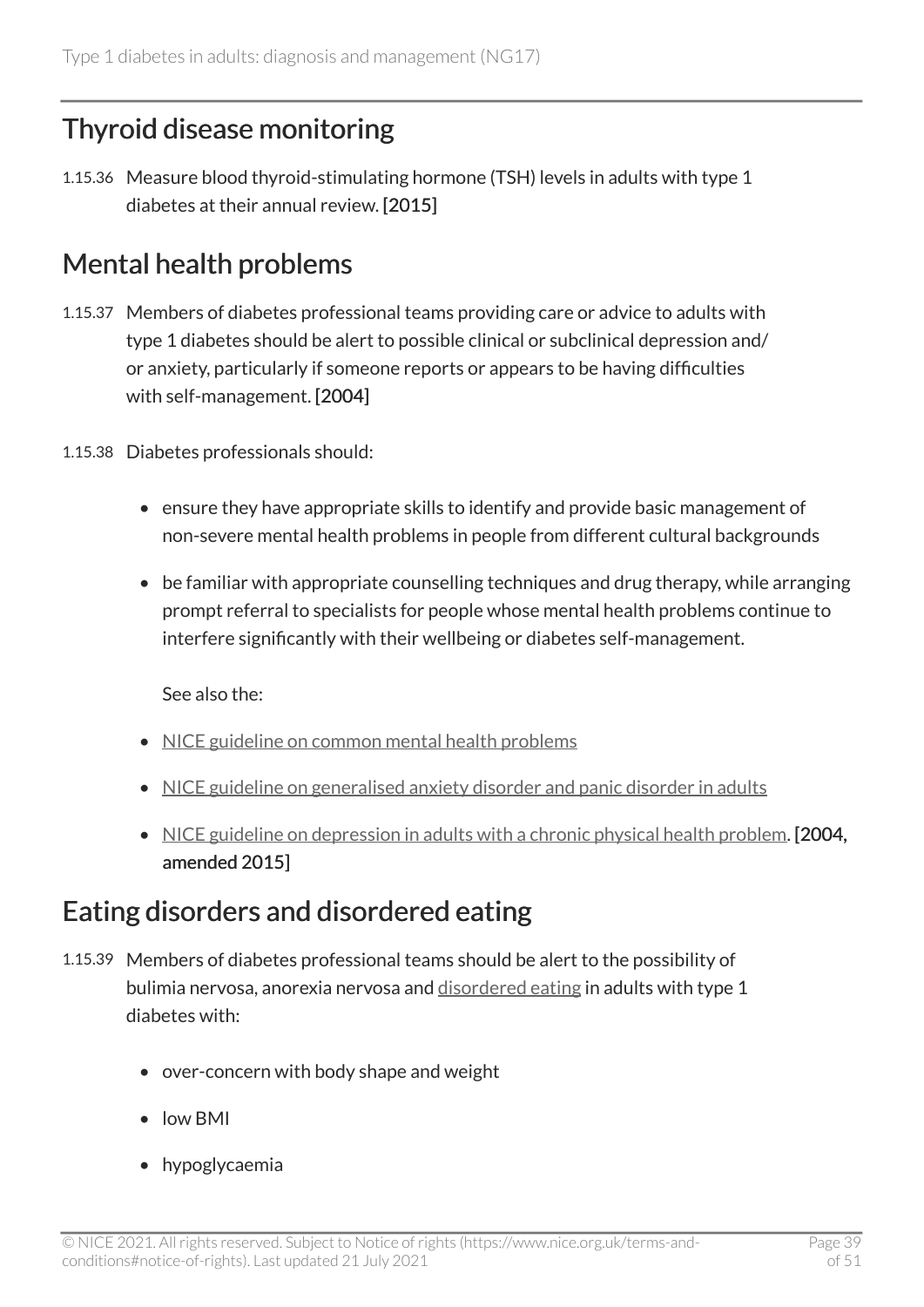• suboptimal overall blood glucose control.

See also [NICE's guideline on eating disorders.](https://www.nice.org.uk/guidance/ng69) [2004, amended 2021]

- 1.15.40 Think about making an early (or if needed, urgent) referral to local eating disorder services for adults with type 1 diabetes with an eating disorder. [2004, amended 2021]
- 1.15.41 From diagnosis, the diabetes professional team should provide regular highquality support and counselling about lifestyle and diet for all adults with type 1 diabetes (see the [sections on education and information](#page-10-0) and [dietary](#page-12-0) [management\)](#page-12-0). [2004]

## <span id="page-39-0"></span>Terms used in this guideline

This section defines terms that have been used in a particular way for this guideline.

### <span id="page-39-2"></span>Disordered eating

Disordered eating describes a range of irregular eating behaviours. These can include symptoms that reflect many but not all of the symptoms of eating disorders, such as anorexia nervosa, bulimia nervosa and binge eating disorder. Examples of disordered eating include fasting or chronic restrained eating, skipping meals, binge eating, self-induced vomiting, restrictive dieting, and laxative or diuretic misuse.

### <span id="page-39-1"></span>Ultra-long-acting insulin

Insulin analogues that have a longer duration of action (beyond 24 hours) compared with standard long-acting insulins.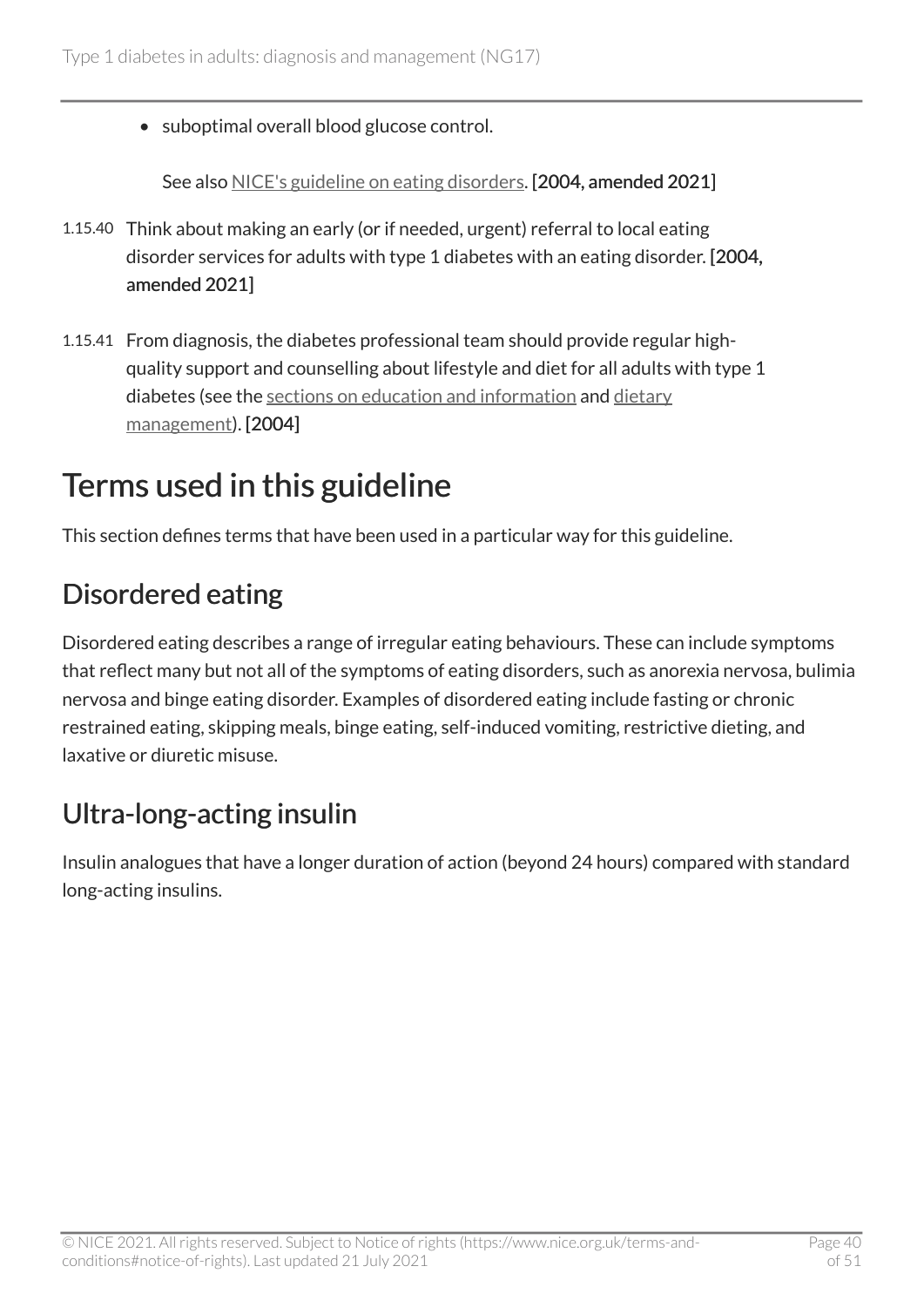# <span id="page-40-0"></span>Recommendations for research

The guideline committee has made the following recommendations for research.

## <span id="page-40-1"></span>Key recommendations for research

#### 1 Improved methods and interventions for achieving HbA1c targets in adults with type 1 diabetes

What methods and interventions are effective in increasing the number of adults with type 1 diabetes who achieve the recommended HbA1c targets without risking severe hypoglycaemia or weight gain?

#### Why this is important

The evidence that sustained near-normoglycaemia substantially reduces the risk of long-term complications in adults with type 1 diabetes is unequivocal. Current methods for achieving such blood glucose control require skills in glucose monitoring and insulin dose adjustment, injection technique and site management, and the ability to use such self-management skills on a day-to-day basis life-long. Fear of hypoglycaemia and of weight gain are major barriers to success, as is fitting diabetes self-management into busy lifestyles. Everyone struggles to meet optimised targets and some people are more able to meet them than others. Research into new interventions ranging from more effective education and support, through improved technologies in terms of insulin replacement and glucose monitoring, and including use of cell-based therapies, is urgently needed. It is also important to ensure that adults with type 1 diabetes are able to engage with such methodologies.

### 2 Continuous glucose monitoring for adults with type 1 diabetes

In adults with type 1 diabetes who have chronically poor control of blood glucose levels, what is the clinical and cost effectiveness of continuous glucose monitoring technologies?

#### Why this is important

Current continuous glucose monitoring systems were found not to be cost effective in the de novo analysis carried out for this guideline, even in people who had impaired hypoglycaemia awareness. In adults with type 1 diabetes who have high HbA1c values, there still may be some value in using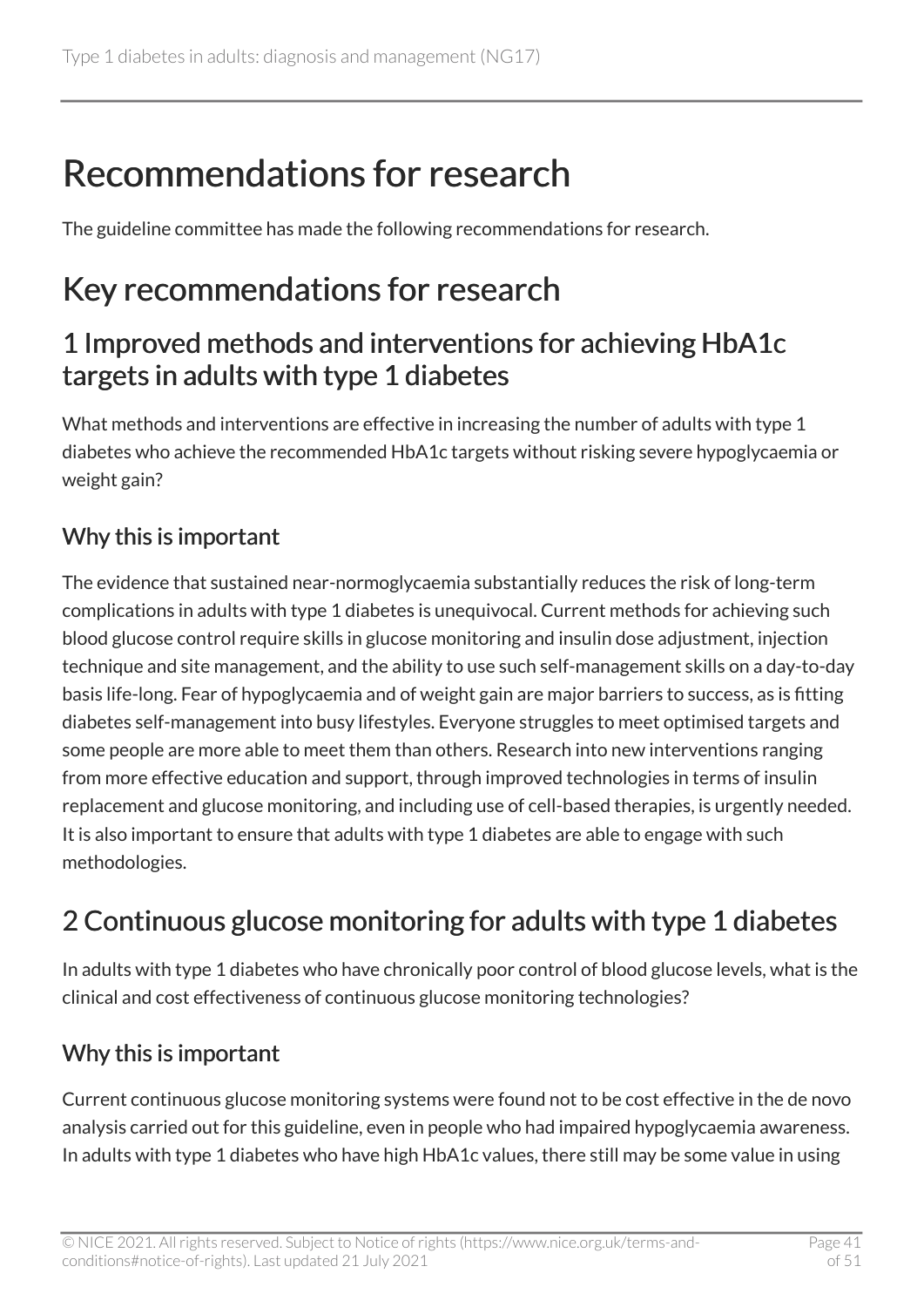continuous glucose monitoring systems, and further research is needed to determine whether newer technologies would prove to be cost effective, particularly in this group.

#### 3 Structured education programmes for adults with type 1 diabetes

In adults with type 1 diabetes, what methods can be used to increase the uptake of structured education programmes and to improve their clinical outcomes (particularly achieving and sustaining blood glucose control targets)?

#### Why this is important

Structured education programmes in flexible insulin therapy have been shown to improve diabetes control (lower HbA1c and less hypoglycaemia), but achieving and sustaining optimal diabetes control to avoid complications remains challenging. Some people do not reach ideal targets for blood glucose control, others reach but are not able to maintain them, and still others are not offered or do not access structured education at all. There is therefore a need to develop and test: (1) more effective ways of engaging adults with type 1 diabetes in education; (2) improvements in the delivery of education to increase the number of people meeting targets for diabetic control; and (3) enhanced support for adults with type 1 diabetes to sustain good diabetic control over time. If the uptake and delivery of clinically and cost-effective education and support for adults with type 1 diabetes can be improved, it should be possible to achieve a reduction in short-term and long-term complications.

#### 4 Risk stratification tool for HbA1c targets for adults with type 1 diabetes

Can a risk stratification tool be used to aid the setting of individualised HbA1c targets for adults with type 1 diabetes?

#### Why this is important

Strict blood glucose control early in the history of type 1 diabetes has been shown to reduce the development and progression of long-term complications, but it is not possible to determine who is at particular risk of glucose-driven poor outcomes. Furthermore, there is a dearth of evidence of the risk:benefit ratio of strict blood glucose control in people who already have diabetes complications. Since achieving and maintaining near-normal blood glucose concentrations is complicated, a risk stratification tool to calculate the modifiable individual risk of complications will allow blood glucose targets to be tailored for each person and appropriate support to be provided.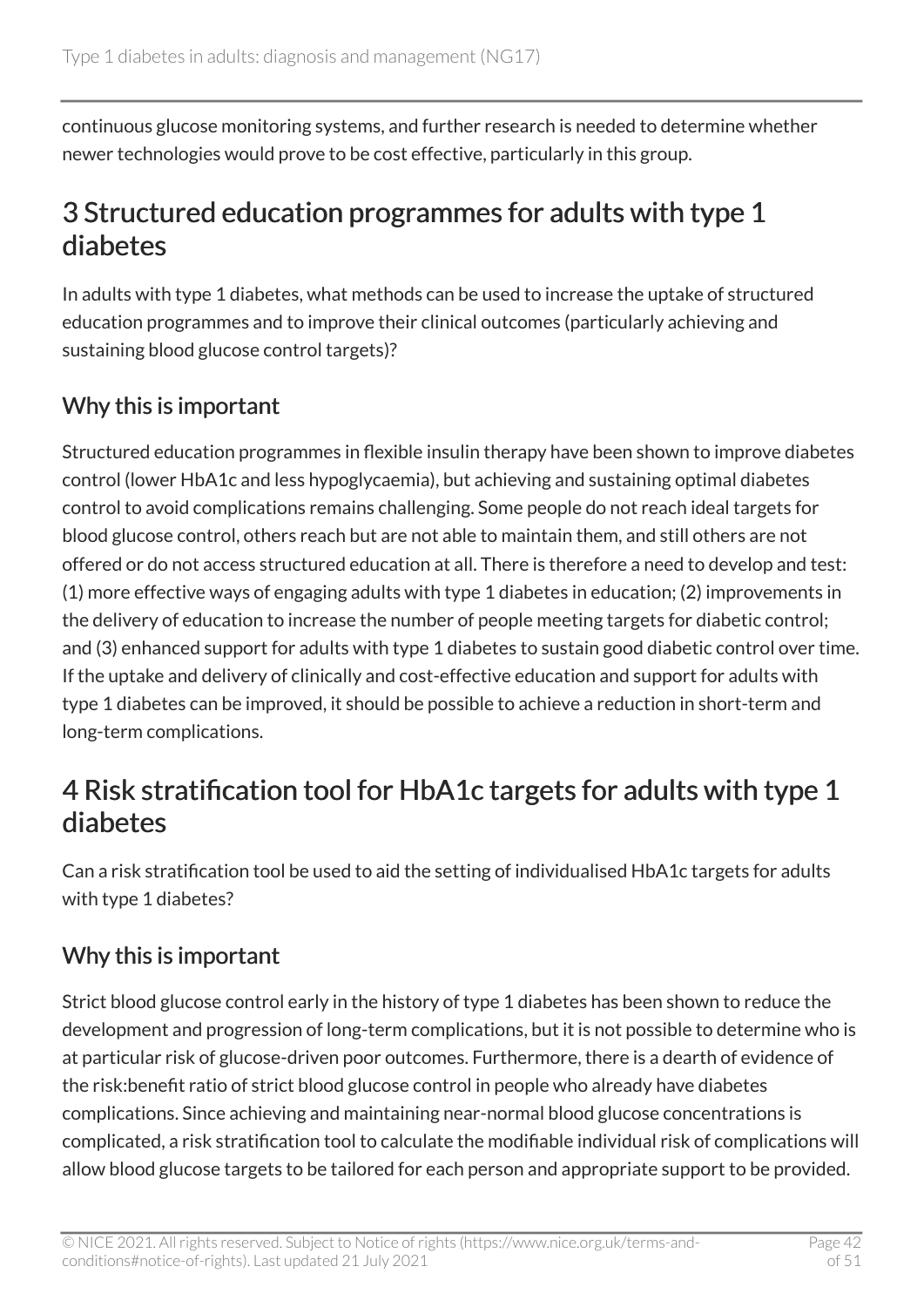### 5 Technologies for preventing and treating impaired hypoglycaemia awareness in adults with type 1 diabetes

For adults with type 1 diabetes, what are the optimum technologies (such as insulin pump therapy and/or continuous glucose monitoring, partially or fully automated insulin delivery, and behavioural, psychological and educational interventions) and how are they best used, in terms of clinical and cost effectiveness, for preventing and treating impaired hypoglycaemia awareness?

#### Why this is important

Impaired hypoglycaemia awareness renders adults with type 1 diabetes susceptible to sudden unexpected deteriorations of conscious level and irrational behaviour, and increases their risk of severe hypoglycaemia 6-fold. Impaired hypoglycaemia awareness and severe hypoglycaemia creates barriers to many aspects of daily living, and can cause enormous stress for family and friends. Severe hypoglycaemia can also cause fear of hypoglycaemia great enough to prevent a person meeting the glucose targets that are associated with minimal risk of complications. Impaired hypoglycaemia awareness results from overexposure to hypoglycaemia in daily life, and awareness can be much improved by avoiding hypoglycaemia. Developing technologies in glucose monitoring and insulin delivery have not been rigorously tested in adults with type 1 diabetes and impaired hypoglycaemia awareness. Research is needed formally to document the extent to which existing technologies can help adults with type 1 diabetes and impaired hypoglycaemia awareness to avoid hypoglycaemic episodes and regain awareness for occasional episodes. Research is also needed to develop new technologies. Research is also needed into how to engage adults with type 1 diabetes and impaired hypoglycaemia awareness with treatment strategies designed to improve awareness.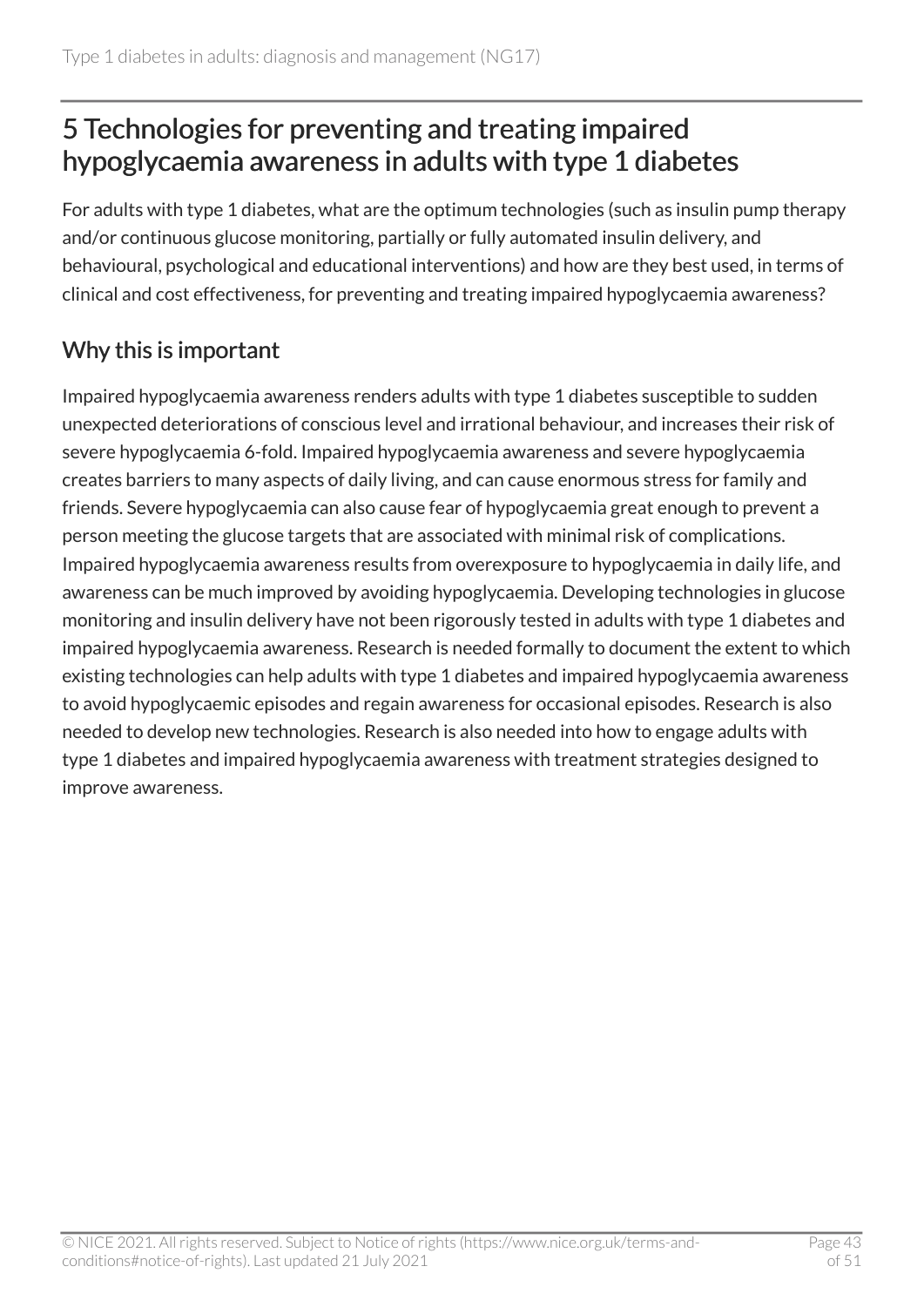# <span id="page-43-0"></span>Rationale and impact

These sections briefly explain why the committee made the 2021 recommendations and how they might affect practice.

## <span id="page-43-1"></span>Long-acting insulin

[Recommendations 1.7.3 to 1.7.9](#page-19-1) 

### <span id="page-43-2"></span>Why the committee made the recommendations

Evidence showed that there were fewer severe and nocturnal hypoglycaemic events with insulin detemir twice daily compared with neutral protamine Hagedorn (NPH). Insulin detemir twice daily was also found to be the most cost-effective treatment strategy in the economic analysis. Based on this evidence and their clinical experience, the committee recommended twice-daily insulin detemir as a basal insulin therapy for adults with type 1 diabetes.

The committee agreed there were situations in which an insulin other than twice-daily insulin detemir might be preferred, and set out specific clinical scenarios where alternative long-acting insulins could be used. This includes if the person is already using an insulin regimen that is working well for them and helping them meet their treatment goals.

Some people may not be able to tolerate insulin detemir, or for some, a once-daily regimen may be necessary (either because the person has a strong preference for once-daily injections or there are circumstances that make twice daily not practical). Glargine (100 units/ml) was found to be the most cost-effective once-daily insulin (particularly when the costs of glargine biosimilars were considered) so it was recommended as the appropriate alternative in these cases.

People on insulin therapies can still have hypoglycaemic episodes. This can be a cause of concern, particularly if they have nocturnal hypoglycaemic events. Evidence showed a lower proportion of nocturnal hypoglycaemic events with degludec (100 units/ml), when compared with other oncedaily insulins. Degludec (100 units/ml) is an ultra-long-acting insulin, which means it has a longer duration of action compared with long-acting insulins. The committee agreed that once-daily degludec could therefore be considered as an alternative basal insulin therapy if there is a particular concern about nocturnal hypoglycaemia.

The committee agreed that once-daily ultra-long-acting insulin regimens, such as insulin degludec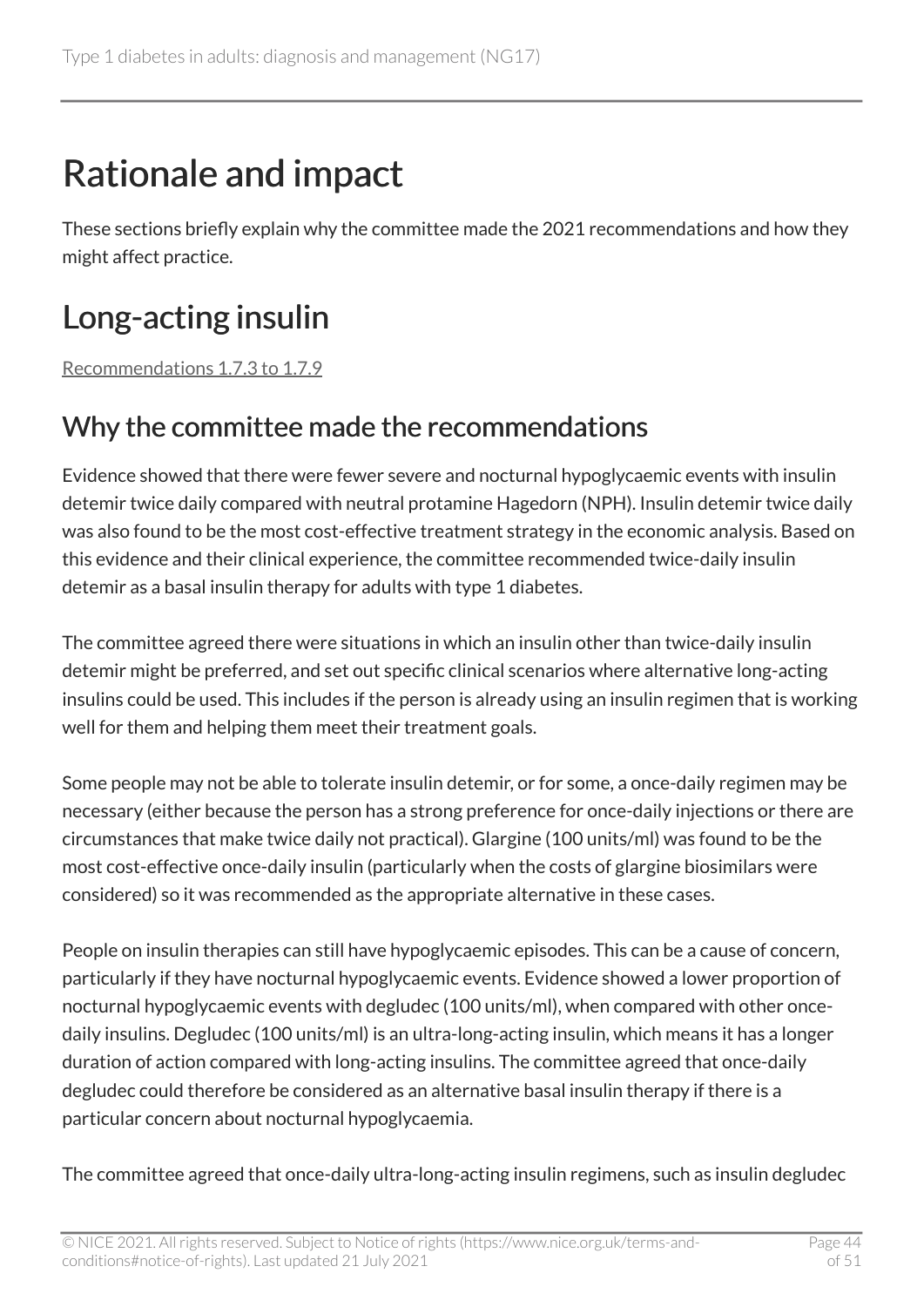(100 units/ml), may also be needed by people who need support from a carer or healthcare professional to administer injections, for example, because they are frail or have a physical or mental health condition, or learning disability. Insulins that offer flexibility in dosing time, such as insulin degludec (100 units/ml), have a long duration of action and may be particularly useful because they give more flexibility in when the dose can be given. Insulin glargine (300 units/ml) is another example of an ultra-long-acting insulin. Healthcare professionals should also refer to NHS [England's patient safety alert,](https://www.england.nhs.uk/publication/patent-safety-alert-risk-severe-harm-and-death-withdrawing-insulin-pen-devices/) which highlights that there is a risk of severe harm and death from inappropriately withdrawing insulin from pen devices.

Biosimilars have the potential to offer the NHS considerable cost savings. To gain approval for use, biosimilar medicines have to be shown to be safe and as effective as the original reference medicine, and have the same quality. Based on this understanding, the committee noted it was appropriate when starting a new prescription of an insulin where a biosimilar is available, to use the one with the lowest cost.

Additionally, people may be using an insulin for which a lower cost biosimilar is available. In such cases, the committee recommended discussing with people the possibility of switching to the biosimilar. This could happen at the person's routine review. They also agreed that switching to the biosimilar should be carefully planned, taking into consideration the dose-switching protocols, monitoring and the person's concerns about switching from their existing regimen, and a shared decision reached. Healthcare professionals should also refer to the summary of product characteristics for further information when considering switching to biosimilars.

The committee retained the recommendation from the 2015 version of the guideline on considering the use of other basal insulin regimens not covered by other recommendations. Based on their clinical understanding, they added comorbidities (such as renal function), risks of hypoglycaemia and diabetic ketoacidosis and concerns about adherence to the factors to take into account when considering alternative regimens. To support pharmacovigilance and patient safety, the committee also recommended that insulins should be prescribed by brand name.

### How the recommendations might affect practice

Use of long-acting insulins varies across the country, with some centres offering twice-daily insulin detemir to people who are newly diagnosed, whereas other centres start with once-daily regimens. A major shift in practice is unlikely but the recommendations do set out scenarios where other insulins such as ultra-long-acting insulins and biosimilars may be useful and cost effective.

#### [Return to recommendations](#page-19-1)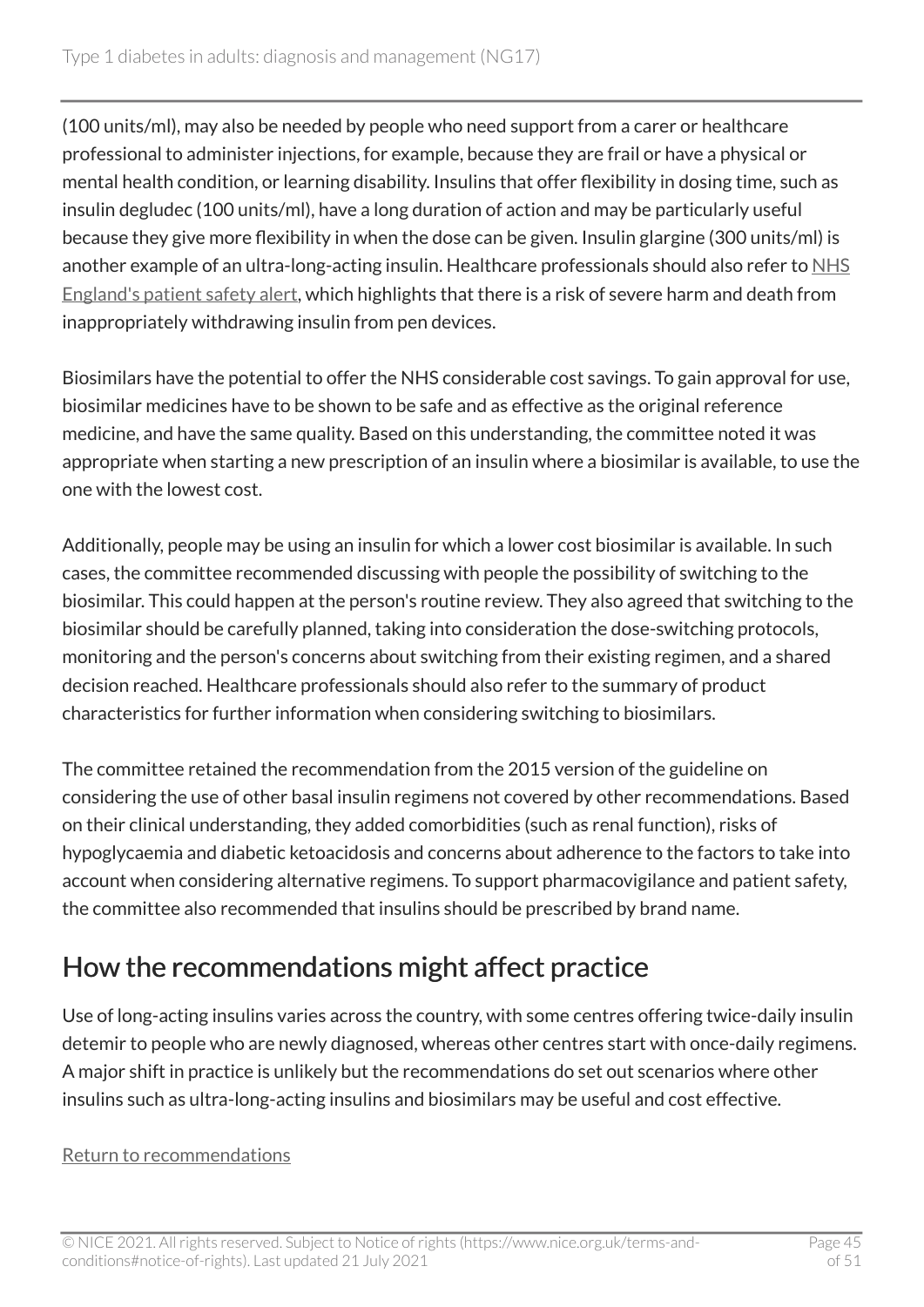# <span id="page-45-0"></span>**Context**

Type 1 diabetes affects over 370,000 adults in the UK. It results from destruction of the cells that normally make insulin. Loss of insulin secretion results in high blood glucose and other metabolic and haematological abnormalities, which have both short-term and long-term adverse effects on health.

Over years, type 1 diabetes causes tissue damage which, if not detected and managed early, can result in disability: blindness, kidney failure and foot ulceration leading to amputation, as well as premature heart disease, stroke and death. The risk of all of these complications is greatly reduced by treatment that keeps circulating glucose levels to as near normal as possible, reducing tissue damage. Disability from complications that are not avoided can often be prevented by early detection and active management.

Type 1 diabetes is treated by insulin replacement and supported by active management of other cardiovascular risk factors, such as hypertension and high circulating lipids. Modern insulin replacement therapy aims to recreate normal fluctuations in circulating insulin concentrations. This supports a flexible lifestyle with minimal restrictions and, properly done, can improve blood glucose levels, reducing the risk of both structural complications and episodes of hypoglycaemia.

Flexible insulin therapy usually involves self-injecting multiple daily doses of insulin, with doses adjusted based on taken or planned exercise, intended food intake and other factors, including current blood glucose, which the insulin user needs to test on a regular basis. This self-management needs the insulin user to have the skills and confidence to manage the regimen.

One of the most important roles of healthcare professionals providing diabetes care to adults with type 1 diabetes is to ensure that systems are in place to provide informed expert support, education and training for insulin users, as well as a range of other more conventional biomedical services and interventions.

Although type 1 diabetes in adults is not rare, it is not common enough that all healthcare professionals who deal with it are able to acquire and maintain all the necessary skills for its management. The aim of this guideline is to provide evidence-based, practical advice on supporting adults with type 1 diabetes to live full, largely unrestricted, lives and to avoid the short-term and long-term complications of both the disease and of its treatment.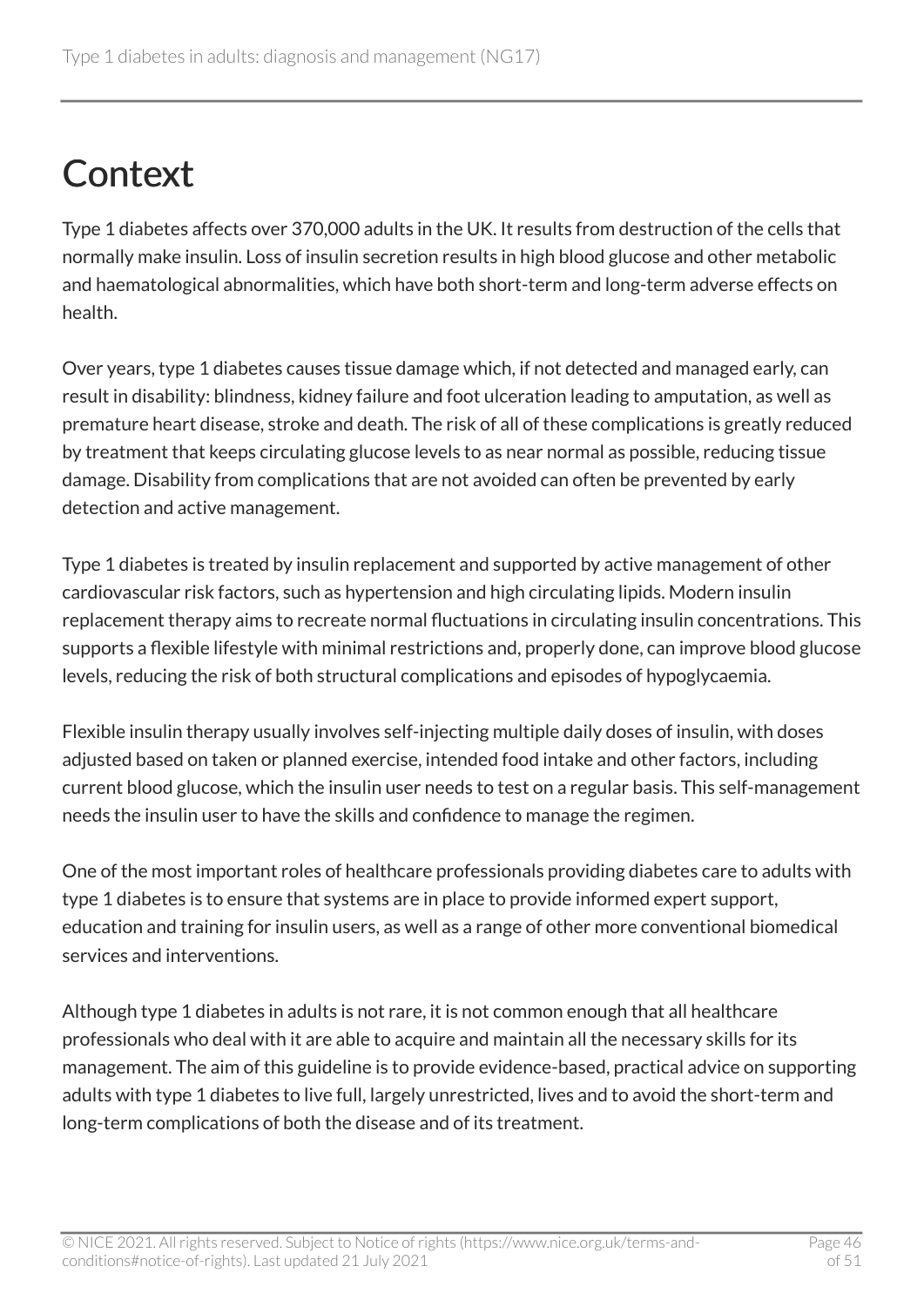# <span id="page-46-0"></span>Finding more information and committee details

You can see everything NICE says on this topic in the [NICE Pathway on type](https://pathways.nice.org.uk/pathways/type-1-diabetes-in-adults) 1 diabetes in adults.

To find NICE guidance on related topics, including guidance in development, see the [NICE webpage](https://www.nice.org.uk/guidance/conditions-and-diseases/diabetes-and-other-endocrinal--nutritional-and-metabolic-conditions/diabetes) [on diabetes](https://www.nice.org.uk/guidance/conditions-and-diseases/diabetes-and-other-endocrinal--nutritional-and-metabolic-conditions/diabetes).

For full details of the evidence and the guideline committee's discussions, see the [full guideline and](https://www.nice.org.uk/Guidance/NG17/evidence)  [the evidence review.](https://www.nice.org.uk/Guidance/NG17/evidence) You can also find information about [how the guideline was developed,](https://www.nice.org.uk/Guidance/NG17/documents) including [details of the committee.](https://www.nice.org.uk/guidance/NG17/documents/committee-member-list-2)

NICE has produced [tools and resources to help you put this guideline into practice.](https://www.nice.org.uk/guidance/ng17/resources) For general help and advice on putting our guidelines into practice, see [resources to help you put NICE guidance](https://www.nice.org.uk/about/what-we-do/into-practice/resources-help-put-guidance-into-practice) [into practice.](https://www.nice.org.uk/about/what-we-do/into-practice/resources-help-put-guidance-into-practice)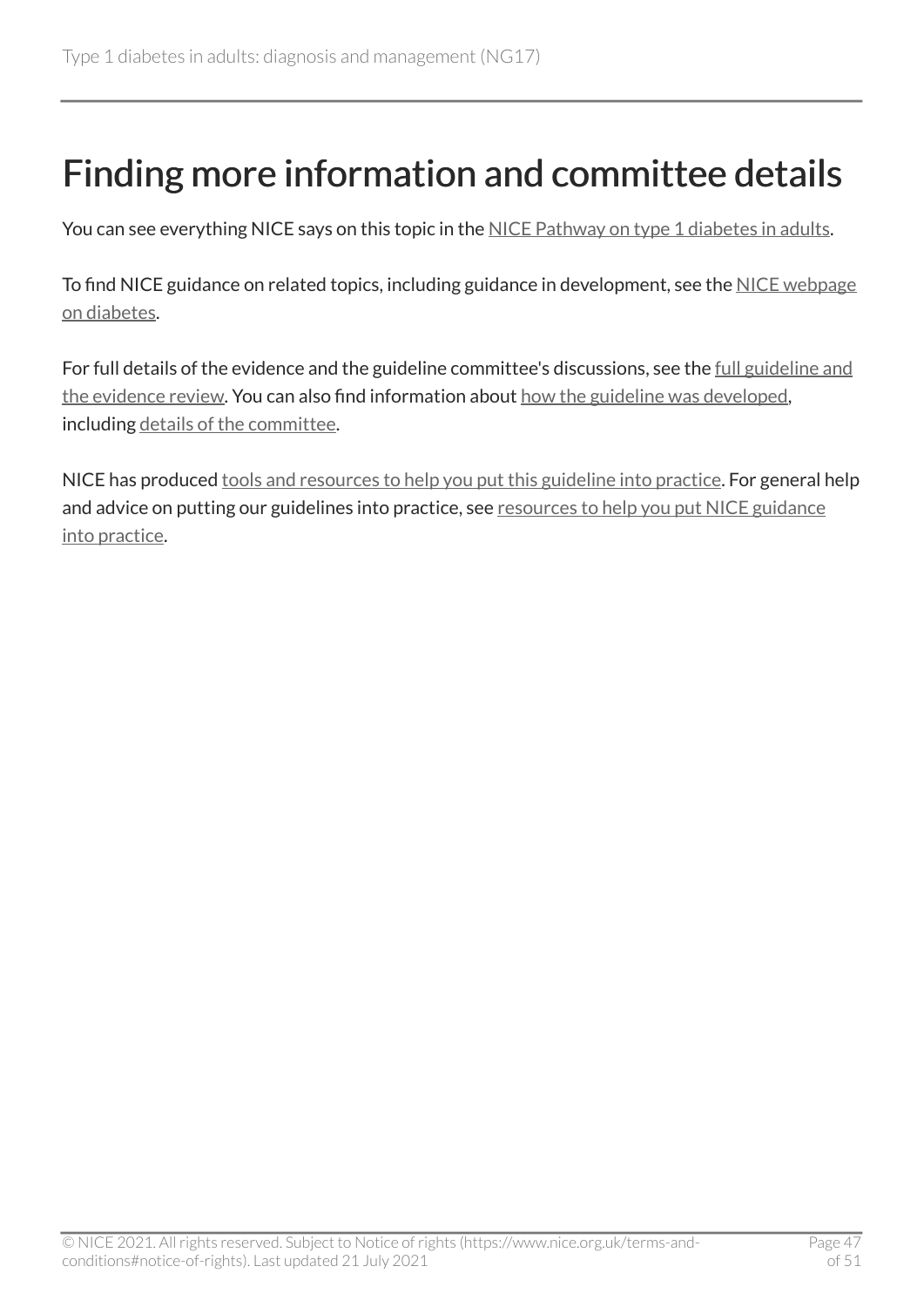# <span id="page-47-0"></span>Update information

July 2021: We have reviewed the evidence and updated the recommendations on long-acting insulin therapy for adults with type 1 diabetes. These recommendations are marked [2021].

We have also made some changes without an evidence review:

- In recommendation 1.1.7, 'urine albumin excretion, urine protein and serum creatinine' was changed to 'urine albumin:creatinine ratio (ACR) and estimated glomerular filtration rate (eGFR)' to bring the recommendation in line with [NICE's guideline on chronic kidney disease in](https://www.nice.org.uk/guidance/cg182) [adults.](https://www.nice.org.uk/guidance/cg182)
- In recommendation 1.2.2, the statement 'A common environment (diabetes centre) is an important resource in allowing a diabetes multidisciplinary team to work and communicate efficiently while providing consistent advice' was removed to reflect changes in practice and the fact that working in a coordinated approach does not rely on having a single location of care.
- In recommendation 1.4.13, 'eating disorder' was changed to 'disordered eating' because it is a broader term that encompasses issues that are prevalent in type 1 diabetes.
- In recommendation 1.11.11, heparin was replaced by venous thromboembolism (VTE) prophylaxis because there is more than 1 type of prophylaxis that could be used.
- In recommendation 1.13.2, 'albuminuria' was changed to 'estimated glomerular filtration rate (eGFR) and urine albumin:creatinine ratio (ACR)' for consistency.
- In recommendation 1.13.6, 'young' was removed from 'Advise young adults who do not smoke never to start smoking' so that it applies to all adults.
- In recommendation 1.13.8, a cross-reference was added to the NICE guideline on hypertension in adults.
- In recommendation 1.15.6, 'serum creatinine' was changed to 'eGFR' to bring the recommendation in line with NICE's guideline on chronic kidney disease in adults, and a crossreference was added to this guideline.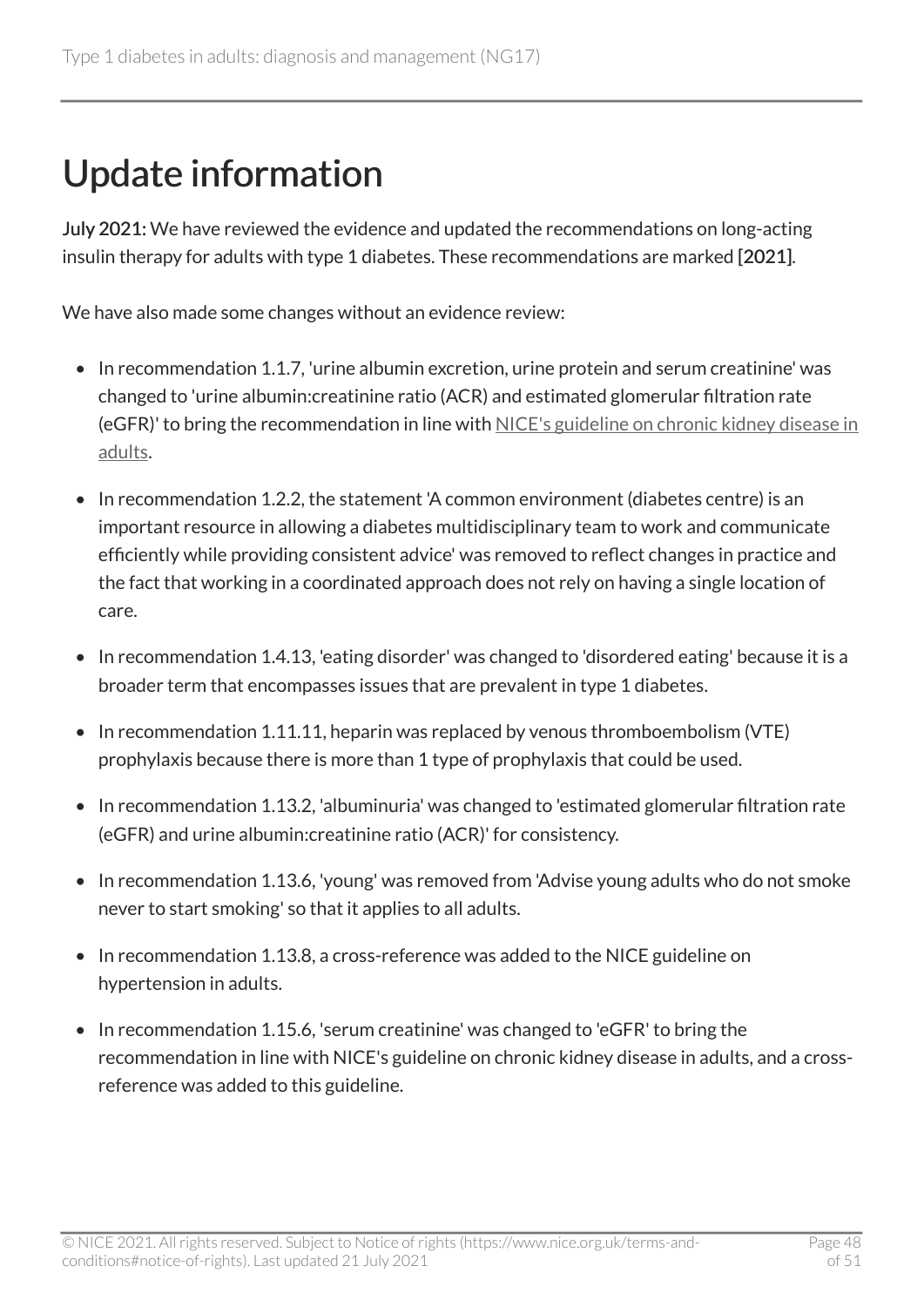- In recommendation 1.15.9, microalbuminuria was replaced by ACR ≥3 mg/mmol to bring the recommendation in line with the NICE guideline on chronic kidney disease in adults and a cross-reference was added to this guideline.
- In recommendation 1.15.28 about initial measures for painful neuropathy, 'discontinue them' was removed because it contradicted recommendation 1.15.30, which stated to keep using them while trying further measures.
- In recommendation 1.15.39, the term 'insulin dose manipulation' was changed to 'disordered eating' because the term encompasses issues that are prevalent in type 1 diabetes.
- In recommendation 1.15.40, 'who are at risk of morbidity from the complications of poor metabolic control' was replaced by 'with an eating disorder' for clarity.

These recommendations are marked [2004, amended 2021] or [2004, amended 2015 and 2021].

Recommendations marked [2004] or [2015] last had an evidence review in that year. In some cases, minor changes have been made to the wording to bring the language and style up to date, without changing the meaning.

In recommendation 1.15.25, specific recommendation numbers were replaced by 'interventions in this section'.

December 2020: Recommendations on diabetic retinopathy have been amended to bring them in line with the diabetic eye screening programme.

August 2015: This guidance updates NICE guideline CG15 (published July 2004). It also updates and replaces NICE technology appraisal guidance 53 and NICE technology appraisal guidance 60.

Some changes were made without an evidence review:

- Recommendations 1.4.10, 1.4.11 and 1.4.13 were updated to remove mention of a low glycaemic index diet, because there is no evidence of benefit for this.
- Recommendation 1.6.16 was amended to make it clear that self-monitoring skills should be taught as soon as type 1 diabetes is diagnosed.
- Recommendation 1.6.20 has been amended to remove references to small volumes of blood (which is now normal for all meters) and devices for alternative site monitoring (which are not recommended anyway).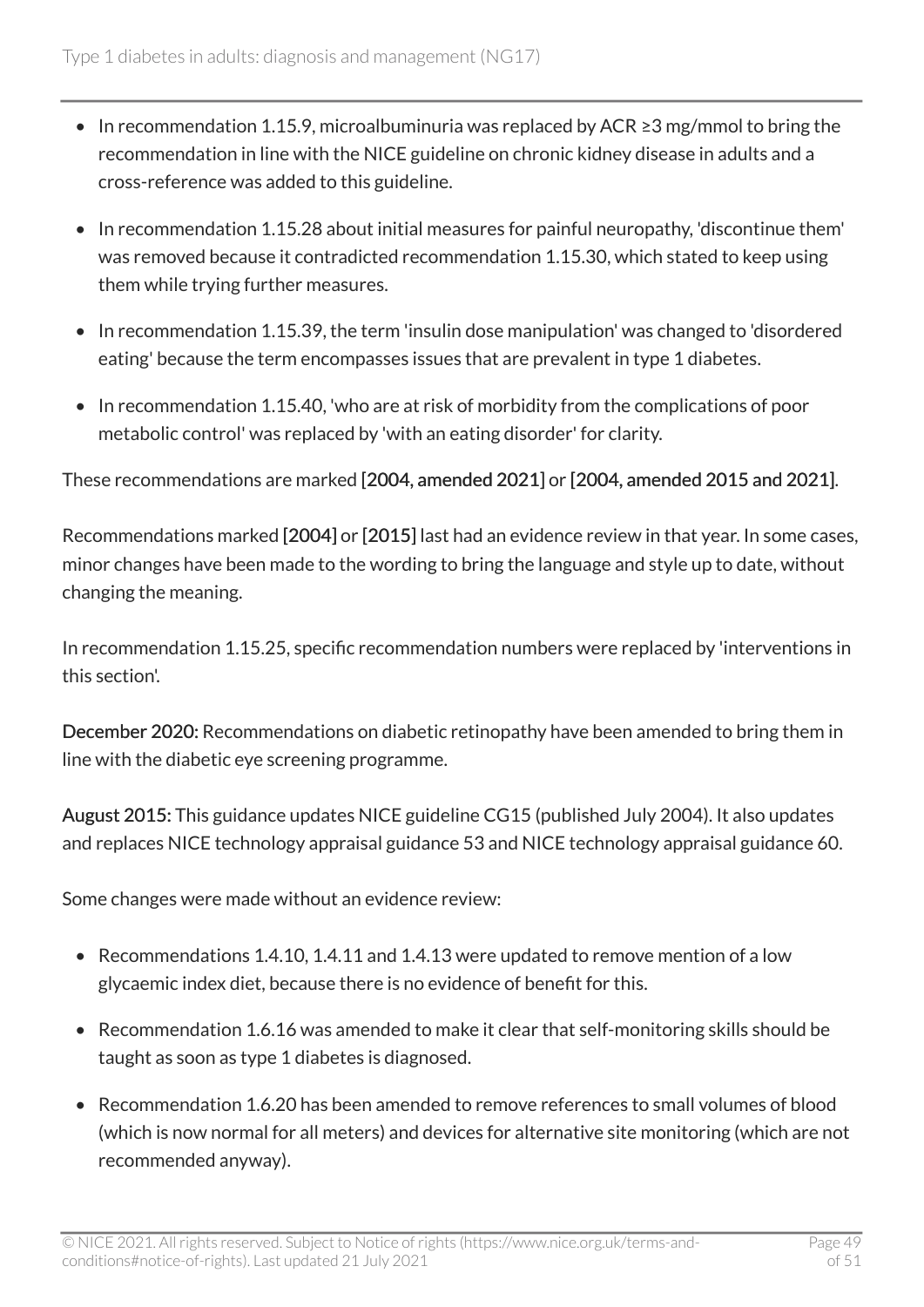- Recommendation 1.7.12 (now 1.7.16) was amended to remove a reference to resuspension of insulin, because this is out of date.
- Recommendation 1.10.10 has been updated to reflect changes in practice for managing hypoglycaemia.
- Recommendation 1.10.11 has been amended for clarity, and to highlight that glucagon can be given by untrained users in an emergency.
- Recommendation 1.10.14 has been amended to remove out of date and inconsistent information about different types of insulin.
- Recommendation 1.12.2 has been updated to remove low body mass index (BMI). This change brings the recommendation in line with NICE's coeliac disease guideline.
- Recommendation 1.12.2 has been updated to remove mention of thyroid disorders, which are now covered in a separate recommendation.
- Recommendation 1.13.10 has been updated to reflect changes in hypertension management (covered in [NICE's guideline on hypertension in adults\)](https://www.nice.org.uk/guidance/ng136).
- Recommendation 1.14.8 has been updated to reflect changes in hospital practice around monitoring systems.
- Recommendation 1.15.23 (now 1.15.18) has been updated to mention postural hypertension, because this is an important sign of autonomic neuropathy.

#### Minor changes since publication

December 2021: We removed the reference to dapagliflozin in recommendation 1.7.18 because it is no longer licensed for treating type 1 diabetes.

ISBN: 978-1-4731-1389-3